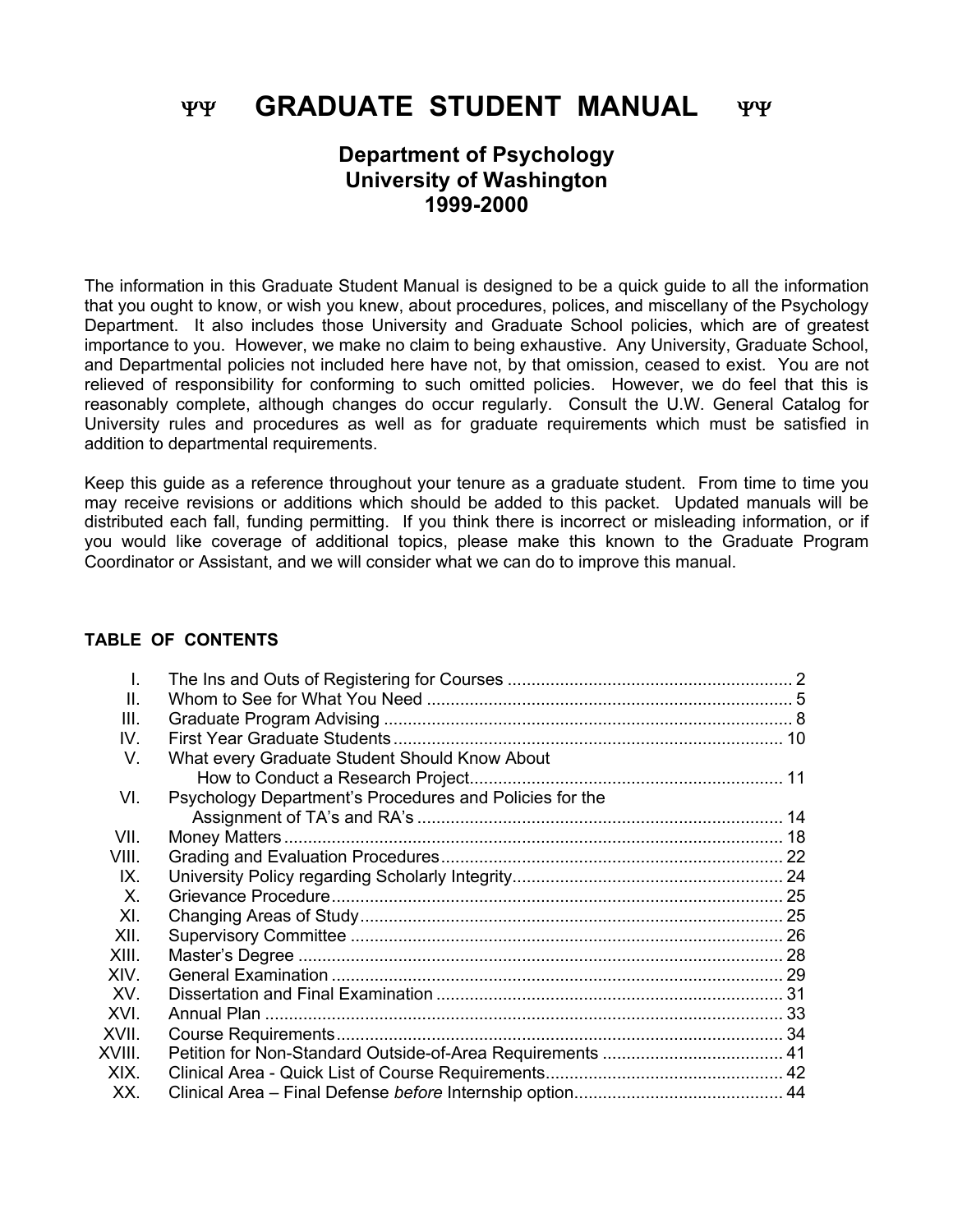## **I. THE INS AND OUTS OF REGISTERING FOR COURSES**

Before you register for courses, you should first decide which courses you want to take. Many of these decisions have already been made for you. Review the course requirements at the back of this manual. A description of Psychology courses is found in the "Revised Curriculum" (copies available in G-119 information rack). Consult your academic advisor to determine which courses you should register for. Talk with other students or the instructor of the course to get the real scoop. Once you have decided upon the classes you want to take, look in the "Time Schedule" for the appropriate quarter to find out the days and times when these classes meet. The U.W. Time Schedule can be picked up on the second floor of Schmitz Hall. Sometimes class conflicts (two classes meeting at the same time) are okay, but ask the instructor to be certain. The Psychology Department prints its own time schedule each quarter (available in G-119A.) It includes many schedule changes not found in the U.W. Time Schedule. You should also make note of the classes which need a "course entry code" or a "course permission card." Course permission cards can be picked up at the main office of Guthrie (G-119A.) They need to be signed by the instructor of the course and then exchanged for the course entry code number. The course entry code numbers are usually available from the instructor, or sometimes from the main office (G-119A), especially if the course has variable credits, such as Psych 600 or 800.

**During the academic year you must be registered for courses or petition for on leave status. Failure to do so will result in being dropped from the University. (Exception: You do not need to go on leave or register for Summer Quarter only.) If you have a teaching or research assistantship, please see the section of this manual entitled "How Many Credit Hours" on the following page.**

## *Registration*

Registration is now done with the STAR System (Student Telephone Assisted Registration). You will receive a set of step-by-step instructions for using the system (also found inside the UW Time Schedule). If you have questions, call Registration at 543-5927.

**Important**: Keep a file for yourself of all the courses you take, *including* seminars and independent studies. In this file enclose reading lists, syllabuses, instructor name(s), and the quarter and year each course was taken. This file will be invaluable to you later; e.g., when you apply for licensing.

#### *Dropping and Adding Courses*

If, for some reason, you need to drop or add a course, be certain to do this no later than the first week of the quarter to avoid a \$20 late registration fee. Dropping and adding courses may be done by using the STAR program, or in person at Schmitz Hall. Some types of changes may not be possible using the STAR program, such as adding courses with variable credits or courses which require entry codes.

If you are changing classes in person at Schmitz Hall, you may be required to present an add/drop card, signed by the instructor(s). These cards are available from the Psychology Undergraduate Advising Office, G-114. If you add or drop classes after the first week of the quarter, take your add/drop card and \$20 to Schmitz Hall. You should note, however, that you cannot receive a passing withdrawal from a course after the second week of the quarter. Only one drop is permitted per academic year – choose wisely!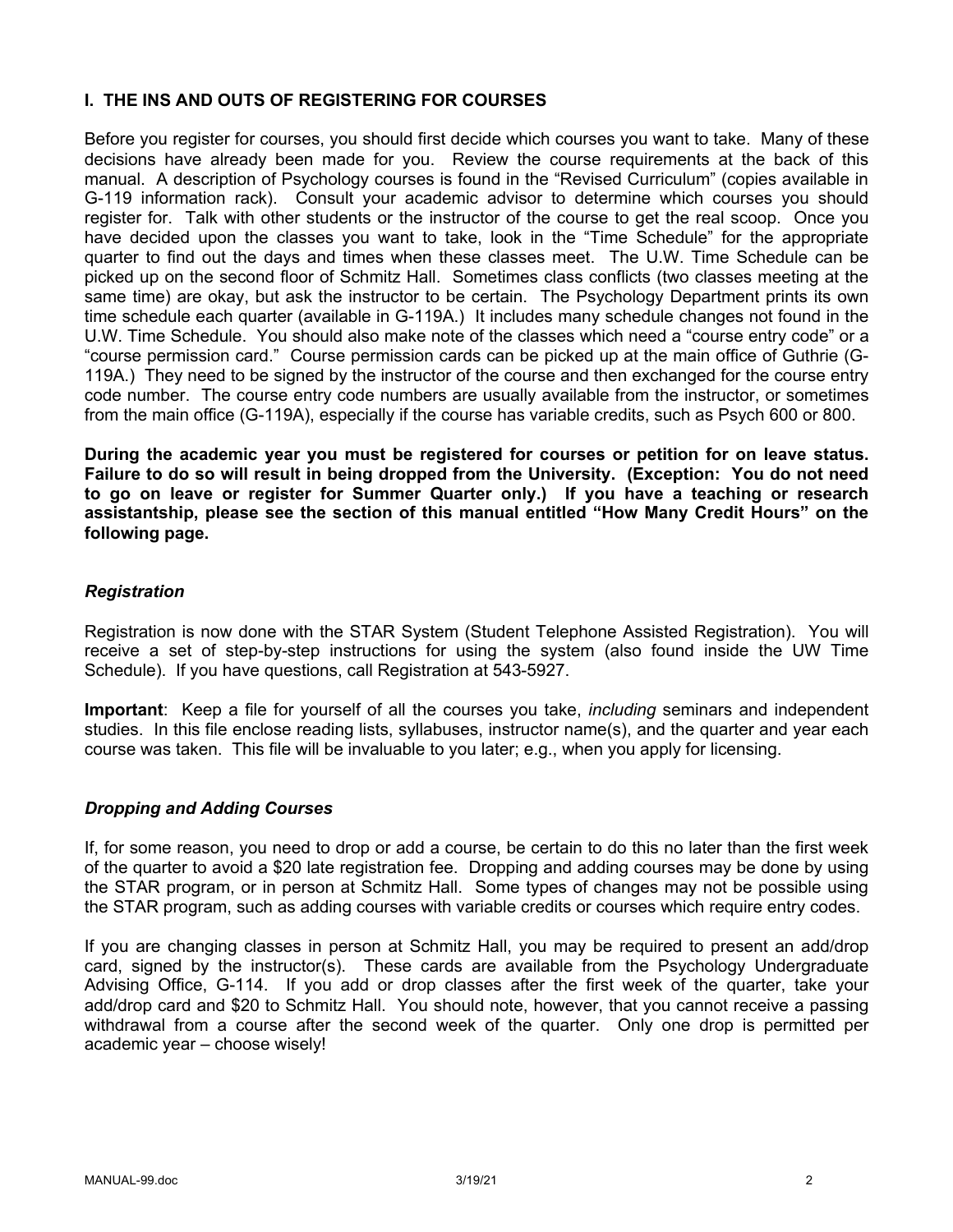## *Tuition and Residency*

Tuition: Full-time graduate tuition effective Autumn Quarter, 1999, is as follows: resident - \$1,861/quarter; non-resident - \$4,624/quarter. Summer Quarter only, resident tuition rate is paid by both residents and non-residents.

IMPORTANT - If you are currently a non-resident who expects to be eligible for resident status after living here for at least one year, *please apply for residency during Spring Quarter of your first year*. This is essential for students appointed as teaching or research assistants during their graduate training. Each year the Department is allocated a limited number of non-resident tuition waivers, almost half of which go to first-year students. If the number of non-resident students with TA/RA support exceeds the number of waivers allotted, some graduate students will be required to pay full nonresident tuition.

To obtain resident status, you must make formal application. Proof of residence for at least one calendar year is required (other criteria must also be met). This can be done by registering to vote or obtaining a Washington driver's license. Residence applications and further information are available at the Residence Classification Office, 320 Schmitz Hall (phone: 206-543-4188).

## *How Many Credit Hours*

- TA's and RA's must register for a minimum of 10 credit hours for each quarter of their appointment. (3 credits, Summer Quarter.)
- The tuition charge is the same for 7-18 credit hours. You will be charged additional tuition for credits in excess of 18.

| <b>REGISTRATION REQUIREMENTS</b>            | Academic Year | <b>Summer Quarter</b> |
|---------------------------------------------|---------------|-----------------------|
| <b>Full time Status</b>                     | $10-18$       | $10 - 18$             |
| Minimum Credits to maintain TA/RA           | 10            | 3                     |
| Minimum Credits Required                    |               | $0^*$                 |
| Minimum Credits to maintain Financial Aid** | 10            | $0*$ or 10            |

\* If registered during previous academic year (3 quarters)

Student Financial Aid: Janet Cantelon, Assistant Director 206-685-1371

Note: For Full time Financial Aid you NEED 10 CREDITS per quarter (including summer.) Please check with Student Financial Aid for your particular situation: deferred status, satisfactory standing, etc. For Stafford Loans only: a minimum of 5 credits per quarter.

Always register for Psych 600 (Independent Study/Research), Psych 700 (Master's Thesis), or Psych 800 (Doctoral Dissertation) with the number of credit hours appropriate to your time commitment to your research and individual study. Thus, if you are taking 6 hours of courses and spending half of your time on your research project, you would also register for 6 credits of Psych 600 or 800. Since you are virtually always conducting a program of independent study and research, you will generally register for one or more of these courses each quarter.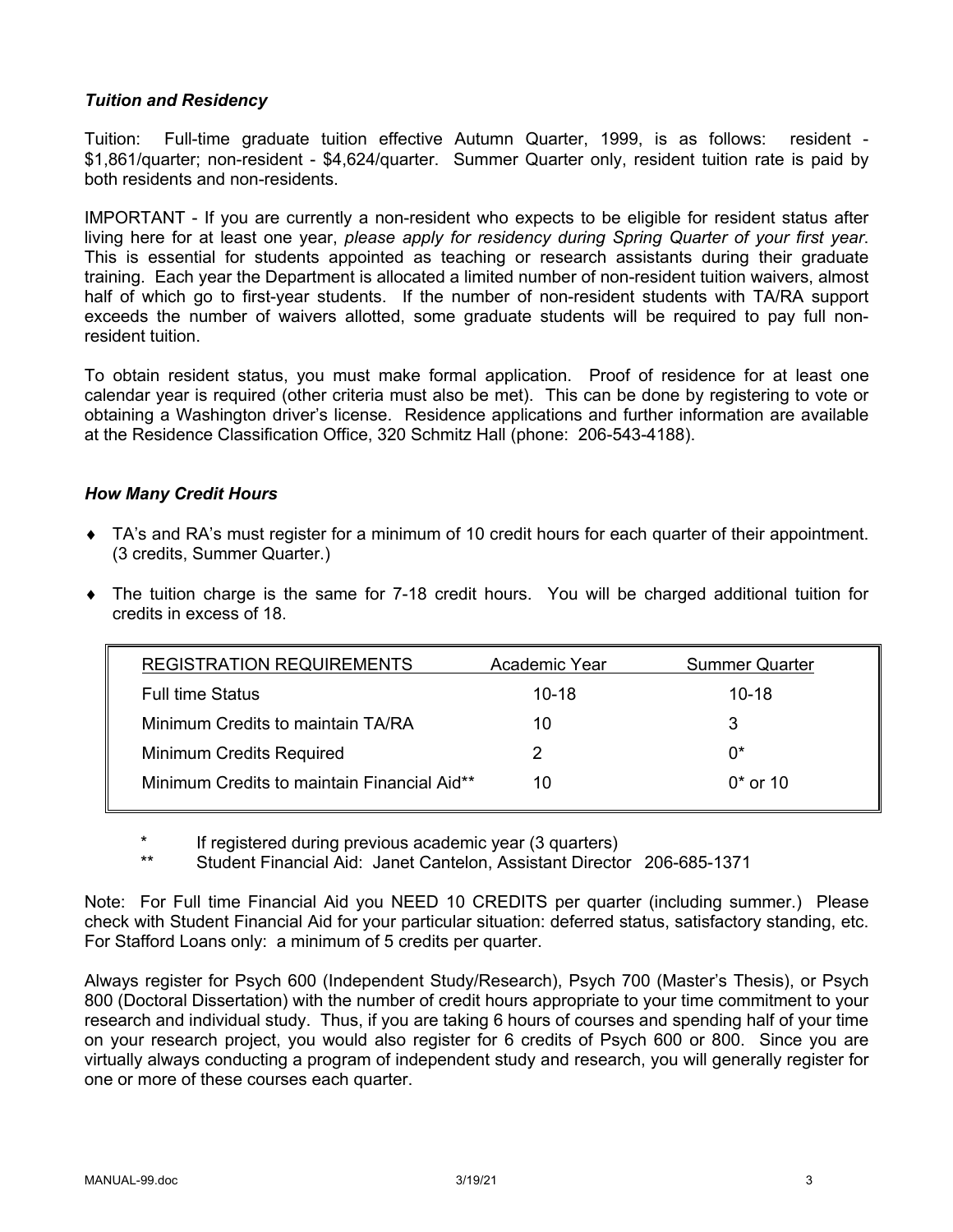#### **On-Leave Status**

**Each quarter (except summer) you must either register for classes or petition for on-leave status.** On-leave petition cards may be obtained from the Graduate Program Office, Guthrie 127. The on-leave petition must by returned to the Graduate Office in Guthrie for signing by the Graduate Program Coordinator, Frank Smoll. You then submit the card together with the \$35 fee to the Withdrawal Office, 264 Schmitz Hall, by the 5th calendar day of the quarter in which you begin your leave period. If you have already registered for that quarter, you must officially withdraw at 264 Schmitz to avoid liability for tuition and fees. Once the quarter begins, if you are already registered, you cannot go on leave for that quarter. After having withdrawn, if you wish to go on leave for the subsequent quarter(s), you must file an on-leave petition.

## *Procedure for re-enrollment*

UPON EXPIRATION OF YOUR LEAVE period, you may either petition to extend your leave or, if you wish to enroll, you must file a "Former UW Student Enrollment Application" at 225 Schmitz Hall.

Application deadlines are:

July 1 for Autumn Qtr November 1 for Winter Qtr February 1 for Spring Qtr June 1 for Summer Qtr

YOU MUST EITHER BE **REGISTERED** OR **OFFICIALLY ON-LEAVE** EACH ACADEMIC QUARTER.

Failure to register or extend your leave of absence will result in dropping you from University enrollment. You must then re-apply to the Graduate School and submit a \$45 application fee before the application deadline.

If you were registered or officially on-leave during the 3 previous academic quarters, then you need not register or go on-leave for summer quarter. (But, if you were on-leave the previous summer and all 3 academic quarters as well, then you DO need to register or extend your on-leave status.)

If you have a TA or RA for summer quarter you must be registered for a minimum of 3 credits.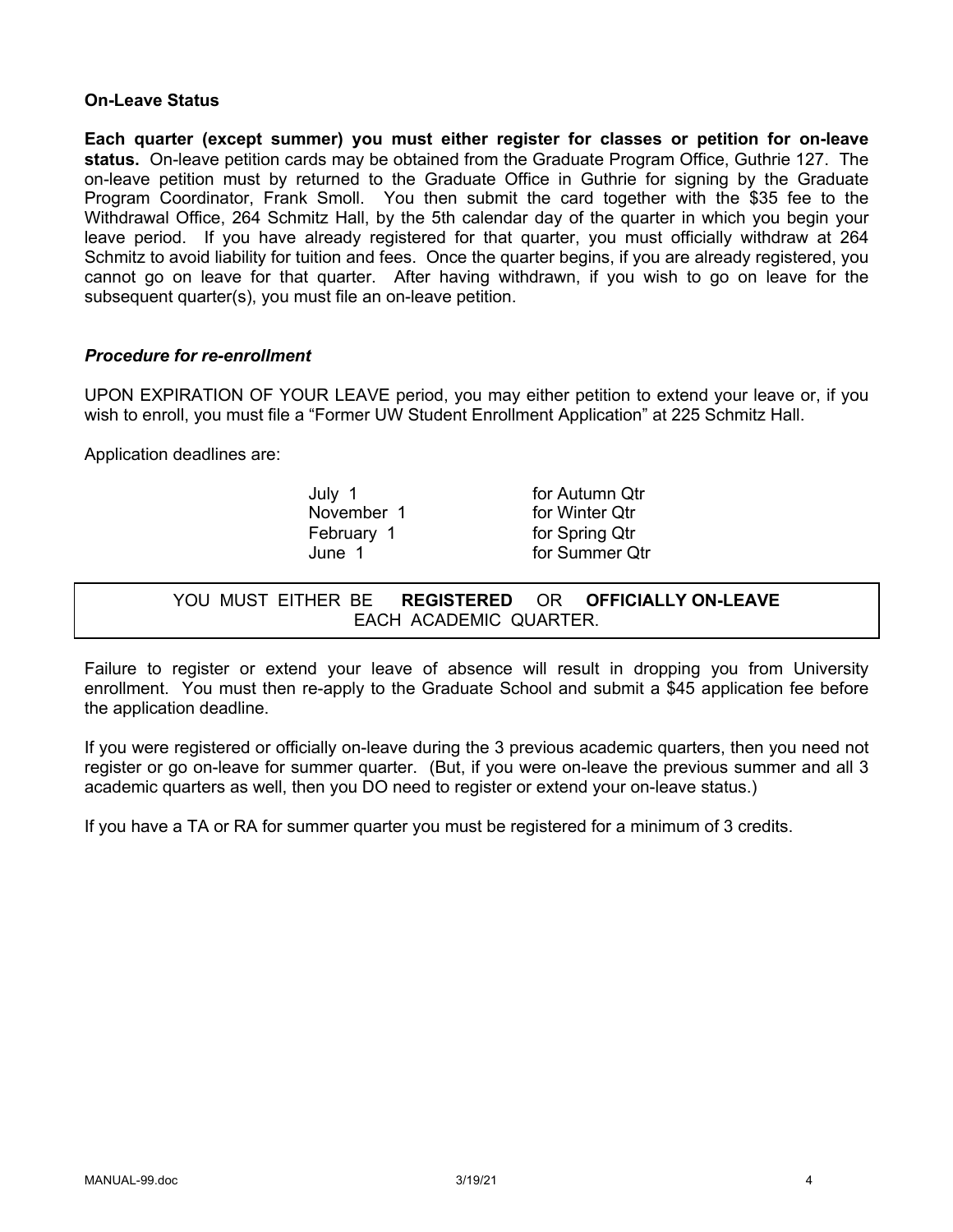## **II. WHOM TO SEE FOR WHAT YOU NEED**

During your graduate career you will occasionally have the need to draw upon the services and facilities offered by the Psychology Department. The faculty and other graduate students usually help you find out the ins and outs of locating these potential services. The following list of the staff, and their responsibilities is included to give you an idea of whom to talk to as your needs as a graduate student change and develop.

**Paul Bernard**, Administrator (G-119, 3-2077)

e-mail: pbernard@u.washington.edu

(If Paul is on vacation, see Michele Jacobs.)

- Maintenance or repairs needed in Guthrie Hall and the Annexes.
- $\triangle$  Security problems in Guthrie Hall and the Annexes.
- $\bullet$  Shop schedule times.
- ¨ Questions concerning space allocations (academic, research, and operations).
- Liaison with Personnel Office.
- $\bullet$  Establish e-mail accounts.
- ◆ Telecommunications/Ethernet questions.
- $\bullet$  Issues building permits.
- ◆ Mailing Services barcode coordinator.
- $\bullet$  If you can't find someone to answer your questions, he can usually help.

**Michele Jacobs**, Associate Administrator (G-129, 5-2027)

e-mail: mjacobs@u.washington.edu

- (If Michele is on vacation, see Paul Bernard.)
- ◆ Monitors state funded budgets and does projections.
- ◆ Maintains detailed files on departmental expenditures.
- ◆ Monitors Fellowship Awards, Endowment accounts, and departmental gift accounts.
- ◆ Questions concerning Institutional Allowance Funds

(i.e., small amounts of money for Dissertation research).

- Checks budgets on all outgoing proposals, maintains files on all proposals submitted.
- $\bullet$  Information relating to grant proposals re: fringe benefits, indirect costs, proposal application materials.
- ◆ Central Stores supply orders for Psychology Department.
- $\bullet$  Travel some money available for graduate students and faculty.
- ◆ Assistant to the Administrator. Handles immediate problems in his absence.
- ◆ Petty Cash Custodian Handles Petty Cash reimbursements. Advises whether purchases may be reimbursed under Petty Cash. (Michele Jacobs and Ling Fu share Petty Cash responsibilities.)

**Patricia Guberlet**, Fiscal Specialist (G-130, 3-8879)

- e-mail: guberlet@u.washington.edu
- ◆ Monitors majority of externally and UW funded research grants and contracts.
- ◆ Questions concerning purchasing supplies/equipment for grant use.
- $\bullet$  Questions on travel covered by grants (if you are employed as an RA on a grant).
- ◆ General questions or problems related to grants.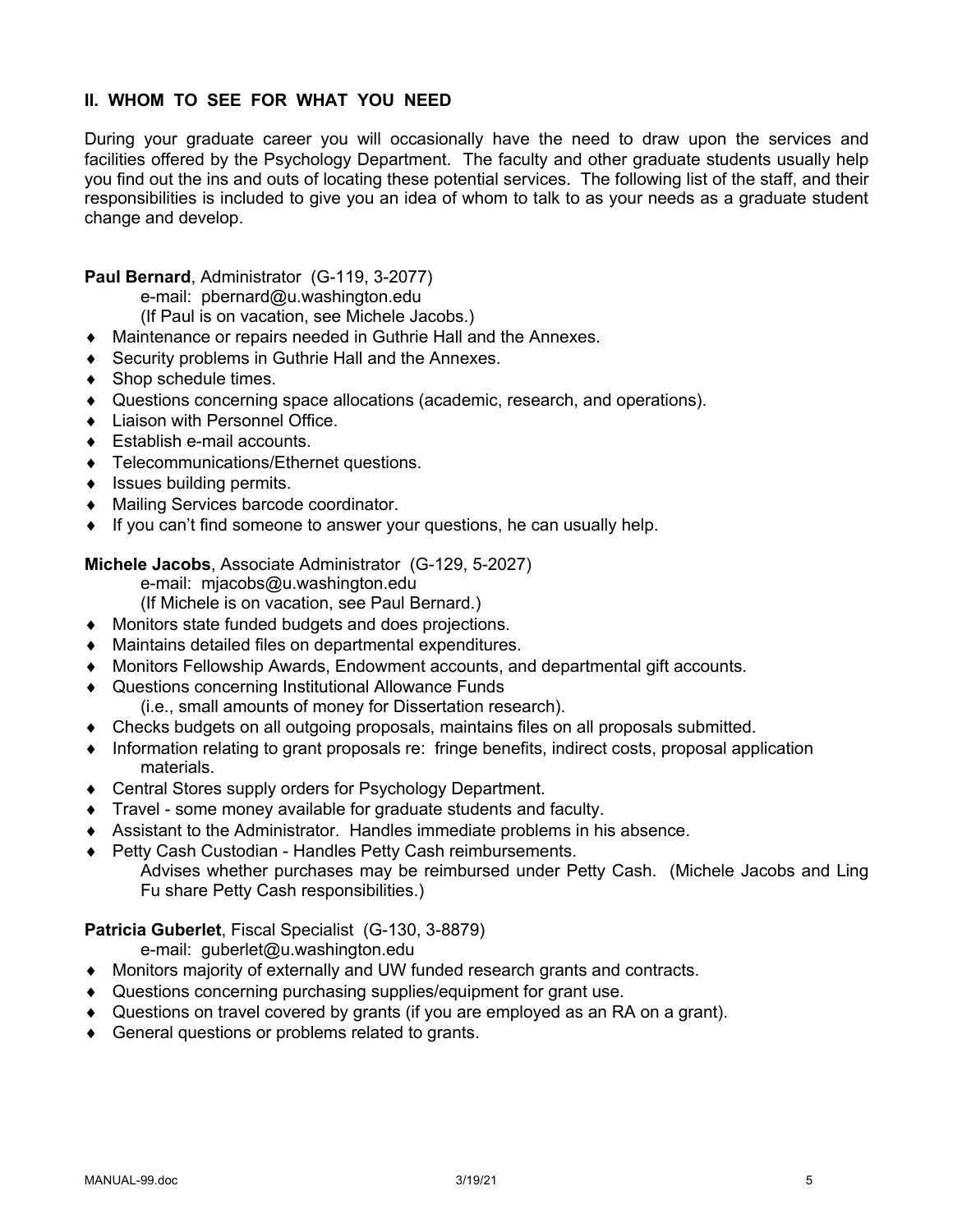**Ling Fu**, Fiscal Technician (G-132, 6-5275)

e-mail: lingfu@u.washington.edu

- ◆ Assistant to Michele Jacobs and Pat Guberlet.
- $\bullet$  Prepares travel paperwork.
- ◆ Handles all purchase order requests, including stores orders.
- ◆ Petty Cash Custodian.

**Brian Culver**, Payroll Coordinator (G-126, 3-3366)

e-mail: culver@u.washington.edu

- ¨ Prepares payroll forms and has a complete listing of your departmental employment and service records.
- ◆ Questions concerning payroll checks for TAs and RAs.
- $\bullet$  Distributes paychecks.
- ◆ Reference Station (University policies and procedures).
- ◆ Personal Xerox account billings and accounts receivable.

**Beth Rutherford**, Assistant to the Chair (G-121, 5-8035)

e-mail: bethr@u.washington.edu

- ◆ Schedules appointments for the Chairperson (Michael Beecher).
- $\bullet$  University and departmental policies.

# **Geraldine Williams** (G-119A, main office, 3-2640)

e-mail: lovegw@u.washington.edu

- ◆ Questions concerning mail delivery to Guthrie.
- ◆ Compiles weekly department Newsletter items.
- ◆ Has "Reprint Request" cards.
- $\bullet$  If you are a TA, she handles the scheduling of the typing and copying of tests, and other classrelated materials.
- $\bullet$  Office machine scheduling (Zenith, Mac, Xerox).
- $\triangleleft$  Keys to rooms in Guthrie.
- To reserve rooms 57, 211, and 315 in Guthrie, or rooms in other buildings.
- $\bullet$  Problems with the copy machines.
- $\triangleleft$  Text book orders and desk copies.
- Change of grades or removal of incompletes.
- $\bullet$  Office hours publication.
- ◆ Course entry codes for variable credit classes (Y600, Y700, Y800).
- ◆ Seminar Description Editor.
- ◆ Airborne Express service.
- ◆ Colloquium advertisements.
- $\triangleleft$  Grade sheet distribution.
- $\bullet$  Messenger service (on campus).

# **Undergraduate Advising Staff** (G-114B, 3-2698)

- $\triangle$  Recruit potential undergraduate research assistants.
- ◆ Advise undergraduate Psychology majors.
- $\bullet$  Tutor training and recruitment.
- ◆ Student ratings of courses, professors, and TAs.
- ◆ MCC Minority Student Mentor Program.
- $\bullet$  Evening Degree advising.
- $\bullet$  Statistics tutoring pool.
- ◆ Unusual registration problems for undergraduates.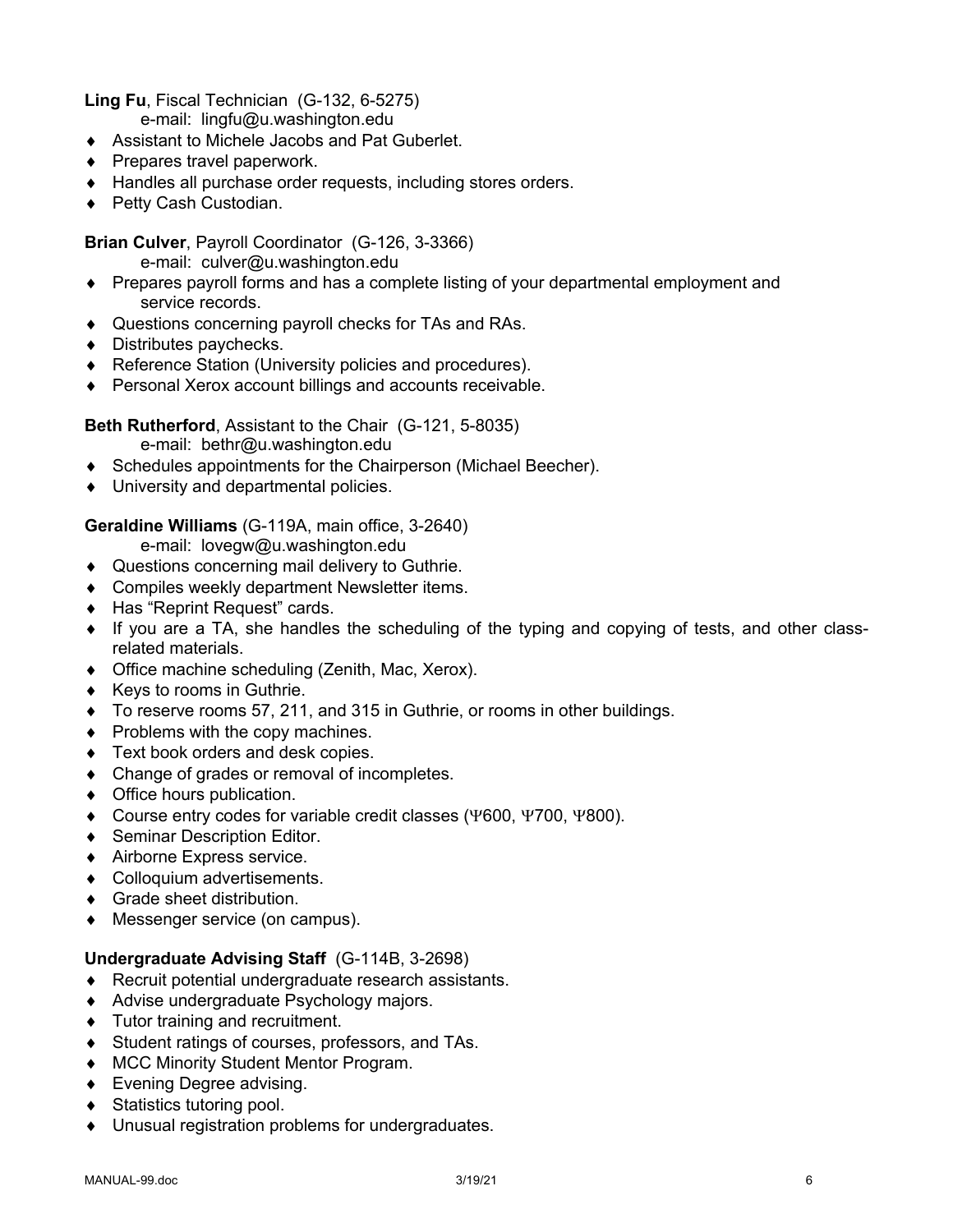## **Technical Support Services Staff** (G-29, Basement, 3-8281)

**Rich Ball** (G-26, 3-8281)

e-mail: richb@u.washington.edu

- $\bullet$  Departmental equipment checkout and return.
- $\bullet$  Departmental shipping and receiving.
- Questions concerning A/V and other equipment owned by the department.
- $\bullet$  Departmental; equipment inventory.

## **Doug Kalk** (G-27, 3-8281)

e-mail: dougkalk@u.washington.edu

- ◆ Computer hardware and software support.
- ◆ Hardware/software integration.

#### **Chris Blanks** (G-53, 5-2079)

e-mail: equinox@u.washington.edu

- ◆ Assists faculty and TA's with multimedia classroom presentations.
- ◆ Assists with first year presentations.
- ◆ Webmaster for the Psychology Department.

## **Dean Malidore** (CHemLib 27, 3-4410)

e-mail: dmalid@u.washington.edu

 $\triangleleft$  Runs and coordinates the vivarium.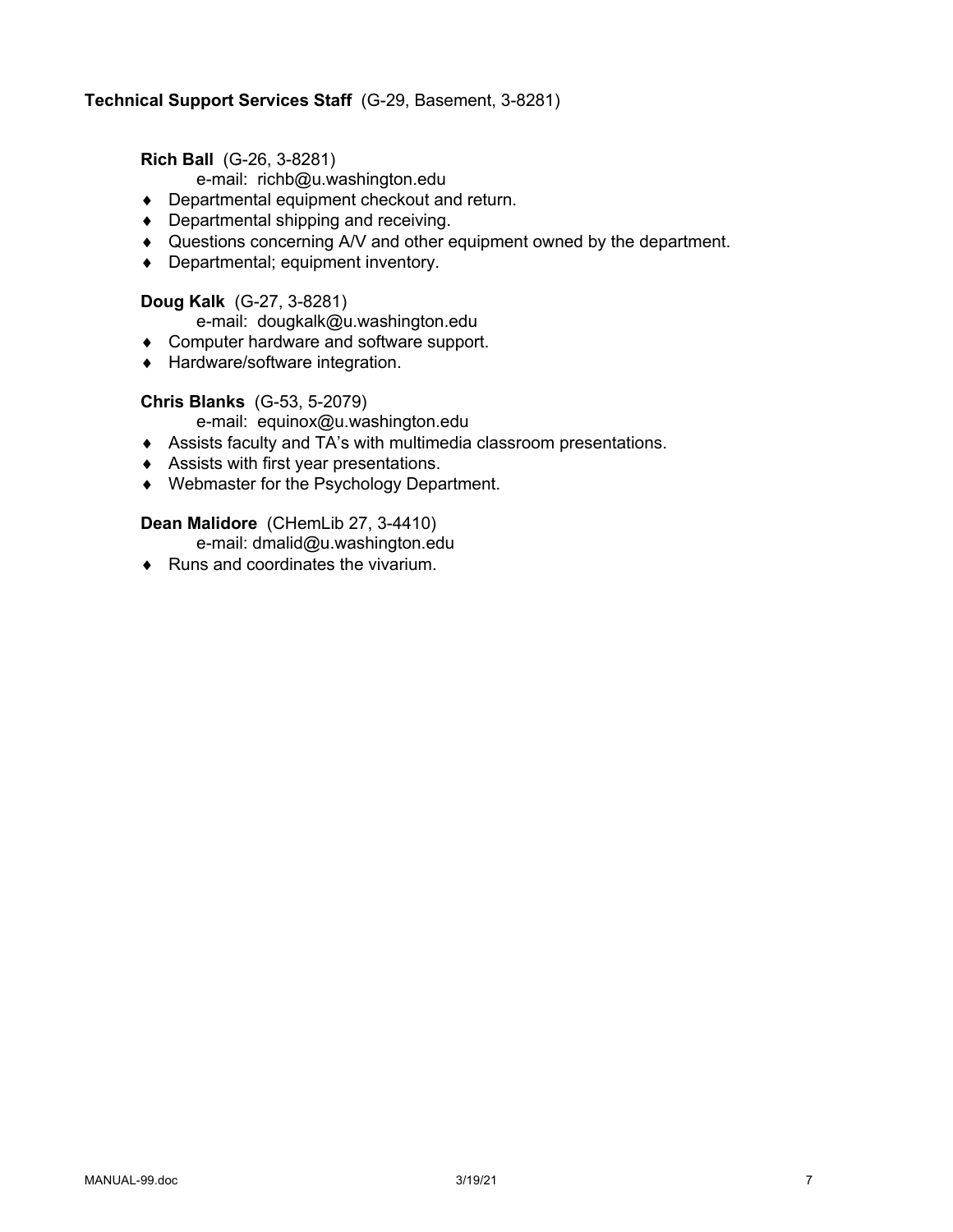#### **III. GRADUATE PROGRAM ADVISING**

#### *Graduate Training Committee*

The Graduate Training Committee is an appointed committee of the faculty, chaired by the Graduate Program Coordinator. Faculty members of the Committee represent each of the sub-areas within the Psychology Department, and a graduate student attends to provide student input. The functions of the Committee are to:

- 1. Consider graduate training issues that relate to the entire department in order to make recommendations for departmental action. This would include such topics as statistics course requirements, outside of major area requirements, departmental research requirements, grading, etc.
- 2. Review and take action on requests from students for special considerations (e.g., requirements in areas other than those published). See Petitions section on page 40.
- 3. Deal with grievances any student may have in regard to training issues or individual treatment within the department.
- 4. In collaboration with sub-areas or Supervisory Committees, review the progress of individual graduate students.
- 5. Consider changes in Graduate School policies in order to interpret them to students and faculty.
- 6. Each faculty member of the Committee individually consults with students regarding requirements in the area he/she represents. This includes making decisions on waivers of courses, course substitutions and giving feedback or recommendations as appropriate.

#### **Graduate Program Coordinator - Frank Smoll** (G-219, 543-4612)

e-mail: smoll@u.washington.edu

The Graduate Program Coordinator (GPC) supervises the activities of the Graduate Program Office, is a member of the Graduate Training Committee, acts as liaison with the Graduate School, assigns teaching assistants, and provides individual counseling and troubleshooting to graduate students. Academic advising, in general, is provided by you own advisor, though the GPC may be more knowledgeable and up-to-date on some policies and requirements. If in doubt, see the GPC, who can refer you to a more appropriate person, if necessary.

#### **Graduate Program Assistant - Sandi Dormont** (G-127, 543-9329)

e-mail: dormont@u.washington.edu

The Graduate Program Assistant may be the most important of all these sources, as she is knowledgeable about the Graduate School and the University as a whole, and knows all the procedures that you must follow almost every step along the way toward your degree.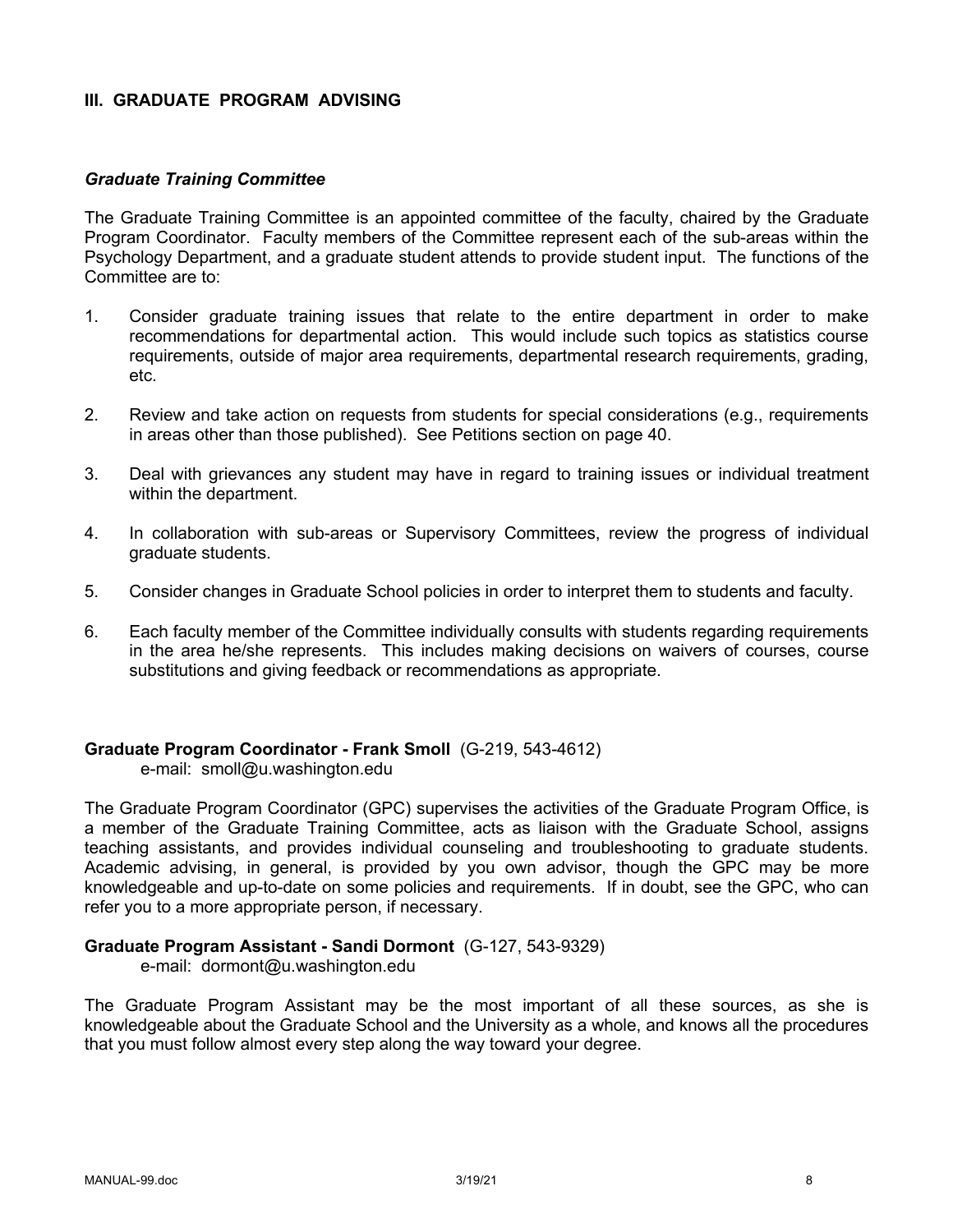Graduate Program Assistant activities of importance to you include:

- 1. Keeping an updated record of your student status, Supervisory Committee members, etc. Also, if she has some idea of your time schedule for completing requirements, she can remind you of procedural details you must attend to.
- 2. Making official requests to the Graduate School for Supervisory Committee formation and changes.
- 3. Scheduling General and Final Examinations with the Graduate School.
- 4. Preparing and distributing General Exam warrants.
- 5. Distributing Final Exam warrants.
- 6. Appointment petitions to register for less than 10 credit hours for a quarter, or to receive more than 50% funding for a quarter.
- 7. Coordinating TA assignments and TA budget questions.
- 8. Questions concerning University and departmental requirements.
- 9. Registration problems.

The Graduate Program Assistant also has many other responsibilities, including the very timeconsuming job of graduate admissions, so please be considerate of her time, especially in the months of December, January and February, when the input from graduate school applicants peaks.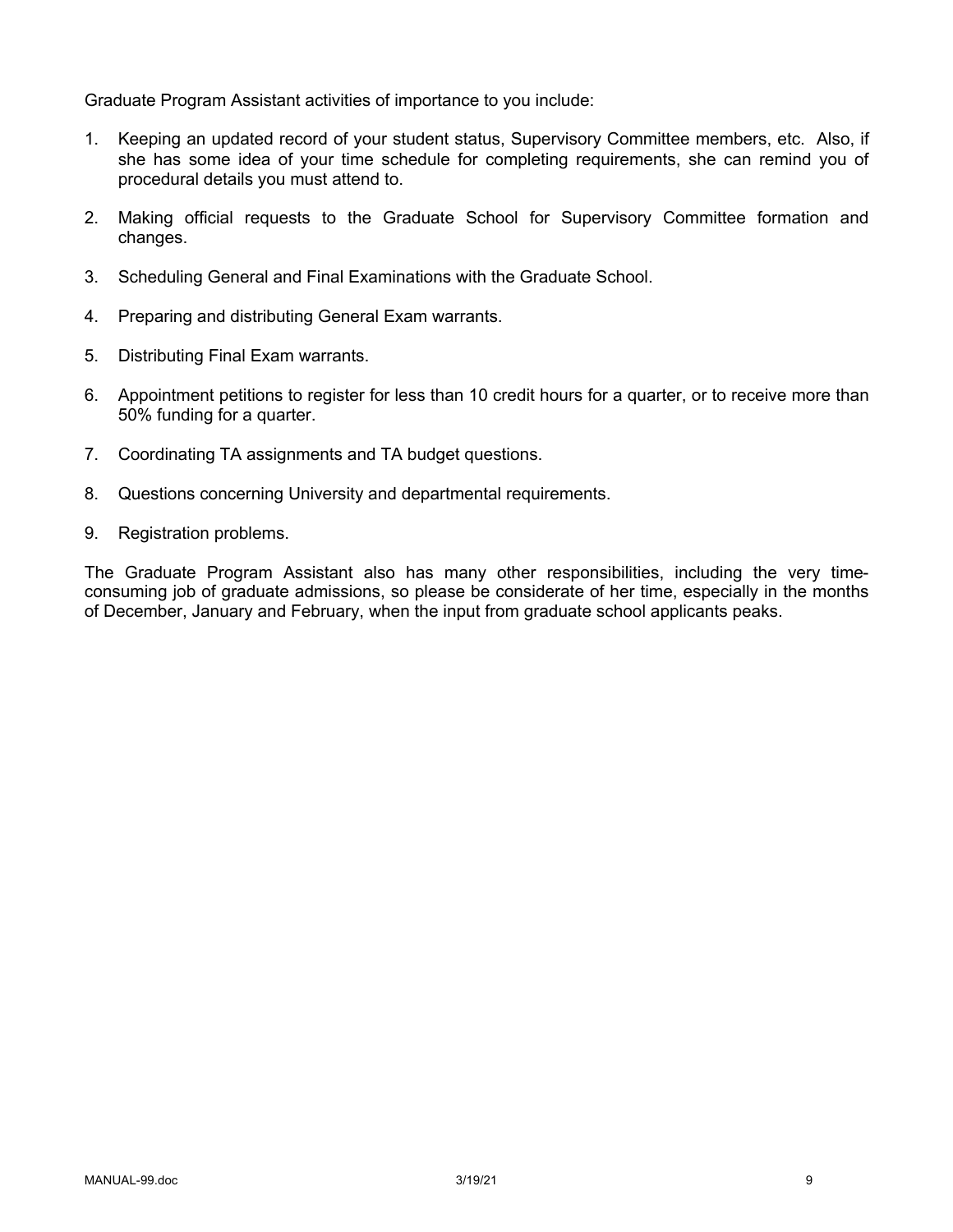## **IV. FIRST YEAR GRADUATE STUDENTS**

Many of the sections of this manual are pertinent to the concerns of students throughout their years of graduate study. However, there are several activities of importance which relate only to first year graduate students.

- **1. Orientation Week.** First year graduate students are expected to attend a professional orientation seminar during the week prior to the start of classes, Autumn Quarter. Normally, first year students are asked to register for this credit seminar when registering for Autumn Quarter classes. Contact the Psychology Graduate Program Assistant at 543-9329 for details if you have not received them in the mail.
- **2. Faculty Advisors.** You will have been assigned an advisor or advisors in your major area who will assist you with planning your program of courses for the first year. Your advisor(s) will also supervise your research during the first year. Although many students continue with this advisor past their first year and/or make this person the chair of their Supervisory Committee, this is not required. You should feel free to pursue work with another faculty member if that should better fit your educational needs.
- **3. Course Requirements.** You should begin fulfilling departmental course requirements in the first year. In particular, you must take courses to satisfy the statistics requirement in order to complete it by the end of the second year, as required. You must also take part in the First Year Seminar which is designed to introduce the new graduate students to research being done in the department.
- **4. First Year Research Project.** All first year students are required to conduct research during the year. This activity culminates in a formal presentation of your work at the annual Psychology Department Research Festival, held at the end of Spring Quarter. Non-Clinical students present their research at the end of their first or second year depending upon their Area's decision; Clinical students present at the end of their second year in the program.
- **5. Annual Evaluations.** You will be evaluated at the end of each year by the faculty in your major area. This evaluation will be reviewed by the Graduate Training Committee, and a letter providing feedback from the evaluation and any appropriate recommendations will be sent to you from your advisor(s). First and second year Clinical students will receive additional in-depth evaluations from the Clinical Area Faculty. For more detailed feedback, you should talk with your advisor and/or the Graduate Program Coordinator. An intermediate evaluation takes place during Winter Quarter 1999. It is expected that this will provide additional, more informal feedback to students.
- **6. Transfer of Course Credits.** It may be possible for you to transfer course credits from other UW departments or universities for the purpose of satisfying *departmental* requirements (see "Course Requirements" in the last pages of this manual). Forms for this purpose are available in the Graduate Program Office, G-127 (Petition to the Dean of the Graduate School). Please arrange any transfer from other colleges or universities during your first year at the UW. However, according to the University of Washington's Graduate School requirements, "Transfer credits are not applicable towards a doctoral degree". Transfer credits may be applied only toward the master's degree. And, in general, courses to fulfill requirements for one degree (undergraduate or Master's) may NOT also be used to fulfill requirements for another degree (Master's or Ph.D.).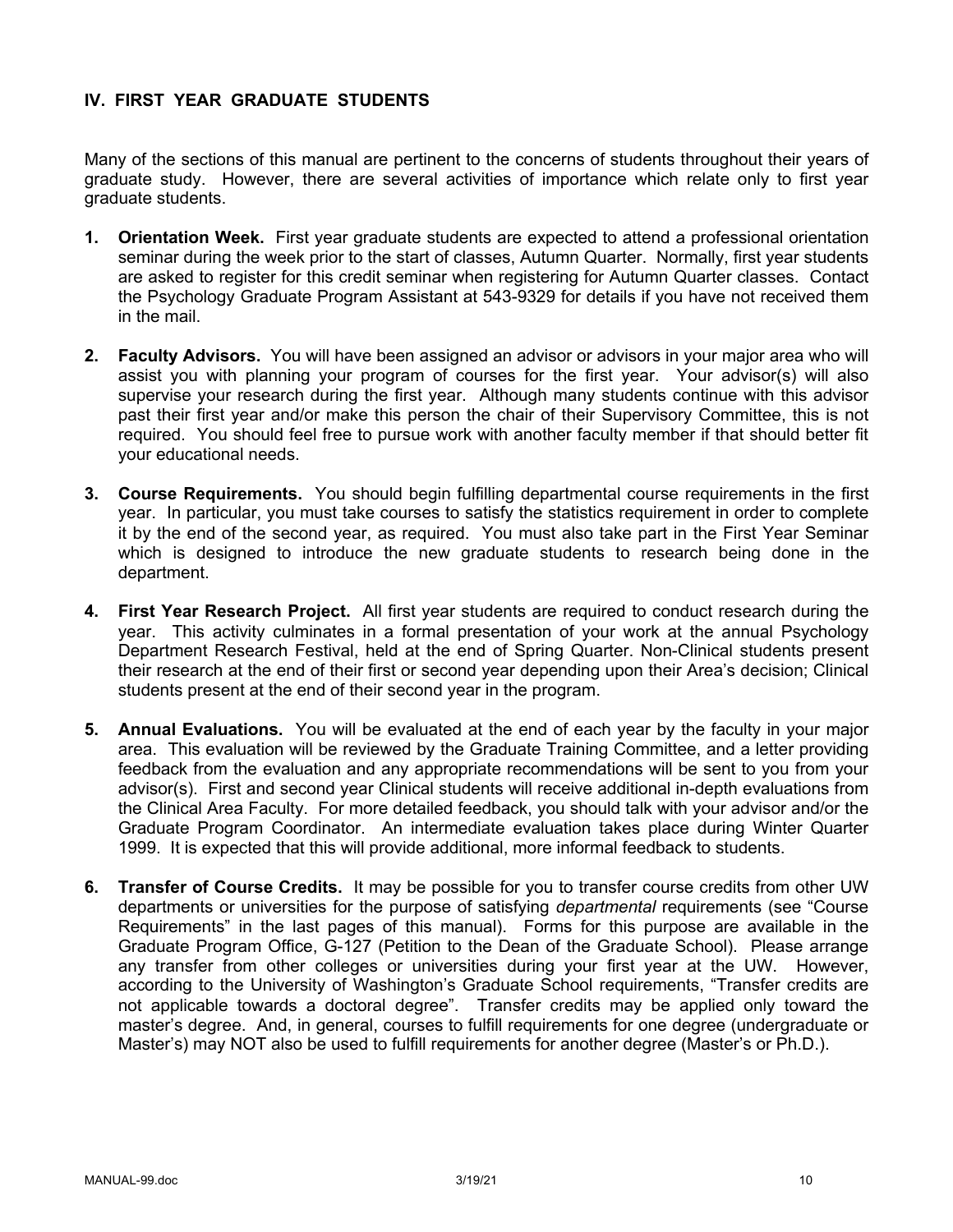## **V. WHAT EVERY GRADUATE STUDENT SHOULD KNOW ABOUT CONDUCTING A RESEARCH PROJECT**

**1. General Considerations.** All students are expected to acquire research skills. All research must have a faculty sponsor, typically the student's advisor. A student's research experience begins in the first year of graduate school and should be an ongoing activity throughout their graduate career. At the end of the first year, all first year graduate students present the results of their first year project to the faculty and other students at an annual Research Festival held in late May. (Exception: Clinical students present their research at the end of their second year.)

#### **2. Acquisition of Research Participants (Subjects)**

*Animal Research* - Dean Malidore (CHL-112) coordinates the use of the department's supply of laboratory animals. Limited animal research is also possible in connection with the Woodland Park Zoo (see Joan Lockard, G-317, for information).

*Human Participants* - The department maintains a pool of human research participants each quarter in connection with various introductory classes. Frank Smoll (G-219) coordinates the use of human research participants. Before each quarter begins, all graduate students and faculty submit a request to the Subject Pool office for human research participants for that quarter. The Subject Pool Assistant's office is located at G-122.

Human research participants are also obtained by survey methods, such as mailing and telephoning. ALL RESEARCH WITH HUMAN PARTICIPANTS MUST BE APPROVED BY THE DEPARMENT OR BY THE UNIVERSITY HUMAN SUBJECTS REVIEW COMMITTEE.

**3. Human Subjects Review Committee.** All research using human participants must be reviewed and considered qualified for "certification of exemption" by the Department review committee chaired by Lynn Fainsilber-Katz. Applications for committee review may be obtained in the Subject Pool office (G-122). Return the exemption application, signed by your faculty sponsor, to Lynn Fainsilber-Katz's mailbox. Please allow about one week for processing of the application.

Some projects (those involving risk or deception, or those done without subject anonymity) require review by the University Human Subjects Review Committee. Instructions and guidelines for applying to the University committee are found in the boxes located just outside the Subject Pool office (G-122).

**4. Research Space.** Space for animal research is coordinated by the Department Chair and Assistant Chair(s). Research space for human participants is allocated annually by area. Your advisor should know what space is available to you. For information on shared space, contact the following people:

Geraldine Williams (G-119A) - for large groups of 10-50 (rooms 57, 211 and 315 in Guthrie) The Administrator (Paul Bernard, G-119), or your advisor - for other needs for space

**5. Equipment.** Small research equipment and audio-visual aids are available for loan by contacting Michele Jacobs (G-129). The department orders new equipment on an annual basis. See the Administrator (G-119) for current inventory and future needs. The Office of Technical Support Services (G-26) also has equipment that may be borrowed for experimental research. Equipment requests must be sponsored by a faculty member.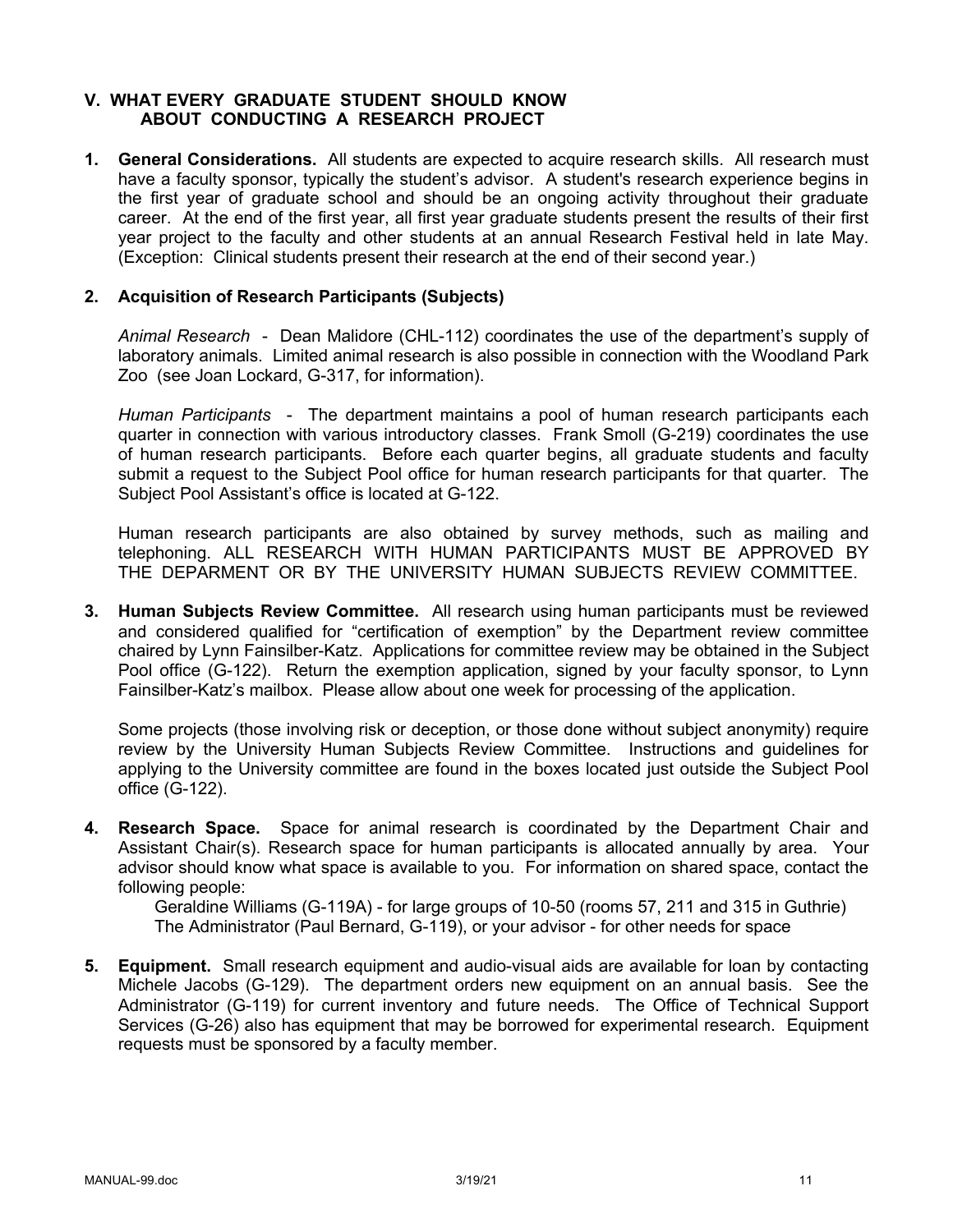**6. Financial Support for Research.** The department generally cannot provide funds for student research projects. Clerical support such as typing questionnaires and manuscripts or Xeroxing for unfunded projects is just not available. You may apply for funds for equipment, supplies, subject payment, etc., for your dissertation. To be eligible, you must have reached Ph.C. status. This fund is not available for travel expenses. Application forms can be picked up from Michele Jacobs and submitted to the Chair of the department.

If you are a research assistant on a grant, all grant-related work must be billed to the budget number on the grant. Most students do not have an RA position on a grant. However, you may write your own grant under sponsorship of a faculty member. For information on grants being offered, watch the Department Newsletter for agency requests for proposals, see Michele Jacobs, or discuss the possibility with your advisor. Graduate fellowships for research are also available. For information on such opportunities, watch the Newsletter, contact the Graduate Program Assistant in G-127, or visit the Grants and Funding Information Service (GFIS) office located in Suzallo Library Reference & Research Services. The GFIS office has a computer system to locate fellowships in specific interest areas. (See information on-line at: http://www.washington.edu/newslett.htm and http://www.lib.washington.edu/gfis)

#### **7. Computer Facilities**

Psychology Department Resources - Computer Committee: Jaime Diaz, Chair, 543-2546, Guthrie 335; Computer Committee Student Representative, appointed annually.

Each graduate student has a faculty advisor and/or faculty person with whom he/she is doing research. The computer facilities of the faculty advisor/research colleague are generally shared with their graduate students.

Graduate students have access to microcomputers at the following locations in Guthrie:

**Room 10** (Pit) - 4 MacIntosh computers, 2 computers with Windows 98, a Postscript laser printer for the MacIntosh and one for Windows. All of these computers are connected to the Internet and to the departmental network.

**Room 53** (Media Lab) – 4 PCs and 4 MACs with a b/w laser and a color printer. There is an array of web/image editing and presentation software available to graduate TA's and all faculty.

**Room 119** (Main Office) – HP6 Laserjet connected to a MacIntosh, and NEC Laser Printer connected to a Dell.

For practical reasons, for now and the foreseeable future, the Department is supporting only Macs, IBM and compatibles.

The department has standardized on Microsoft Word for work processing software for the Mac's and PCs. We are leaning toward Lotus 123 and MS Excel for spreadsheets, and MS Access for database software. For statistical analysis, we support Systat and SPSS PC+. We recommend SPSS PC+ because that is what you will use in the computer lab part of Psychology 513.

The Office of Technical Support Services (G-28, 543-8281) is responsible for computer maintenance, equipment, and software advice.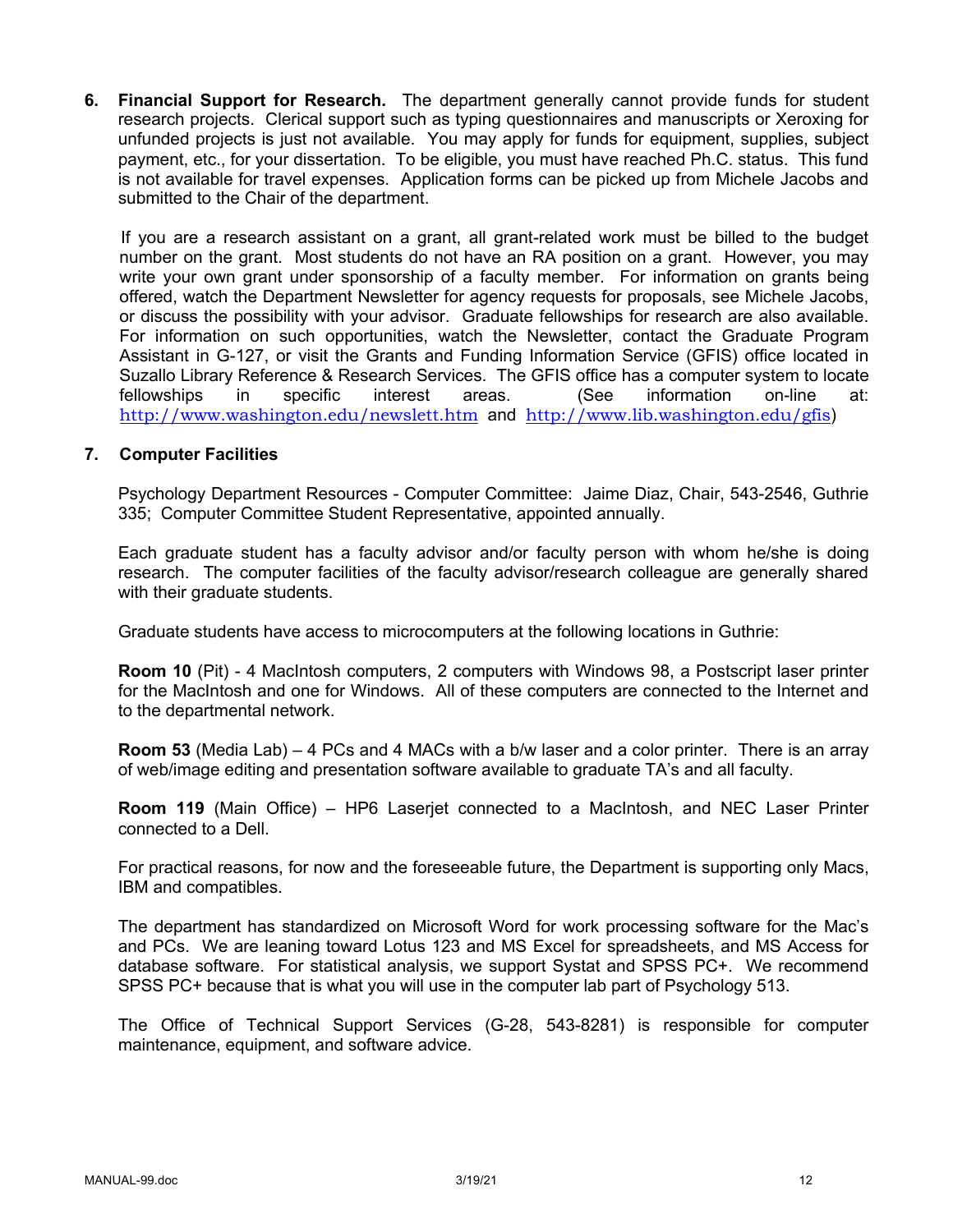#### *Extradepartmental Resources*

#### **Academic Computer Center (ACC)**

Computing and Communications Bldg.: 543-5970 Consultation: 543-5227 Servers available to all: Mead, Saul, Homer and Dante are known as the Galaxy.

#### **Micro Lab**

Suzzallo Library, Room 102. Macs and IBM compatibles connected to Laser Printers for student and faculty use.

#### **Center for Social Science Computation and Research (CSSCR)**

Phone: 543-8110

e-mail: CSSCR@u.washington.edu

Students should familiarize themselves with this upper campus "computer center." It is located in Savery Hall and exists to help social scientists with using computers in their research. The Center has a large number of terminals and printers connected to ACC mainframes as well as microcomputer teaching classrooms. The Center offers basic courses free of charge in computing, e.g., SPSS X, MS Windows, etc. Consultants are available to assist you. Normally a Psychology graduate student serves as one of the consultants. The Psychology Department is part of this center. Please use it!

**8. Undergraduate Research Assistants (499's**) The department requires Bachelor of Science, Psychology Majors to have some type of field or research experience. Undergraduate research assistants enroll in Psych 499 under the sponsorship of a faculty member. Often undergraduates help or work with graduate students. The Psychology Undergraduate Advising Office (G-114) manages the recruitment of undergraduate students for 499. Contact the Psychology Undergraduate Advising Office for further information.

*Concluding Comments*. Conducting good research requires substantial planning and ongoing administration. Your advisor and those listed above are available to aid you in your research endeavors. Research skills will play an important part in your evaluation throughout your graduate career, so get started early, plan well, and don't hesitate to ask for help.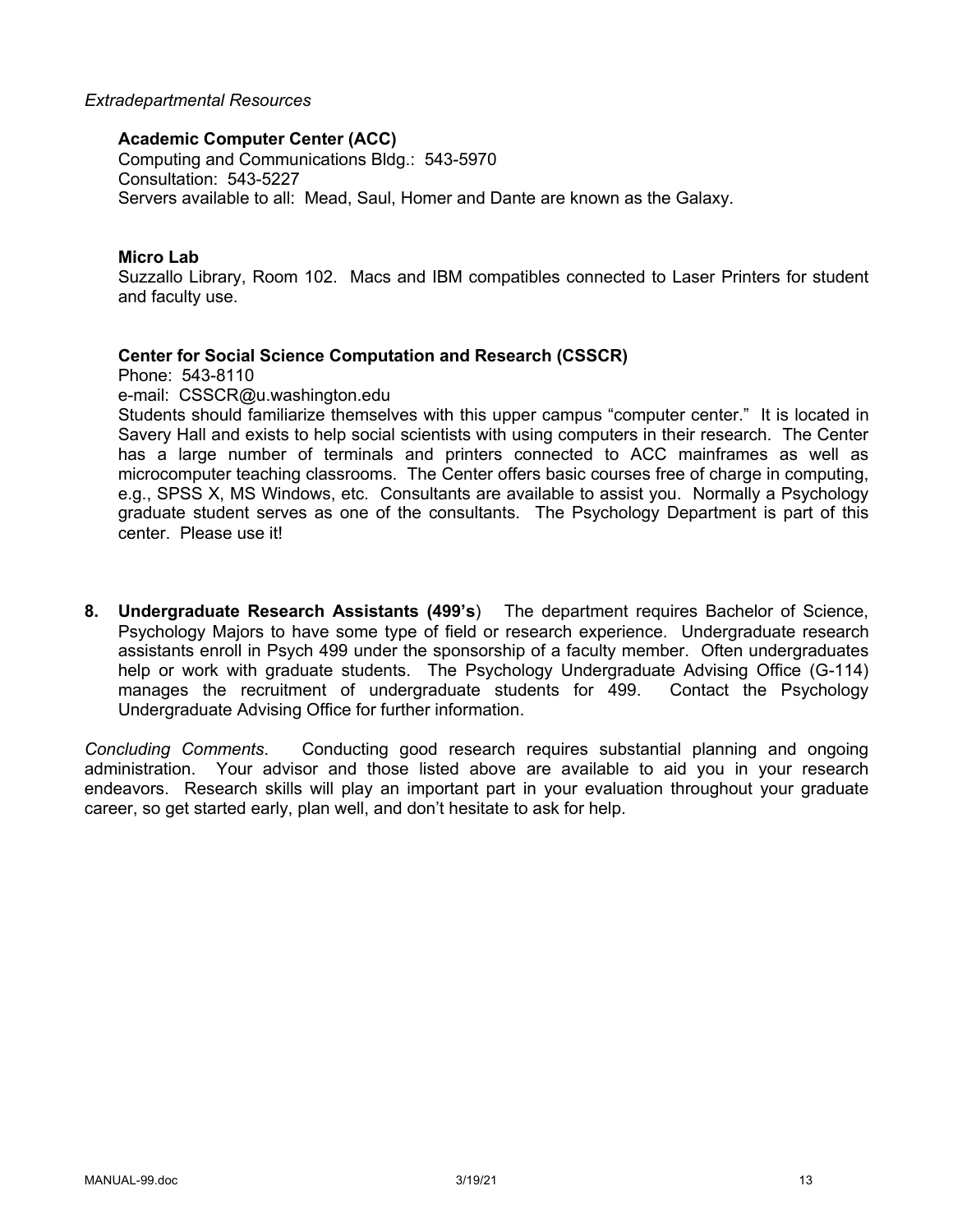## **VI. PSYCHOLOGY DEPARTMENT PROCEDURES AND POLICIES FOR ASSIGNMENT OF TAs and RAs**

Teaching Assistantship assignments are made near the end of the quarter prior to the actual appointment. This process requires students to complete a form on which they specify their requests for TA positions for the following quarter. TAs are then assigned courses by the Graduate Program Coordinator, according to the following criteria: a) the student's qualifications to teach the course, b) the student's priority ranking (see below), c) the preferences of the instructor (from among qualified potential TAs) and of the graduate students (from among available courses), and d) the student's demonstrated teaching ability. The overriding consideration in assigning TAs is the quality and enhancement of instruction.

## **Procedures**

- 1. In the fall of each year, the Psychology Department surveys the courses to be taught in the following year and the grants pending and makes an estimate of the number of TA and RA slots likely to be available. This estimate is used in deciding how many new graduate students will be accepted for the following year. Definite offers of support are not made until the funds for each position are assured.
- 2. Each quarter, all current graduate students and faculty are asked to state preferences for funding and assistance for the following quarter. Preferences for Autumn Quarter are collected during Summer Quarter.
- 3. Based on stated preferences, and funding priorities (see Priorities section below), formal appointment offers are made for both TA and RA positions just prior to the beginning of the quarter for which they are effective. It is not possible to make these any further in advance primarily due to the uncertainty of course registration and research funds.
- 4. No student will receive a Teaching Assistantship unless he/she applies by the deadline when the quarterly request forms are distributed.
- 5. WARNING: There are only about a quarter as many Teaching Assistantships available during Summer Quarter as there are during each of the three quarters of the academic year. This does not include several courses taught entirely by senior graduate students. The Graduate Program Coordinator has nothing to do with this selection procedure. Hence, we can NOT give TAs to all those graduate students who request them for Summer Quarter. You should consult your advisor and the faculty member who heads your area for other possible sources of Summer Quarter financial support.

Graduate students who rely on TAs should, from the beginning of the year, work on alternative sources of summer support. If, for example, you are offered a Research Assistantship which supports you in some but not all of the four quarters, if possible, try to arrange for the RAship during summer quarter as one of those quarters. You might also investigate the possibility of obtaining graduate work/study eligibility and applying those funds to summer quarter positions.

The promise of support given to incoming students is for the regular academic year. Summer Quarter operates on a separate budget and is outside of this promise. Therefore, most students have to look elsewhere for summer support. It follows that the TA priority system, being based on the promise of a support letter, does NOT apply to Summer Quarter. The most important criteria in selecting for summer TAs are, competence, instructor preference, and student preference.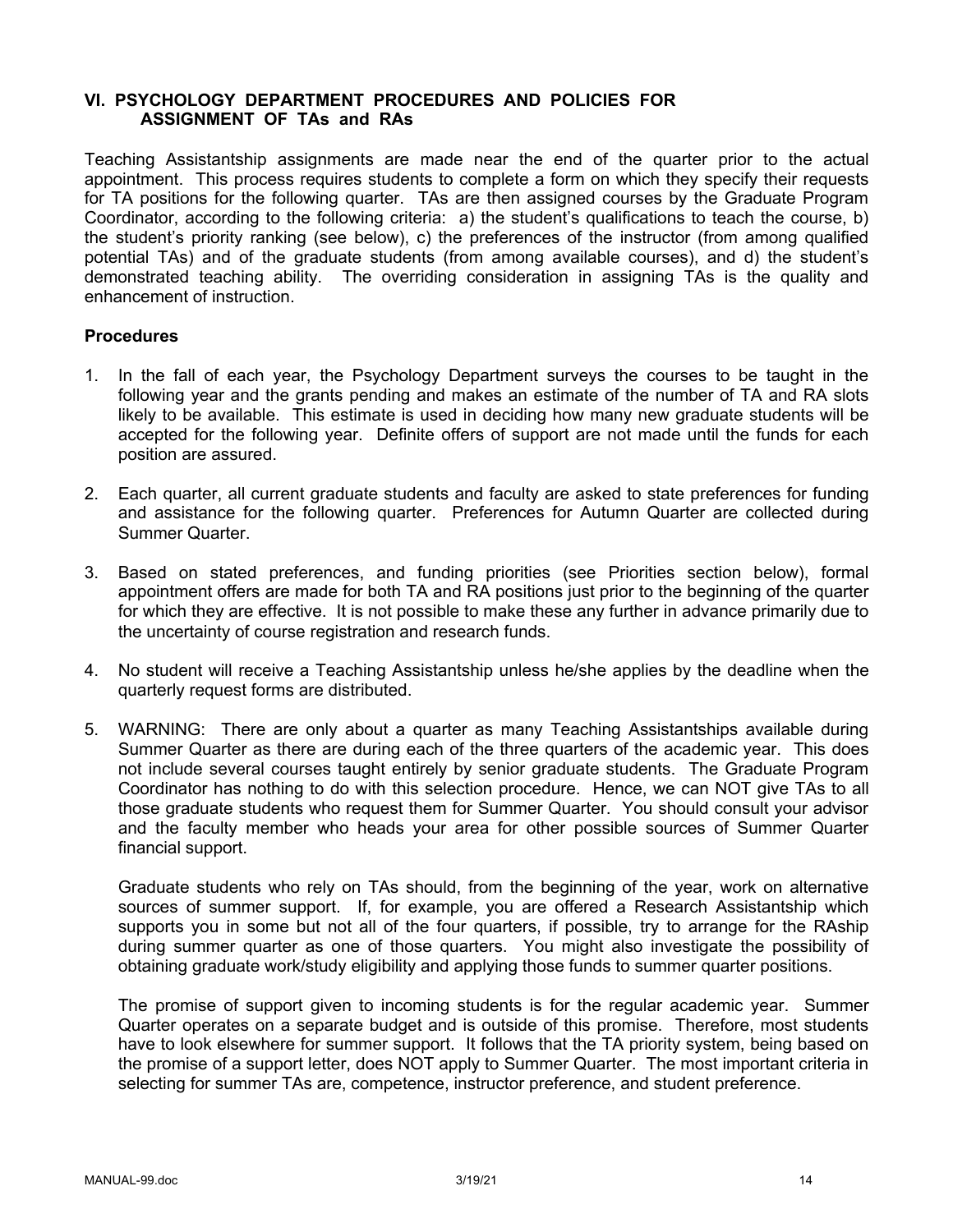## **Priorities**

## **1. Teaching Assistants**

The following priority system is applied in the TA assignment process:

- Priority I First-year students who were given an explicit promise of support during that year as an inducement to enter the program. These students are top priority for TAs only in the Autumn, Winter, and Spring Quarters of their first year. In Summer Quarter, they are on a par with students in priority levels II and III. Only Priority I students are guaranteed a TAship during the academic year.
- Priority II Second-, Third-, and Fourth-year students who were admitted with explicit promises of support or, who were later placed at this priority level by the faculty in their area or program, and who are not on Probation or Final Probation with the Graduate School.

In some cases, Priority III students may be given preference over Priority II students in making TA assignments, e.g., courses requiring special knowledge or skills such as statistics or clinical seminars.

Priority III Students who were admitted with no promise of support, students beyond their 4th year of study, and students on Probation or Final Probation.

#### *An internal action, i.e., department watch or warn status, does not affect a students' priority level.*

As far as possible, student and instructor requests for positions will be matched within the guidelines shown above. Instructors and students are given up to six choices of requests for appointments. If the first choice request is not possible, attempt is made to provide the second or third choice. As instructors are held responsible for the conduct of courses, every effort is made to provide them with the personnel they request. Any student who is assigned to a class that he or she did not request can contact the Graduate Program Coordinator to discuss the assignment or request a review of the assignment.

#### **2. Research Assistantships**

If a student is requested by the Principal Investigator and wishes to accept the appointment, that student will be awarded the RA position. This is done because PIs are responsible for the conduct of the research. If the PI does not have a particular request, students are sent by the Graduate Program Coordinator to interview for the position, based on the same priorities that are stated for assigning Teaching Assistantships.

#### **3. Fellowships and Traineeships**

Clinical Psychology traineeships typically are given to first year students to help them best handle a heavy first year course load. Other fellowships and traineeships which may be under Departmental control are awarded by the Chair, after consultation with appropriate faculty and as dictated by the conditions of the fellowship in question. Graduate students are encouraged to apply for any other advertised fellowship or traineeships for which they are eligible. Contact the Graduate School Fellowship Office for information on further possibilities and watch the Departmental newsletter for announcements of awards, internships, etc., being offered by other agencies. (See information on-line at: http://www.grad.washington.edu/newslett.htm.)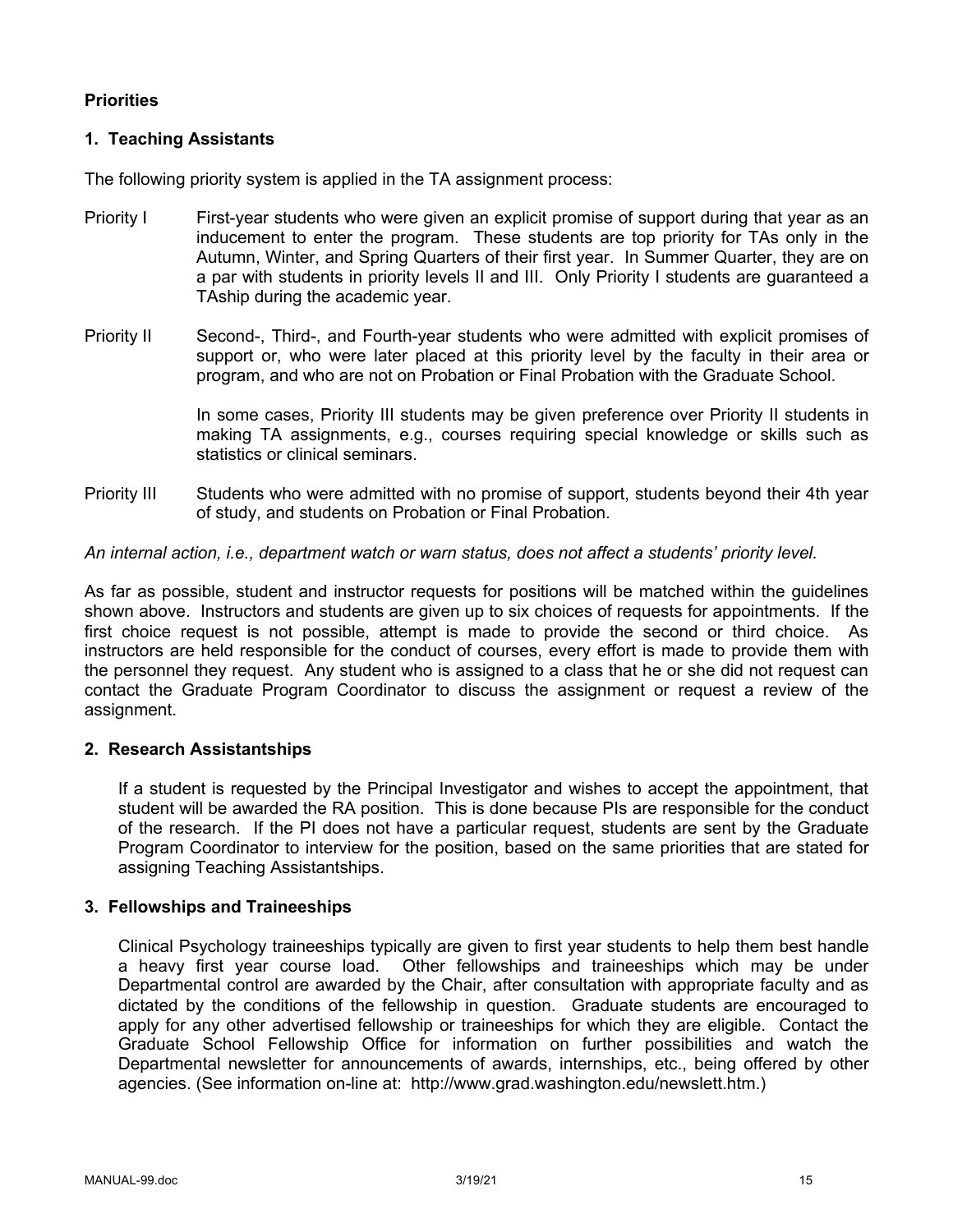## **Further Guidelines**

*10 Year Limit*: The count of years in the program begins during the Autumn Quarter following the student's admission. Quarters on leave or assigned off campus count as if the student has been in residence, i.e., "the clock keeps ticking." Quarters in clinical internships **do** count in the determination of the student's number of years in the program. In the unlikely event it becomes necessary to complete your program in more than ten years, you must submit a petition to the Dean of the Graduate School for permission to extend the 10-year limit. Forms for this are available in the Graduate Program Office (G-127).

*Teaching Experience Requirement*: Since the Psychology Department has required that students get teaching experience if they wish recommendations for teaching jobs, students requesting TA positions who have not previously held such a position will have some priority over students who have been teaching regularly. This, of course, will be weighed with other factors, including the needs of the course in question.

*TA Evaluations*: As the assignment of TAs is primarily to provide undergraduate teaching services, formal evaluation of students in terms of their competence as TAs will be considered in the making of future assignments. Therefore, an evaluation of all TAs will be requested each quarter from instructors with whom they were working. These evaluations will be considered in determining priorities for future TA assignments.

*Students on Probation* If a student is on External Warn, Probation, or Final Probation status with the Graduate School, he or she cannot be a candidate for a TA Fellowship or for the Lead TA position. If a student is on internal warn status, he or she can only be appointed to the Lead TA or TA Fellowship positions after consultation with, and approval of, the student's advisor(s) and the Graduate Program Coordinator. After each meeting of the Graduate Training Committee (GTC), the faculty member in charge of recruiting and assigning the Lead TA and TA Fellow positions will be informed about students who are currently not in good standing (or are in questionable standing) in our program.

## *Appointment Ranks*

The University has several ranks of pay scales for TAs and RAs. They can be found in the general catalog under the graduate school appointment section. Below is a summary of our most common appointment ranks.

| <u>TAs</u>                        |          | RAs.                                  |          |  |
|-----------------------------------|----------|---------------------------------------|----------|--|
| <b>Teaching Assistant</b>         | (TA)     | <b>Research Assistant</b>             | (RA)     |  |
| Predoctoral Teaching Associate I  | (PDTAI)  | <b>Predoctoral Research Associate</b> | (PDRAI)  |  |
| Predoctoral Teaching Associate II | (PDTAII) | Predoctoral Research Associate II     | (PDRAII) |  |
| <b>Predoctoral Instructor</b>     |          | <b>Predoctoral Researcher</b>         |          |  |

Our budget includes mainly TA positions paid at the lowest salary scale, called the "Teaching Assistant" level. We have a limited number of positions that can be paid at the "Predoctoral Teaching Associate I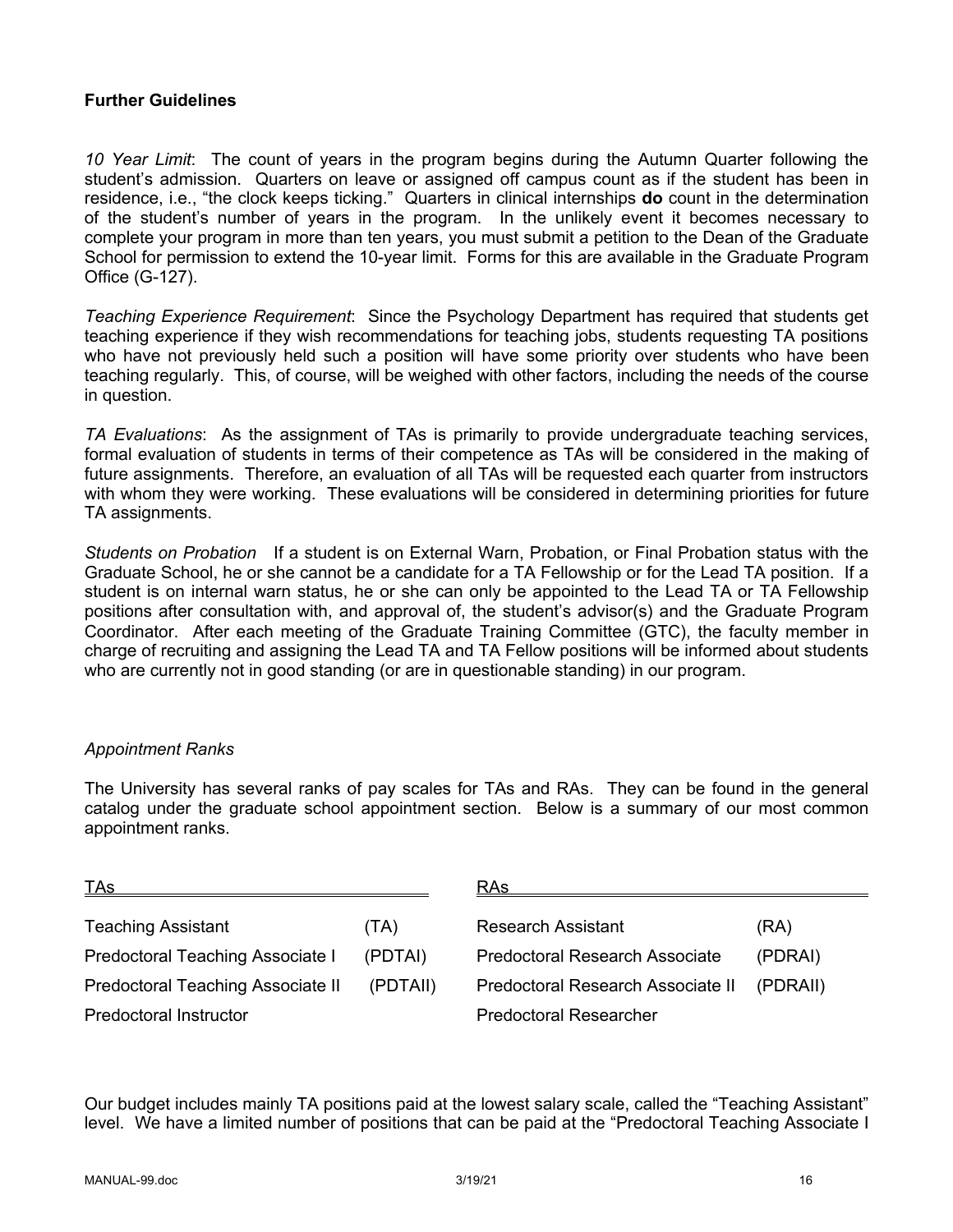and II" levels. As you progress through our program, you can expect to be promoted through these three ranks.

After you have officially formed your Supervisory Committee, you may, providing there are sufficient funds, be promoted to the Predoctoral TA(RA) I level.

After you have passed your General Examination, you may, providing there are sufficient funds, be promoted to the Predoctoral TA(RA) II level.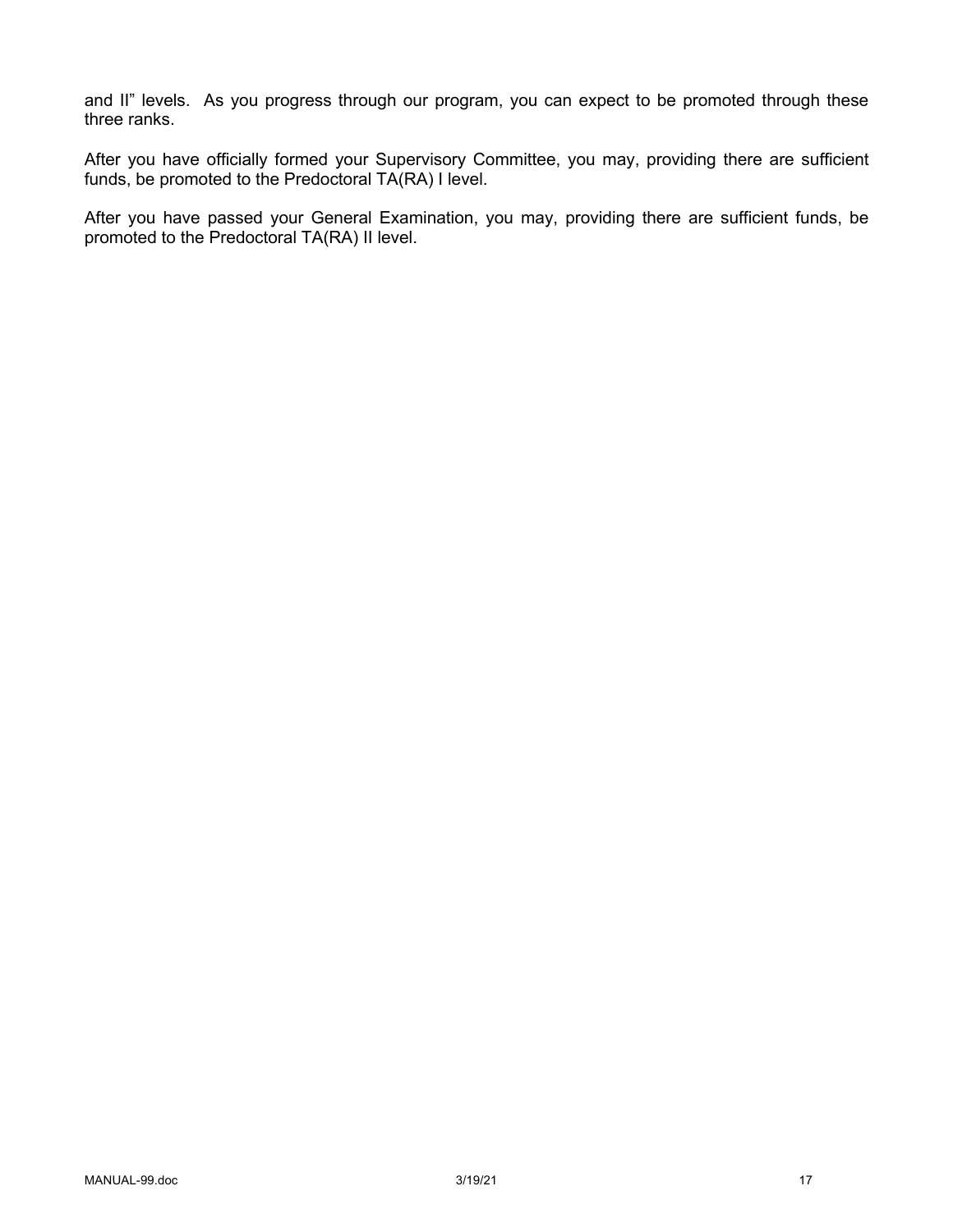#### **VII. MONEY MATTERS**

#### **Teaching Assistants**

Assignments to TA positions are made on a quarterly basis only. After the assignment has been made and the level established, employment forms are prepared by Brian Culver (G-126). The payroll form (Personnel Action Form, PAF) must be completed for all employees. Students for whom this is a new appointment must complete and sign the Employee Personnel Data / Campus Contact Data Form, a W-4 form, an Affirmative Action Data form, a Conviction / Criminal History form, and INS form I-9 (Employment Eligibility Verification).

Evening and summer appointments are of two general kinds: assistant to the instructor of the course in large classes or laboratories; or instructor of the course. In the former case, we restrict the level to the payroll rate determined by the student's progress in the program (see salary levels below). In the latter instance, we appoint the graduate student at the Predoctoral Teaching Associate II regardless of program status. For budgetary reasons, we are limited to a very small number of such positions to cover both kinds of appointments. Once appointments are made, payroll procedures are the same as in the first paragraph above.

#### **TA Salary Levels**

Funding permitting, you are eligible for the following salary levels:

TA Graduate Student Status

Title **Title Minimum Eligibility Requirement** 

PDTA I (Predoctoral TA1) Supervisory Committee appointed PDTA II (Predoctoral TA2) Ph.D. candidacy (oral General Exam passed)

Notes: The only time you will be paid at a TA level other than that reflecting your graduate school program status is when you are the instructor for the course.

The funding level at which you are hired at the beginning of the quarter is in effect for the entire quarter of your appointment. If you become eligible for the PDTA I or II level during the quarter, you will not be promoted to the higher salary until the next quarter you hold a TA appointment.

#### **Research Assistants**

After an assignment as RA has been made, employment papers are prepared by the payroll person (Brian Culver, G-126). See Teaching Assistants, paragraph one above.

The RAs responsibilities are to the principal investigator and the respective research project providing the salary (which may or may not coincide with the student's own personal research interests). These appointments should never be confused with fellowships which allow the student research freedom.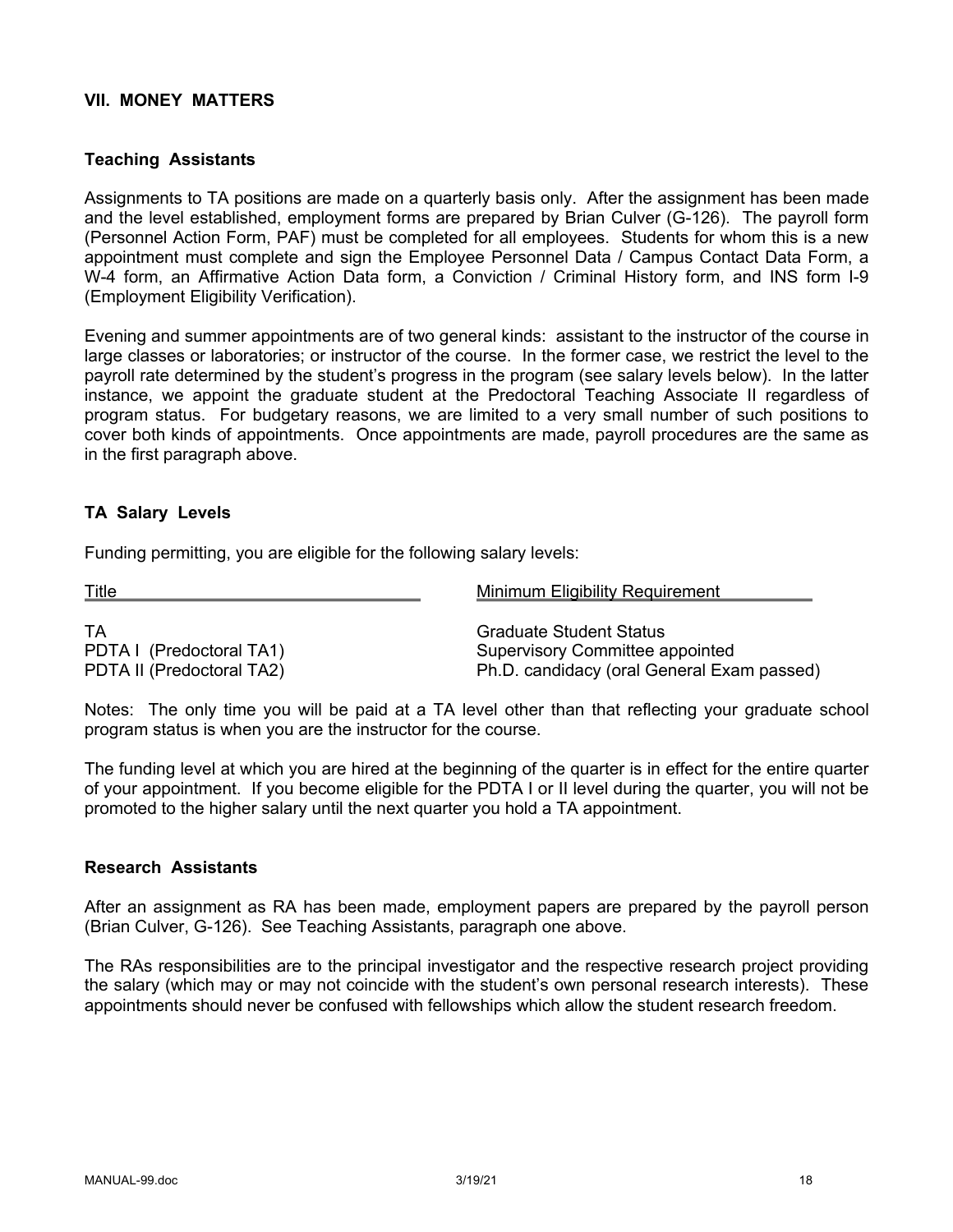## **RA Salary Levels**

Your salary level as an RA is determined by the Principal Investigator (PI) of the grand budget funding your RAship. Factors affecting your salary level include your graduate student classification (see TA salary levels above), your duties on the project, and the amount of money available in the grant. Usually, faculty project directors budget sufficient funds to provide for the higher PDRA I and PDRA II levels. You cannot, however, be paid more than your level justifies; you could be paid less. Discuss your salary level with the Principal Investigator of the grant.

## **Fellowships and Traineeships**

After a traineeship or fellowship has been awarded and a University budget title and number assigned, the Payroll Coordinator prepares the appointment form. Information and signature of the student are required to complete the required forms.

In many instances, all or part of the student's tuition and fees are paid by the fellowship or training grant. A section on the fellowship form is completed to indicate which quarters are to be charged to the grant number listed*. Questions concerning payment of tuition should be clarified before the onset of the appointment.*

## **Appointments in Excess of 50%**

All graduate student service appointments are normally limited to 20 hours per week (50% time). This includes hourly supplementation and other forms of University employment when performed in addition to a regular graduate student service appointment. Equated with these half-time appointments are fellowships and traineeships. A petition to the Graduate School must be completed and signed for all cases of employment or appointment which exceed the specified 50% (or its equivalent). Petitions for appointments in excess of 50%, including TAs, RAs, GSAs, will be approved only in special circumstances. The justification should include a description of work to be performed and the reason for a work assignment (either hourly or monthly) in excess of 50%. All petitions must be signed by the Graduate Program Coordinator, Frank Smoll. No petitions are required for fellowship supplements to the appointments. Contact the Graduate Program Assistant (G-127) who has the appropriate forms and processes these petitions.

#### **Payroll Procedures and Deductions**

#### **1. Paydays and Paychecks**

Paychecks for salaried, monthly, and hourly appointees (TAs, RAs, Fellows, Trainees) are issued on the 10th and 25th of each month. Time sheets for hourly employees are to be submitted on the 11th day of the month, with payday following on the 25th; and on the 26th of the month, with payday following on the 10th of the next month. Checks are picked up by the "home department," reviewed for accuracy and completeness, and are usually available in the Psychology Department by 11:00 on the respective payday. Advice slips for those who have direct deposit are put in the employee's mailbox. Actual paychecks are **never left in open mailboxes** but must be picked up and signed for by the individual recipients in the main Psychology office (G-119).

Each employee has a "home department" where the individual's composite check - money from all sources and issued each payroll - is sent. Sometimes things go awry and expected paychecks are missing or incorrect. Reasons range from late submission of payroll papers or time cards, to balkiness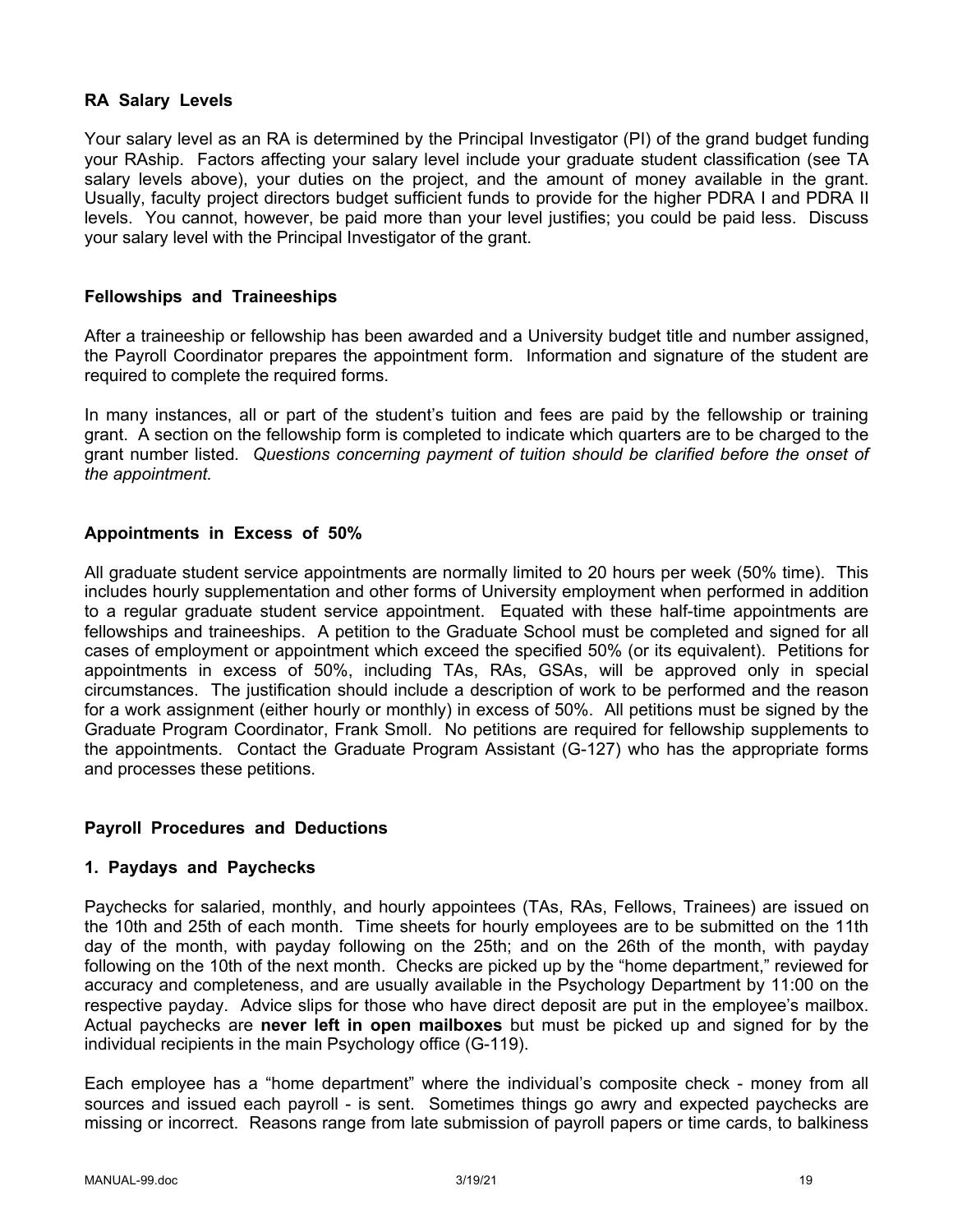of a sickly computer. Any question concerning your paycheck should be directed to the Payroll Coordinator, Brian Culver. Emergency checks can be arranged, and in most cases take about a week.

## **2. Standard Appointment Periods**

a. Teaching assistantships, as stated earlier, are made on a quarterly basis only, and have arbitrary payroll dates which do not coincide with the actual instructional period of the quarter. These payroll periods are as follows:

| Autumn | Sept. 16 - Dec. 15 (3 months)                 |
|--------|-----------------------------------------------|
| Winter | Dec. 16 - Mar. 15 (3 months)                  |
| Spring | Mar. $16$ - June 15 $(3$ months)              |
| Summer | June $16$ - Aug. 15 $(2 \text{ months only})$ |

The TA's responsibility is to the course and the instructor to whom he/she is assigned for the entire quarter which the above appointment periods represent. There is no paid vacation. In other words, there is *no pay* for the period from August 15 - September 15.

b. Research assistantships can be for any period, but usually follow the quarterly dates as in the TA appointments. The standard practice is to make RA appointments for full or half months, although there is no regulation prohibiting the appointment for irregular periods, in which cases payment is computed on a daily basis from the monthly rate. However, the RA, unlike the TA, is expected to be on duty during the actual period of the appointment and, as is the case with TA's, there is no paid vacation period.

*Qualifying for a Tuition Waiver*: During Autumn, Winter, and Spring Quarters (the academic year) both RAs and TAs must be employed full time (20 hours per week) and be on the active payroll for at least five of the six pay periods in order to qualify for a tuition waiver. They must also be registered for a minimum of 10 credits per quarter to qualify – see below.

#### **3. Payment of Tuition and Fees**

One of the eligibility requirements for holding TA/RA positions is full-time registration of a minimum of 10 graduate credits per quarter. Exception: For Summer Quarter only, the minimum is 3 graduate credits. See: Registration Requirements chart in section I. If you have a student loan you may be required to register for the full 10 credits during the Summer Quarter as well.

Most of your tuition and fees will be automatically paid for any RA or TA who is appointed to a 50% or greater position (i.e., 20 hours or more per week). However, you will receive a bill for certain fees that must be paid by Friday of the third week of the quarter. Student Fees are \$141 for Autumn Quarter, 1999. Failure to pay these fees by the deadline will result in an additional "late payment fee" being assessed to your account. See the UW Time Schedule or the General Catalog for deadlines and rates. **EVEN IF YOUR TUITION BILL IS INCORRECT, BE SURE TO PAY THE \$141 STUDENT FEE PRIOR TO THE DUE DATE.**

## **4. Standard Deductions from TA/RA Paychecks**

a) Federal Withholding Tax on salary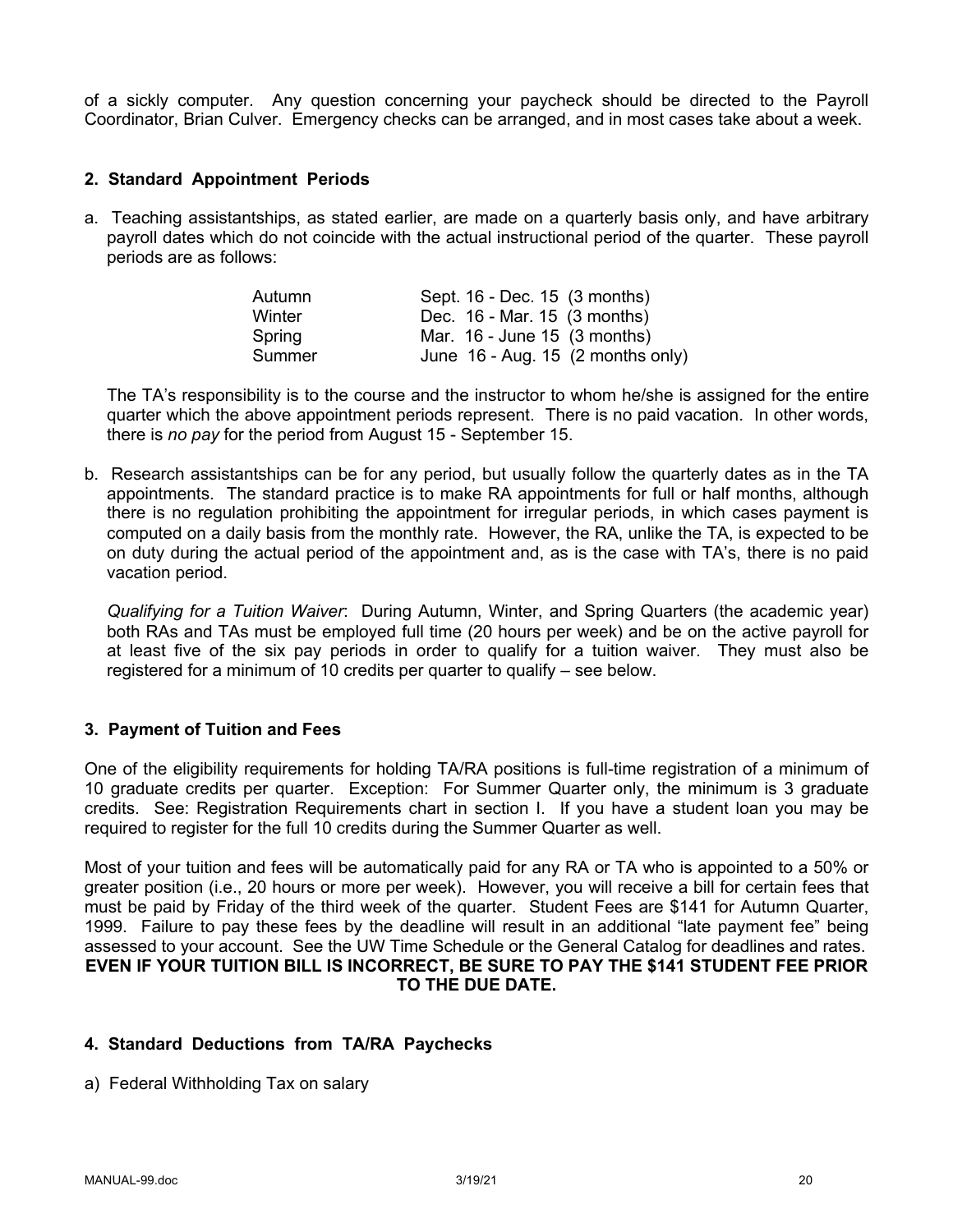b) "Medical Aid" (state accident/health insurance termed "Workingman's Compensation" to provide for on-the-job injuries). This deduction is quite small so it is the least painful of these deductions. In cases of injury during the period of your service appointment, contact the Administrator (G-119), who had the appropriate claim forms.

## **5. Income Tax Information**

You will receive a W-2 form (statement of income and taxes withheld) in January following the calendar year worked. If you were on the payroll during the months of November or December, your W-2 will be distributed to your mailbox in Guthrie. If you are off the payroll during the last couple months of the calendar year through the time that the W-2's are issued, then your W-2 would be sent to your permanent address. Please be sure to inform the payroll coordinator of any address changes.

#### **6. Summer Employment**

The number of summer TA positions available is less than half those available during the academic year. It is, therefore, important for graduate students to plan ahead for alternative funding in the form of RA, fellowship, or traineeship appointments, and even to prepare small research grant applications to such on-campus facilities as the Alcohol and Drug Abuse Institute, the Graduate School Research Fund, etc., by contacting their faculty advisors, training grant directors, and, in the case of grant applications, Michele Jacobs, the Associate Administrator.

The Graduate Program Coordinator routinely sends out a memo to graduate students prior to each quarter requesting information about the students' preferences for TA funding. These should always be returned if you want to be considered for available funding.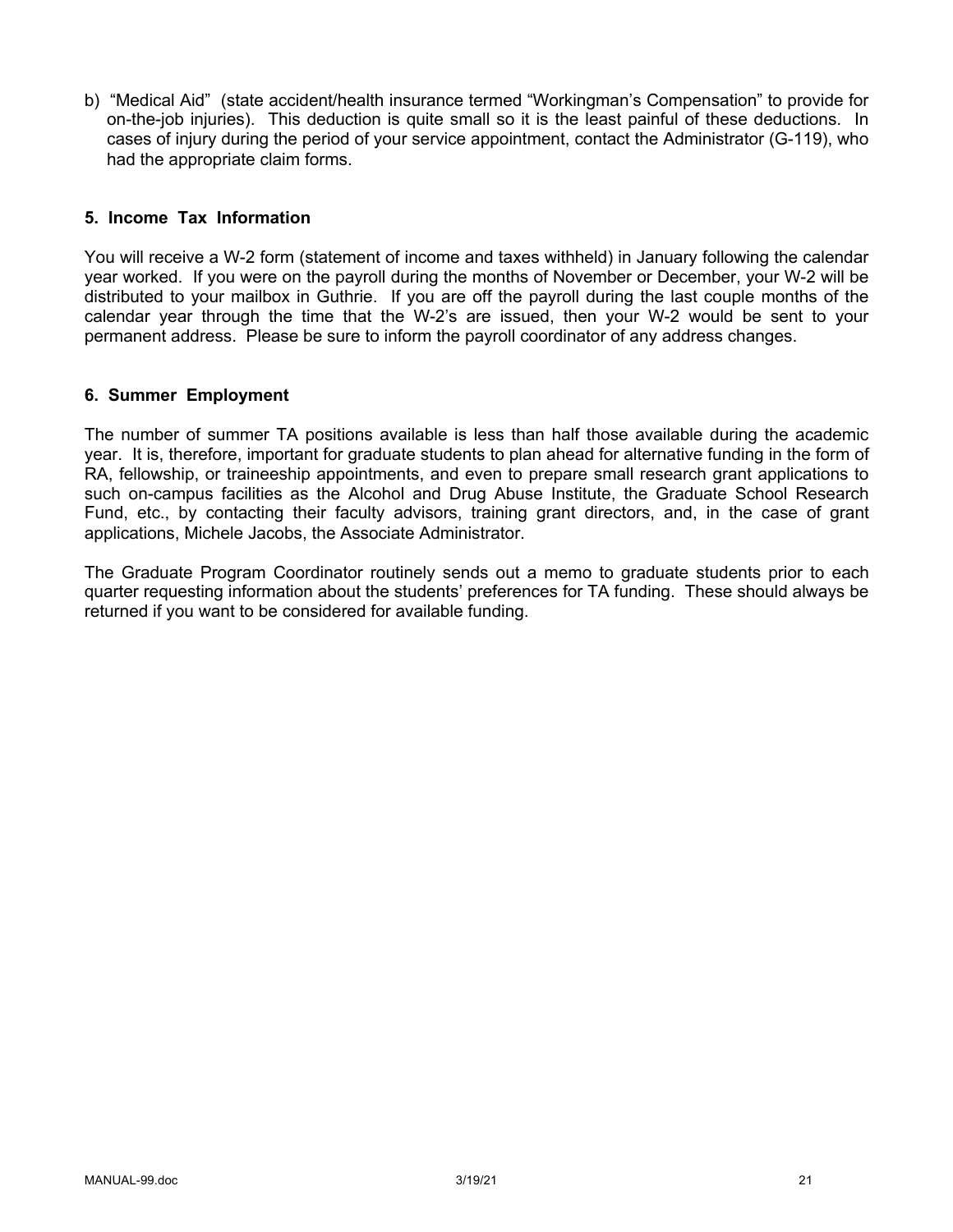## **VIII. GRADING AND EVALUATION PROCEDURES**

#### **Grades**

- 1. All courses fulfilling departmental requirements (300, 400, and 500 level courses only) must be taken for a grade unless the course as a whole is offered on a Credit/No Credit basis. This means that you will receive a numerical grade. A grade of 2.7 is the minimal satisfactory grade for individual major courses and for courses taken to satisfy the Statistics and General Methodology requirement. You will need at least 18 graded credits at these levels and a minimum grade average of 3.0 for graduation.
- 2. Some courses will be offered as Credit/No Credit and designated as such in the University Time Schedule. You cannot receive a numerical grade for these classes, and the credits will not be counted in the 18 graded credits required for graduation.
- 3. You may opt to take courses other than those fulfilling departmental requirements on a Credit/No Credit basis. You must make that designation when you register for the course. The instructor must give you a numerical grade which will be changed by the Registrar's Office for transcript purposes. Again, these credits will not be counted in the 18 graded credits required for graduation.
- 4. Two sections of each independent study/research course (498, 499. 597. 599, 600, 700 & 800) are offered; section "A" for graded credit, section "B" for Credit/No Credit. You should discuss which section to take with the person sponsoring your work. Grades in these courses are not considered in calculating your grade point average.
- 5. An "N" grade is given in independent study/research courses when a project continues over several quarters and will not be graded until its completion. You must maintain continuous registration in that course until a grade is given, and you must be consistent in registering for either the graded or the Credit/No Credit section.

#### **Grading Guidelines**

One of the challenges in our educational effort is to provide adequate feedback to graduate students on the quality of their work. There are a number of ways to provide feedback, and we encourage better use of all these modes:

- 1. We encourage each student's advisor to take a more active role in reviewing progress and giving performance feedback.
- 2. We feel that course grades should be considered a mechanism for performance feedback to students. Grades and one's graduate transcript seldom have any future implications providing the student maintains the minimum acceptable GPA of 3.0. We, therefore, encourage instructors to use a full range of numerical grades in order to reflect an evaluation of the student's work.

We suggest that the highest grades be reserved for truly outstanding or creative work and that the average grade be something less than 4.0. The following guidelines are suggested:

3.6 and above Outstanding, noteworthy, creative work. More and better than is expected. (Think A+).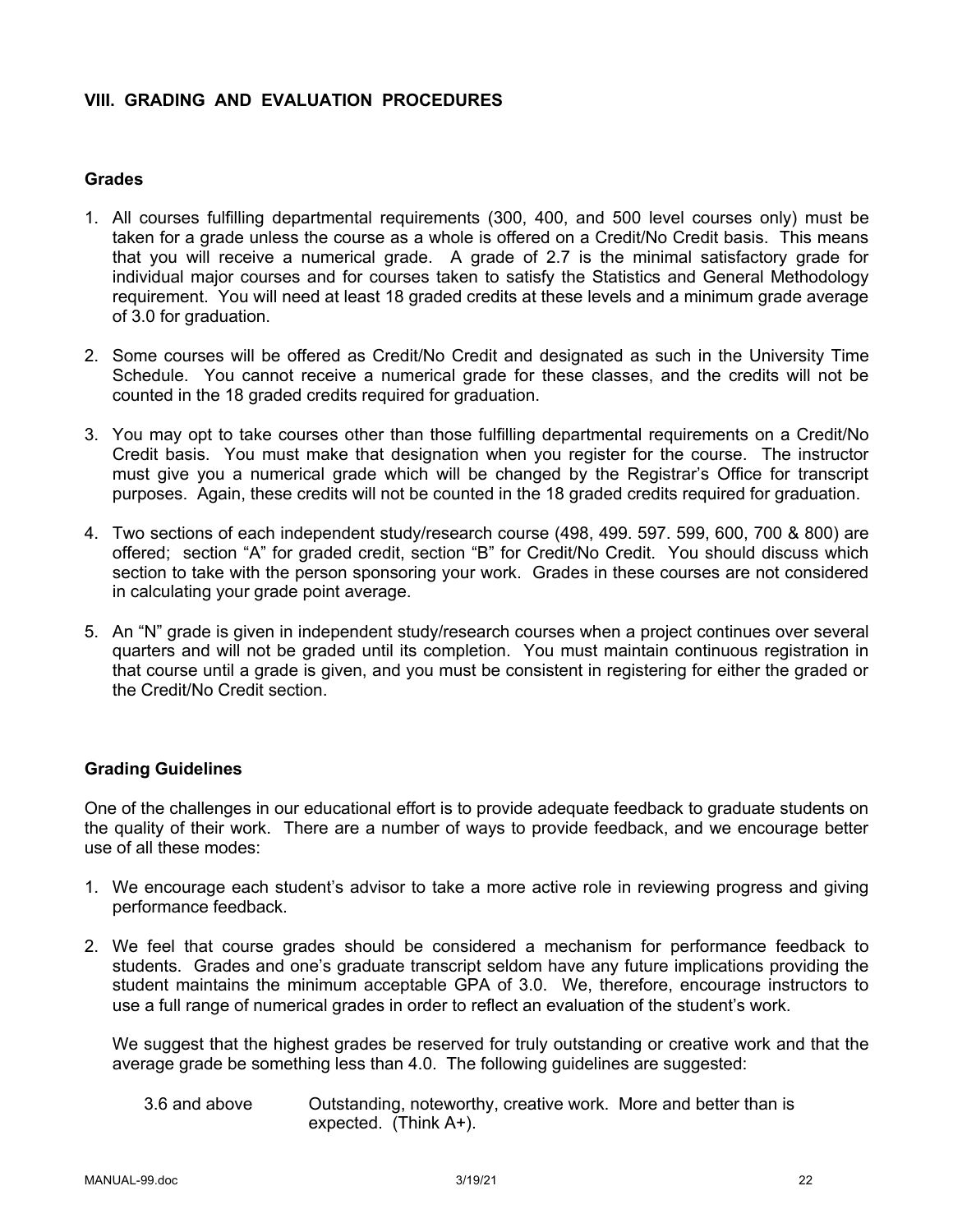- 3.5 Good work. All work in the course is at the expected level of proficiency. However, the student's performance was noteworthy.
- 3.0 Moderate or mediocre course work. All work was completed, some was at expected levels of competence, some was not, but was not unacceptable. (Think B in the old system.)
- 2.7 Minimally satisfactory course work. All or most of the student's work was below the expected level of proficiency. However, none or little was totally unsatisfactory.
- Below 2.7 Unsatisfactory work. A grade below 2.7 according to the Graduate School is unsatisfactory in major courses (if the course was taken CR/NC by the student, the grade would be converted to NC). The implication is that if this were an essential course to the student's career, it would be necessary for the student to retake the course.

We feel strongly that grading is the prerogative of the individual instructor. These suggestions and guidelines, however, may stimulate a new perspective for evaluation and grading of graduate students.

## **Evaluation Procedures**

- 1. Grade reports are received each quarter in the Graduate Office and are made a part of each student's file. If your quarterly or cumulative grade point average drops below 3.0, your name will appear on the "Low Scholarship List" sent by the Dean of the Graduate School to the Graduate Program Coordinator. The progress of those students will then be reviewed by the Graduate Training Committee at their next meeting (usually the 2nd week of the following quarter), and one of the five possible actions listed in Section 2 below may be taken.
- 2. If your progress is less than satisfactory in any area of your program, you will receive feedback from the Graduate Program Coordinator, and in some cases, from the Dean of the Graduate School. There are five ways in which unsatisfactory progress can be communicated to a student. They are, in increasing order of seriousness:
	- 1) a verbal warning from the student's advisor or from the Graduate Program Coordinator,
	- 2) a written warning from the Graduate Program Coordinator ("Internal Warn"),
	- 3) a change in the student's status to "Warn,"
	- 4) a change in the student's status to "Probation," or
	- 5) a change in the student's status to "Final Probation."

Procedures 1 and 2 are essentially "internal" warnings within the department, whereas procedures 3, 4, and 5 are actions taken by the Dean of the Graduate School.

"Probation" or "Final Probation" status results in a notation on your transcript and in a letter being sent to you by the Dean. Students in each of the three "external" categories (3, 4, and 5) will be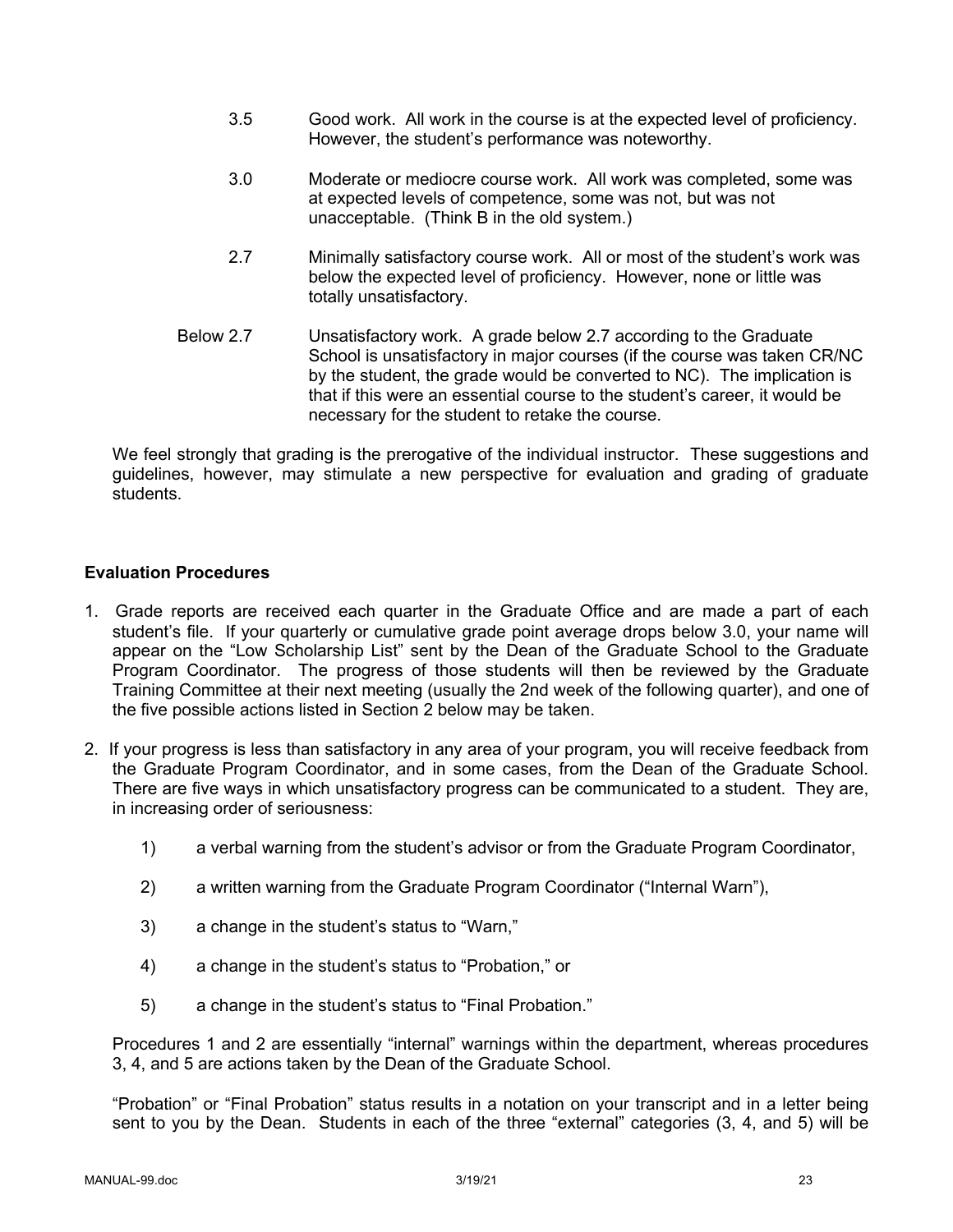informed in a letter from the Graduate Program Coordinator of the steps they must take to return their standing to that of a student in good standing. A student is not usually dropped from the University unless he/she has spent at least one quarter in the status of "Final Probation." Students in Probation or Final Probation status are less likely to receive assignments as teaching assistants (see "Policies for the Assignment of Teaching Assistants" in this manual).

- 3. At the request of any faculty member, Supervisory Committee, or individual student for him- or herself, the Graduate Training Committee will review the academic status of any graduate student and will make any appropriate recommendations.
- 4. Each sub-area or program, at the end of each academic year, reviews the progress of all students in that area and presents its review and recommendations to the Graduate Training Committee. This committee accepts or modifies these reviews and recommendations. At the completion of this procedure, each graduate student will receive a letter summarizing his/her review and any recommendations. Details of the evaluation should be discussed with your advisor. Again, this evaluation and feedback is intended for your guidance and for constructive use in maintaining satisfactory status.

An intermediate step has recently been instituted. This additional review will take place during Winter Quarter in an effort to provide earlier and augmented feedback between students and advisors.

5. Should you have questions about your evaluation, see your advisor or the Graduate Training Coordinator.

## **IX. UNIVERSITY POLICY REGARDING SCHOLARLY INTEGRITY**

Because of the importance of issues of scholarly or scientific misconduct to the operations of the University and because significant expertise is required to address such issues, the University has established an Office of Scholarly Integrity (OSI) under the Vice Provost and Dean of the Graduate School (206-543-9054). This Office assumes primary responsibility for investigating and resolving allegations of scientific and scholarly misconduct by its faculty, staff, and students.

Inappropriate activities include:

Intentional misrepresentation of credentials Falsification of data Plagiarism Abuse of confidentiality Deliberate violation of regulations applicable to research Other practices that seriously deviate from those commonly accepted by the scientific community in proposing, carrying out, or reporting results

Please refer to Executive Order #61 and to the University Handbook, Volume II, Section 25-51 for further information.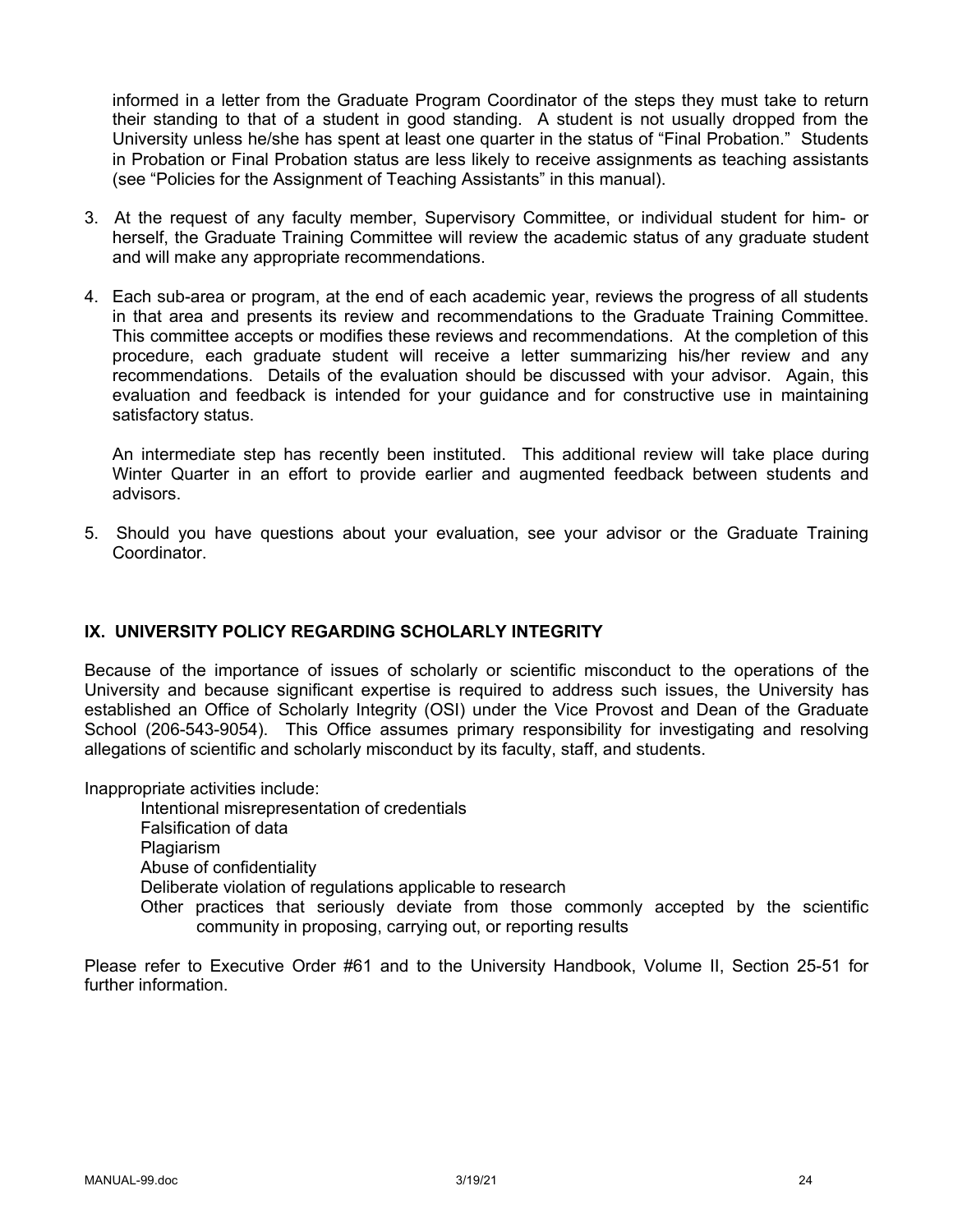## **X. GRIEVANCE PROCEDURE**

In issues concerning evaluations or relations between other graduate students or faculty members, every effort should be made to resolve the situation informally. At the discussion level, the subject remains confidential. Once a statement is put in writing it becomes part of the record and at that point is available to anyone with an interest in the subject, including those involved in the situation.

It is in your best interests to resolve any problems or conflicts at the lowest possible level. In order to do this, you should first consult with your advisor. If you do not reach a satisfactory resolution, the next step is to see your Area Representative, then your Area Coordinator (Area Head) or the Graduate Training Coordinator, and finally, the Department Chair. At any time, you may resort to the Departmental Ombudspersons. \*\*\*K. Barrett, C. Fagan, M. Linehan, and A. Marlatt are the appointed ombudspersons for 1998-99.

If you fail to resolve the difficulties locally, there are avenues available to you outside the department as well; for example, the Human Rights Office (543-7217) and the Ombudsman for Sexual Harassment (543-0283). You should consult with these outside offices only after you have failed to resolve your difficulties within the department.

## **XI. DEPARTMENTAL POLICY ON CHANGING FROM ONE AREA OR PROGRAM TO ANOTHER**

Occasionally, after some time in our graduate program, a student decides that he or she wishes to transfer to another area or program within the Department of Psychology. Such a transfer requires an application process and is subject to the following conditions:

- 1. The student finds a new faculty advisor within the area or program to which he or she wishes to transfer. This faculty member must be willing to serve as the student's advisor and to supervise the student's research in the new area or program.
- 2. If the student requesting the transfer was admitted to the department with a promise of financial support and is within the first four years of graduate training, *the area to which the student is transferring* assumes responsibility for providing TA or RA support through the remainder of the student's first four years in the department.
- 3. The faculty of the area or program into which the student wishes to transfer approve the transfer. In most cases, applications for such transfers will be considered by the faculty of an area or program during January of each year in the same meetings in which admissions for the following year are considered, thus putting the transfer application on essentially the same footing as a new applicant to the department.

A student who wishes to make such a transfer should apply no later than January 1 to the new area or program. Applications received after that date will not normally be acted upon until January of the following year. Decisions on funding status will be made on an individual basis.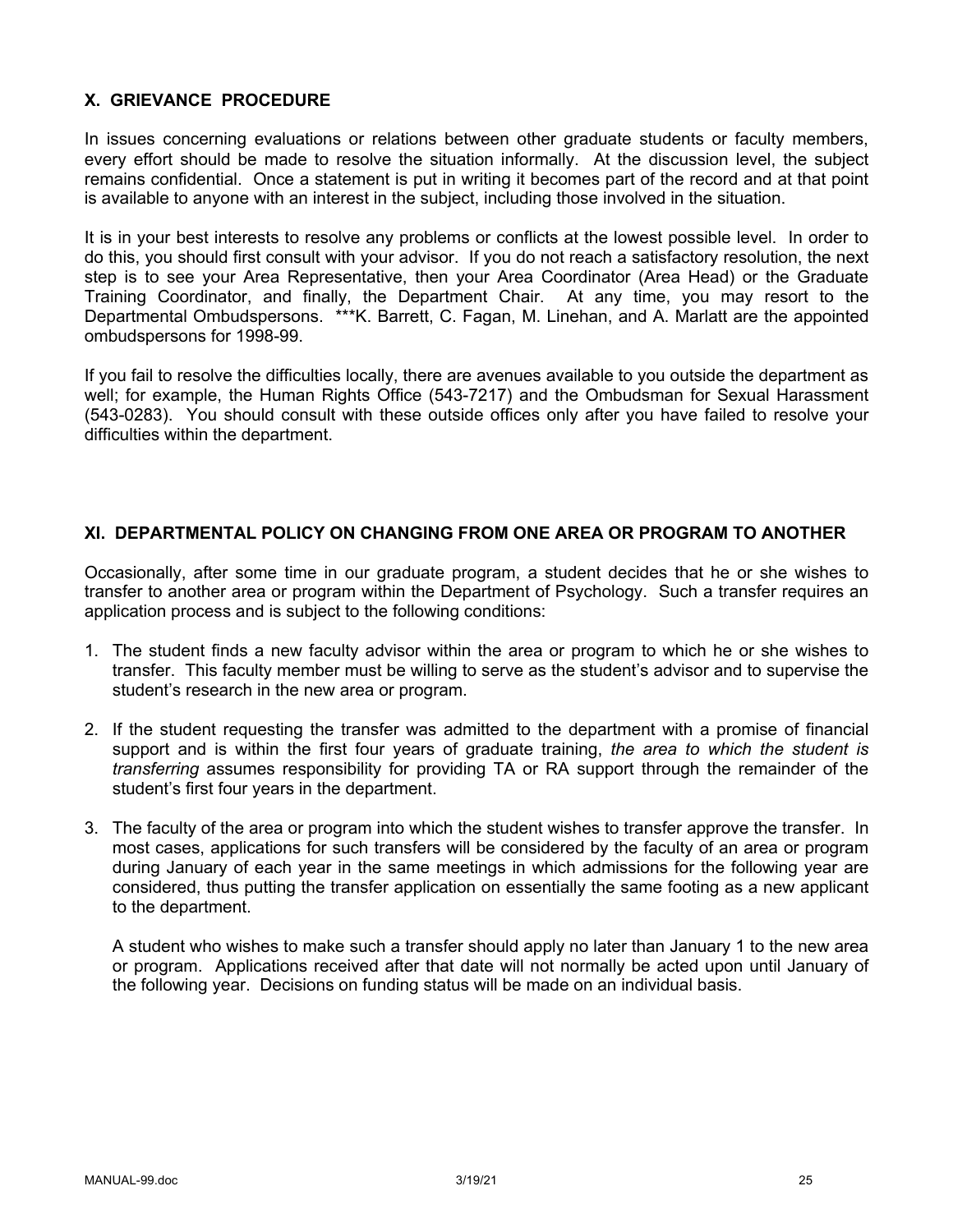## **XII. SUPERVISORY COMMITTEE**

Your Supervisory Committee's roles are to guide you in the preparation of your graduate program, to conduct your General Examination, and to conduct your Final Examination.

- 1. Composition of the Supervisory Committee: You must set up a Supervisory Committee consisting of *at least four and not more than seven* members. This Committee must be officially formed at least four months prior to the time the warrant for the General Exam is presented to the Graduate School. It is advisable to have one or more members over the minimum number to assure a necessary quorum for meetings and examinations. The following are considerations for composition of the committee:
	- a) Members of the committee must be members of the appointed Graduate Faculty, with one exception allowed. One, but not more than one, person may be appointed who is not on the Graduate Faculty. Not every faculty member is a member of the Graduate Faculty, although most are. Some new assistant professors, lecturers, and research associates are not. If in doubt, ask the person you are considering having your committee, check with the Psychology Graduate Program Office, or call the Graduate School's Student Services Office at 543-8720.
	- b) A majority of your members must be from your major area, e.g., Clinical, Behavioral Neuroscience, etc. Normally, *at least three* of your members are core faculty in the Psychology Department.
	- c) You must have a Graduate School Representative (GSR) who is from a field other than Psychology. The GSR is appointed by the Graduate School to represent the broad concerns of the Graduate School. The role of the GSR includes monitoring the conduct of the student's exams, resolving conflicts, and facilitating communications between committee members and the student. The GSR is charged with the additional responsibility of reporting directly to the Dean of the Graduate School on the content and quality of the General and Final Examinations. The main function of the GSR is to ensure that the process allows for fairness to all parties. The GSR is a non-voting committee member.
- 2. When to Form Your Supervisory Committee: Your supervisory committee should be formed early in your second year in the UW Ph.D. program. It is advisable to form this committee at this point so that your committee members can have a voice in the curriculum you follow in preparation for your General Examination (see "General Examination" section in this manual.) If your Supervisory Committee is not formed by the end of Winter Quarter of your second year, you may be placed on academic probation.
- 3. Procedures for the Formation of Your Supervisory Committee:
	- a) Get an "Application for Ph.D. Supervisory Committee" form from the Graduate Program Office, G-127.
	- b) Discuss your committee with each potential member and get a signature on the form for each member who is willing to serve on the committee.
	- c) Return the form to the Graduate Program Office. After the Graduate Program Coordinator evaluates the representation on your proposed committee, an official request will be prepared and sent to the Graduate School.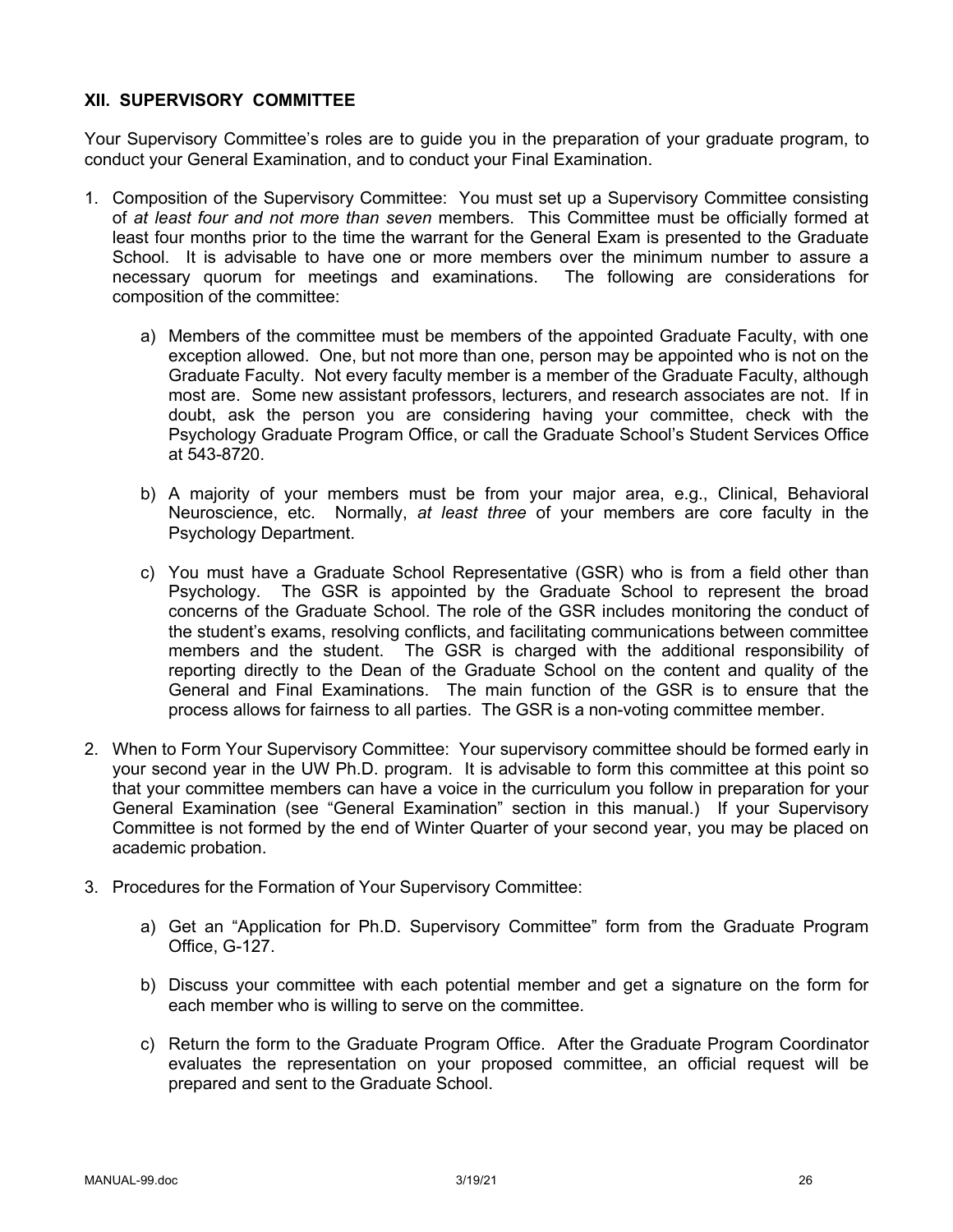- 4. Changing (Reconstituting) Your Committee: Within reason, it is possible to change the members of your committee. For example, if your dissertation focus has changed, a different committee member may be more appropriate. If a change is needed, follow the steps outlined below.
	- a) Get a "Request for Supervisory Committee Reconstitution" form from the Graduate Program Office, G-127.
	- b) Indicate the changes to be made, and your reasons for making these changes.
	- c) Get the signatures of any members who are being added to, or removed from, the committee.
	- d) Return the form to the Graduate Program Office. After the Graduate Program Coordinator evaluates the change(s) proposed, an official request will be prepared and sent to the Graduate School.
- 5. Meetings with your Supervisory Committee
	- a) During your second year in our program, you must meet with your Supervisory Committee to plan the course work, reading, and other activity you will do in preparation for your General Examination.
	- b) The committee will meet for the oral portion of your General Examination. If your exam is entirely written, then the committee will meet to evaluate the written exam.
	- c) Normally, a meeting is held to approve your dissertation proposal.
	- d) The committee will meet for your Final Examination, during which you will defend your dissertation.
	- e) Other meetings may be scheduled as you and the chair of your committee deem necessary.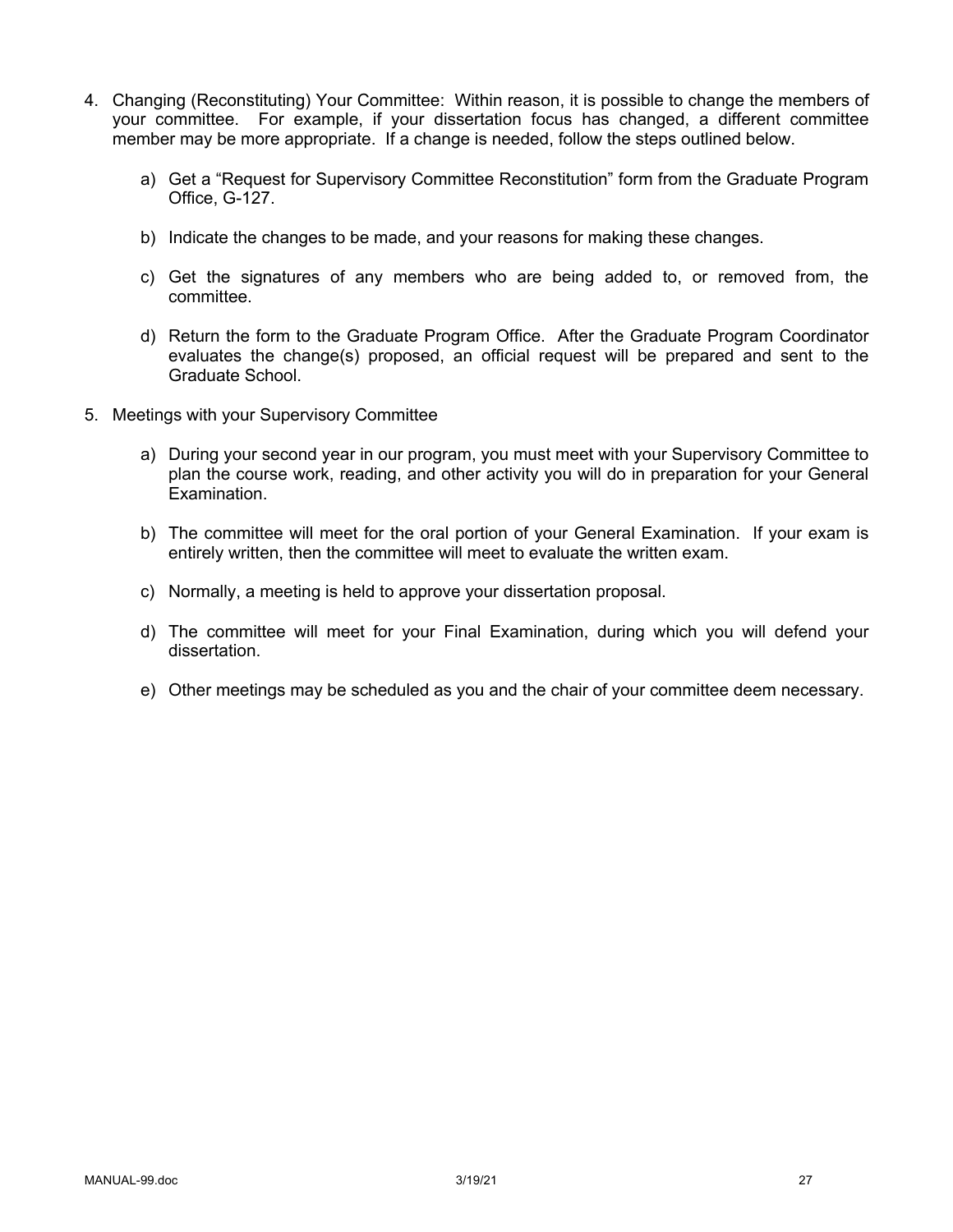#### **XIII. MASTER'S DEGREE**

The Psychology Department has an approved, *thesis only*, Master's Degree option, which is completed along the way toward the Ph.D., and is not a requirement of the Department. Some students, however, may be required to complete the Master's degree in order to show competence and reason why they should be allowed to continue for the Ph.D. degree.

### **There is no non-thesis Master's Degree available to graduate students in the Psychology Department.**

In the first two weeks of the quarter in which you expect to complete a Master's degree, you must make application at the Graduate School Office, 201 Gerberding (Administration) Hall. If approved, your application will be forwarded to the Graduate Program Office in Psychology approximately the 5th week of the quarter. It will be filed in your student file until requested by you or your committee for signature. Any two members of your supervisory committee, or your advisor and one other graduate faculty member, are required to sign the warrant for your Master's Degree. Your approved application is good for two consecutive quarters.

#### *Requirements for the Master's Degree*

- 1. A minimum of 36 credits, 9 of which must be thesis credits.
- 2. At least 18 of the 36 credits must be numbered 500 or above; at least 9 must be for course work, 9 must be for thesis (700).
- 3. Numerical grades in at least 18 credits of work at 300, 400, and 500 level courses at the U.W. A minimum grade point average of 3.0.
- 4. A minimum of three full-time quarters of residence (part-time quarters may be accumulated to meet this requirement).
- 5. A thesis approved by your "Supervisory Committee", which consists of at least two members of the Psychology faculty. This is not necessarily the officially appointed Supervisory Committee discussed earlier. If you have not yet formed your official Supervisory Committee it is necessary only to have your advisor and one other Graduate Faculty member from the Psychology Department sign the warrant for your Master's Thesis.
- 6. A final Master's examination, either oral or written, as determined by your Supervisory Committee.
- 7. Any additional requirements as set by the Graduate Program Coordinator, the Psychology Department, or your Supervisory Committee.
- 8. Completion of all work for the Master's Degree within six years. This includes work transferred from other institutions.
- 9. You must be registered at the University either full- or part-time in the quarter in which you complete the requirements for the degree.
- 10. Your signed warrant and completed thesis must be accepted by the Graduate School by the last day of the quarter in order for you to receive your degree that quarter.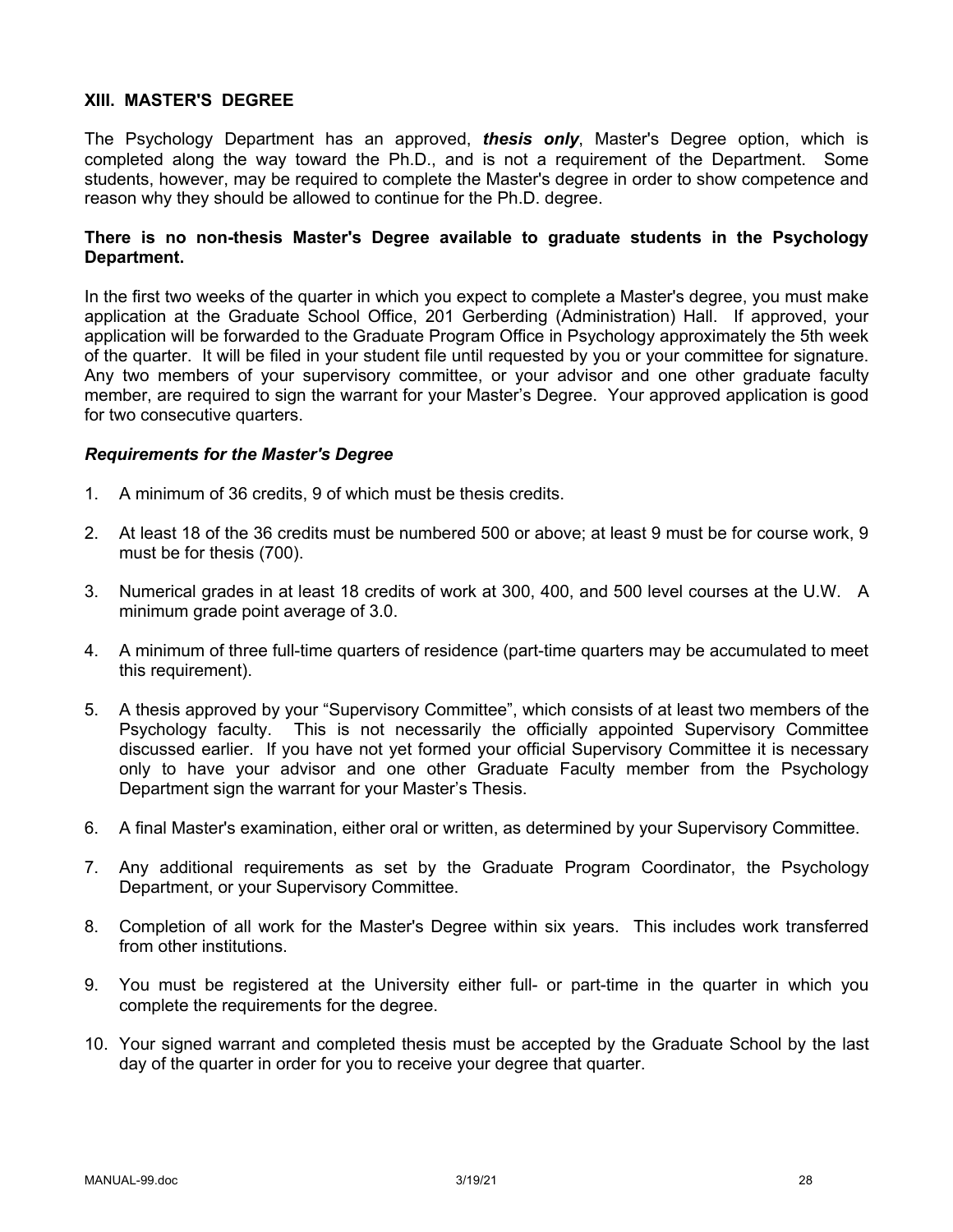### **XIV. GENERAL EXAMINATION**

- 1. The General Examination is a requirement of the Graduate School. However, your Supervisory Committee sets the format and the content of your examination. In establishing both the form and the content, you Supervisory Committee will generally follow the accepted practice for General Exams for students in your area or program. You and the Chair of your committee are expected to call a meeting of your Supervisory Committee no later than the end of Spring Quarter of your 2nd year to determine the content of your General Exam. Having done this, you and your Supervisory Committee Chair will be able to plan your curriculum during the quarters that remain before you take the exam. Your entire committee, including those members who are not in your major area of Psychology, should be given the opportunity to participate in the preparation of your examination and all should participate in the evaluation of the examination and of the candidate. Although there may be other parts of the examination, at the least there must be an oral examination attended by at least four members of your committee including the Chair and the Graduate Faculty Representative.
- 2. You must have completed two years of graduate study before you take the General Examination. The Graduate School requires that all coursework, including departmental requirements, be completed at this time. Exceptions may be granted with the signed approval of your advisor.
- 3. You must have formed a Supervisory Committee at least four months prior to taking your exam.
- 4. You must be registered at the U.W. for a minimum of 2 credits for the quarter in which you complete the General Examination.
- 5. Any full-time student who has not passed the General Examination prior to the first day of classes of his or her fourth year of study may be recommended for Probation until such time as the exam has been successfully completed. Any such student who has not passed the General Examination by the beginning of the third quarter (usually Spring Quarter) of his or her fourth year of study may be recommended for Final Probation. (Exception: Students in the Clinical and Animal Behavior areas will have a nine-month extension of these deadlines.) Petition to extend these deadlines may be made to the Graduate Training Committee. However, such a petition will be very closely scrutinized and not routinely approved.
- 6. You must schedule the oral (final) part of the examination and present the Warrant for the General Examination, signed by you and your chairperson, to the Graduate School at least three weeks before the date of the meeting. The Graduate Program Assistant (G-127) will prepare the warrant and the request for scheduling the exam. Arrange a date and time for the exam which is agreeable with all your committee members. Give this information to the Graduate Program Assistant at least 21 days before the exam date.
- 7. Upon satisfactory completion of the General Examination, the warrant will be signed by the Supervisory Committee and returned to the Graduate Program Office. It will then be filed with the Graduate School. If this is filed no later than the last day of the quarter you will be designated as a doctoral Candidate (Ph.C.) for that quarter. Otherwise you become a Candidate at the end of the following quarter.
- 8. The General Examination and Final Examination may not be taken in the same quarter. You may take the General Examination one quarter and take the Final Exam the next.

## **Summary of Procedures for the General Examination**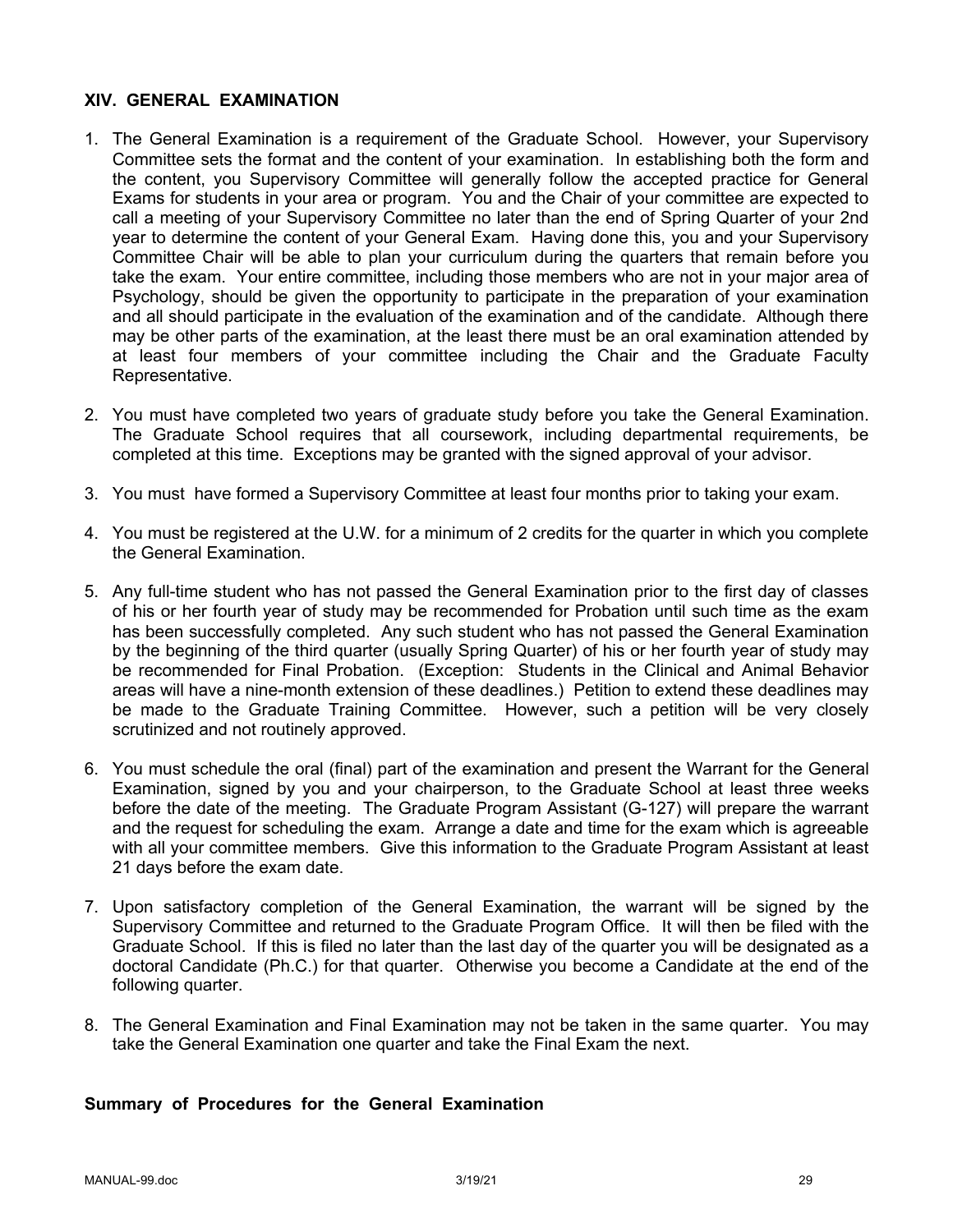- 1. Form your Supervisory Committee during Autumn Quarter of your second year of study at the U.W. (See "Supervisory Committee" section in this manual.) Meet with your Supervisory Committee during Spring Quarter of your second year to plan the curriculum that will prepare you for your examination. The Graduate School requires at least four months between the time your committee is officially appointed by the Graduate School and the date of your General Examination.
- 2. Fulfill all requirements that precede the scheduling of an oral General Examination. Complete the coursework questionnaire, obtained from the Graduate Program Office (G-127), showing that you have met all course requirements or, with your advisor's approval, will soon do so. Return this form to the Graduate Program Office **before** you request the scheduling of your exam.
- 3. Three or more weeks before the oral portion of the exam, give the date and time arranged with your committee to the Graduate Program Assistant (G-127) who will help you to:
	- $\bullet$  schedule a room
	- $\bullet$  prepare and send the General Examination application (warrant) to the Graduate School for scheduling the examination.

## **THE GENERAL EXAMINATION REQUEST MUST BE SIGNED BY YOU AND ALL YOUR COMMITTEE MEMBERS, AND RECEIVED AT THE GRADUATE SCHOOL AT LEAST 21 CALENDAR DAYS BEFORE THE EXAM DATE.**

- 4. On the day of the oral General Examination, you or your Chairperson should get the warrant from the Graduate Program Assistant (G-122) to take to the meeting, if the warrant has not already been placed in your Supervisory Chair's mailbox. After your Supervisory Committee has signed it, return the warrant to the Guthrie 127.
- 5. Optional: Complete the postcard application for the Candidate's Certificate and mail to the Registrar, 207 Schmitz Hall, Box 355850.

## **Clinical General Exam Requirements**

In order to successfully pass generals, three things are required:

- 1. A written publication-quality empirical article conducted since beginning graduate school at the University of Washington on which the student has played a key role, both conceptually and analytically. This will usually be the student's second year project. However, in cases where the second year project is not publication worthy, another piece of work can be used to meet this requirement. The requirement is that students will have to actually send the article out to a peerreviewed journal.
- 2. A comprehensive written review of the literature on a topic relevant to clinical psychology of the student's choosing. This can either be presented as a Psychological Bulletin type paper or in the form of a dissertation proposal.
- 3. An oral defense of the literature review/dissertation proposal. This oral defense will usually include both a presentation by the student and a period of questioning from the committee.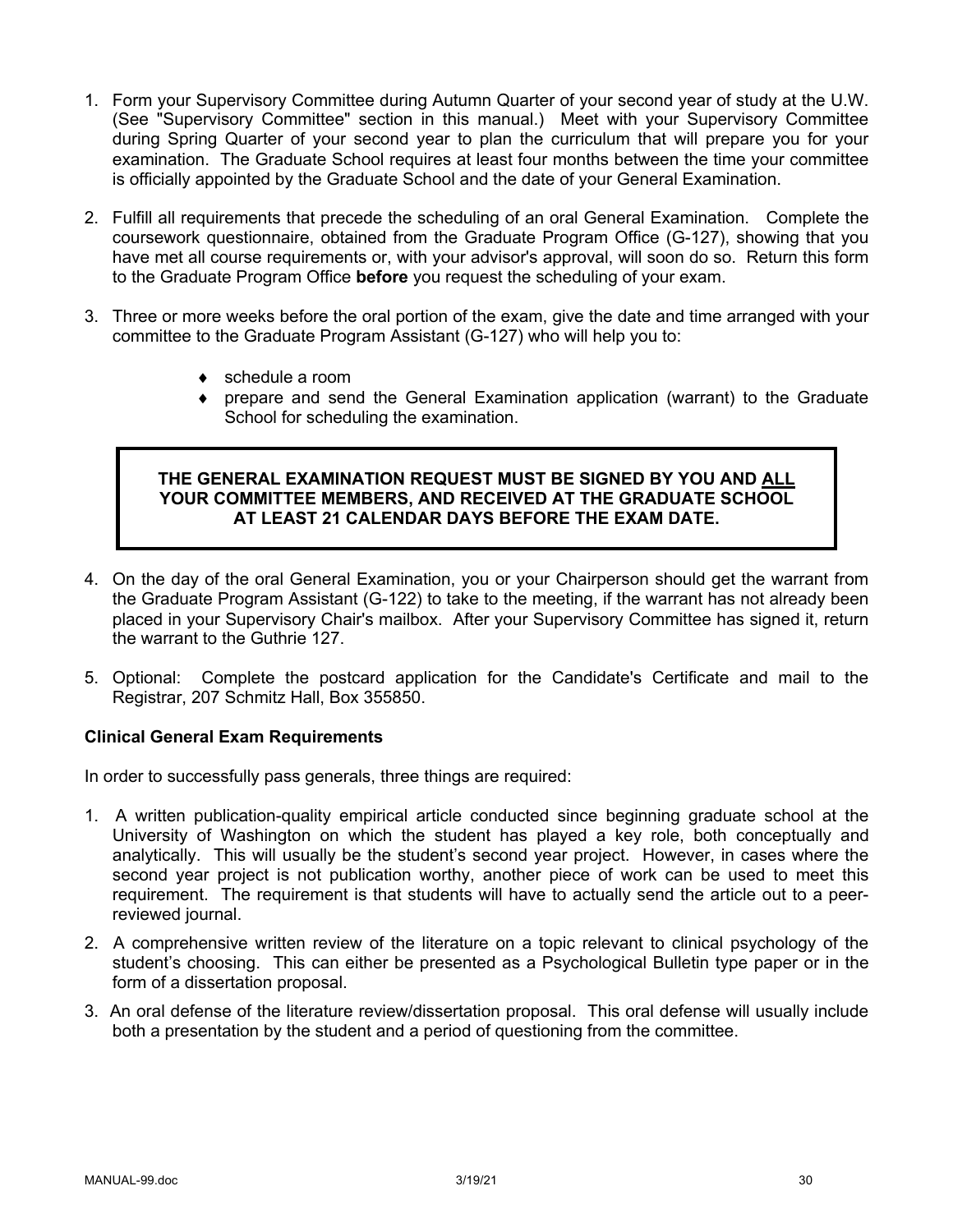## **XV. DISSERTATION AND FINAL EXAMINATION**

The dissertation and defense of it, in the Final Examination, are the final requirements for the Doctoral Degree. These requirements are undertaken after you have received Candidate status, i.e., passed your oral General Examination at least one quarter previously. The dissertation should demonstrate "original and independent investigation and achievement [and]... should reflect not only mastery of research techniques, but also ability to select an important problem for investigation."

- 1. You must register and receive credit for a minimum of 27 credits of dissertation research (800) distributed over a minimum of three quarters. At least one of these quarters should be after you have passed your General Examination.
- 2. As you near completion of your dissertation, you should request the formation of a Reading Committee. Obtain the signatures of three members of your Supervisory Committee who agree to be on this Reading Committee. Request the necessary form from the Graduate Program Assistant and return the signed form to the Graduate Program Office (G-127). An official request will be prepared and sent to the Graduate School. This should be done before, or no later than, the time you schedule your Final Examination.
- 3. To schedule your Final Examination, arrange a day and time agreeable with your committee members. A minimum of 4 members, one of whom is the Graduate School Representative (GSR), must be present at the examination.
- 4. Obtain a "Request for Scheduling the Final Examination" form from the Graduate Program Office (G-127). This must be signed by ALL members of your Supervisory Committee, after they have read a draft of your dissertation, and returned to the Psychology Graduate Program Office. The scheduling request is then submitted to the Graduate School *at least 21 calendar days* before the proposed examination date.
- 5. When the Graduate School Student Services Division's review of the student's record indicates that the Graduate School's minimum requirements have been met (see below), a Final Examination Warrant will be sent to the Psychology Graduate Program Assistant.
- 6. Graduate School instructions on formatting and submitting the thesis will be placed in your mailbox approximately one week before the Final Exam date. The approved warrant arrives in the Psychology Graduate Program office at the same time. Either you or your Supervisory Committee Chair will arrange to obtain the warrant on or before the final exam day. The final warrant is signed by all committee members present (minimum of four required) at the exam and returned to the Psychology Graduate Program Office.
- 7. The signed Final Examination Warrant indicating satisfactory performance on your exam and two final copies of your approved dissertation must be accepted by the Graduate School's Student Services Division, 200 Gerberding (Administration) Hall, no later than the last day of the quarter for you to receive your degree that quarter. If the dissertation is turned in after the quarter ends, you must register for the following quarter. The dissertation, in any case, must be submitted to the Graduate School within 60 calendar days of the defense or the student must re-defend. This is strictly enforced by the Graduate School.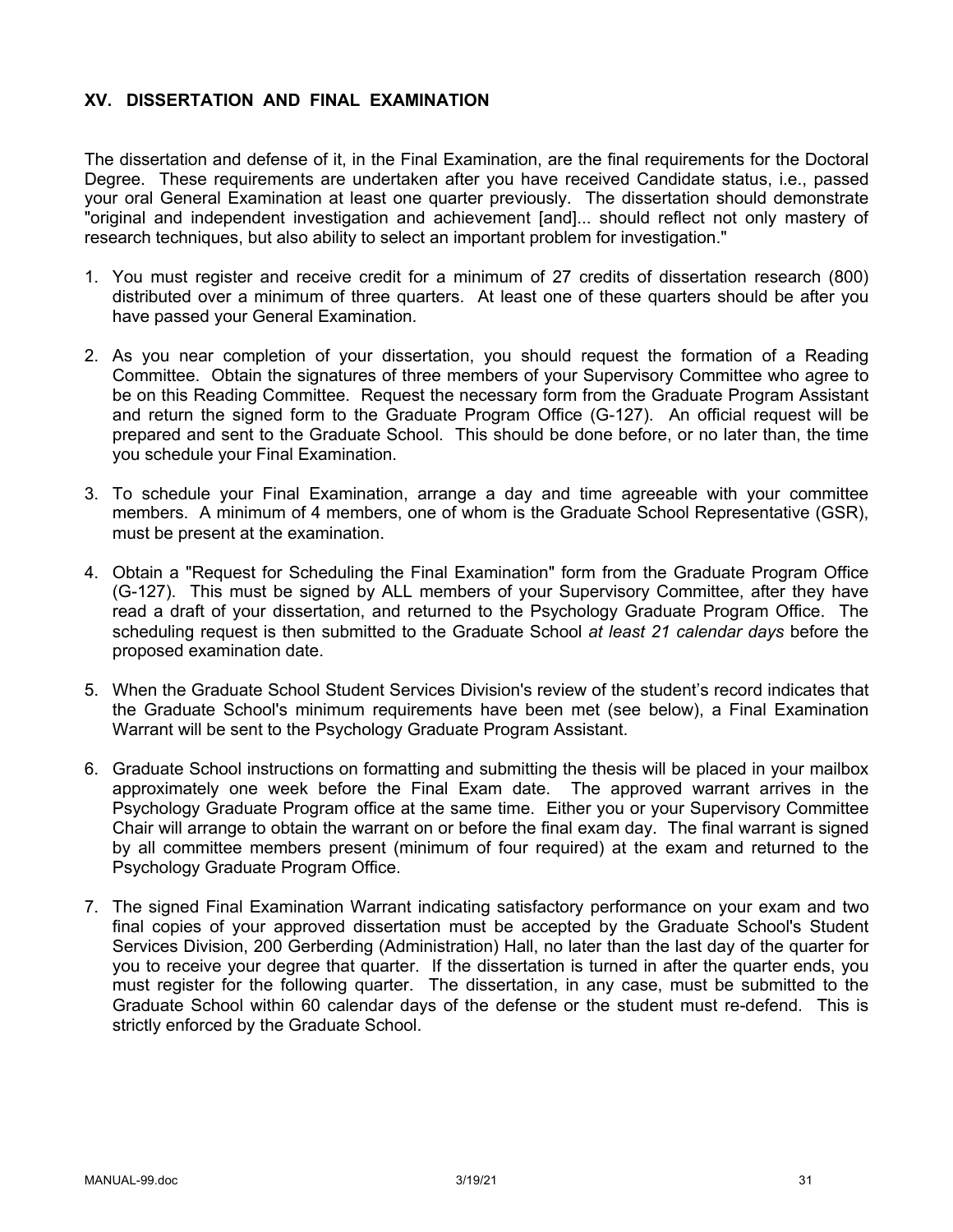8. "Procedures for the Presentation of Doctoral Dissertations" and "Requirements for the Preparation of Theses and Dissertations" are available from the Graduate School, or on-line at the following address: http://www.grad.washington.edu/thesistempl.html. Read them and follow them, or you may be required to retype parts of your dissertation.

## **Requirements for Doctoral Degree which must be met before a Final Examination will be scheduled**

- 1. Completion of all required courses of the Psychology Department including statistics, Within-Area, Outside-of-Area and breadth requirements.
- 2. At least half of your program must be in courses 500 or above.
- 3. Minimum of three academic years of resident study, two of which are at the U.W. with at least one year of continuous full-time residence. The continuous year must be 3 of 4 consecutive full-time quarters prior to the General Examination. This requirement cannot be met solely with summer or part-time study.
- 4. You must have at least 18 graded credits of course work (300, 400, or 500 level courses only) at the U.W. which averaged to at least 3.0

Major area courses must individually have a grade of 2.7 or above.

- 5. Creditable passage of the General Examination at least one quarter before the Final Examination.
- 6. Minimum of 27 dissertation credits (800), taken over a period of at least three quarters, at least one of which follows the General Examination.
- 7. Completion of all work for the doctoral degree within ten years. This includes work transferred from other institutions, as well as all time spent on-leave, e.g., on internship.
- 8. You must be registered at the University either full- or part-time (minimum 2 credit hours) during the quarter in which you take your Final Examination. You have 60 days from the date of your Final Examination in which to submit your dissertation to the Graduate School. However, if you do not submit your dissertation in the same quarter in which you defended it, you must also be registered for the quarter in which you do submit your dissertation to the Graduate School.

**Clinical Students:** The APA requires a PRE-DOCTORAL INTERNSHIP for a clinical degree. If your Ph.D. is conferred *prior* to completion of internship, that would go against APA regulations and when it comes time for licensing, you may find yourself ineligible. Please refer to page 45 for your options in this situation.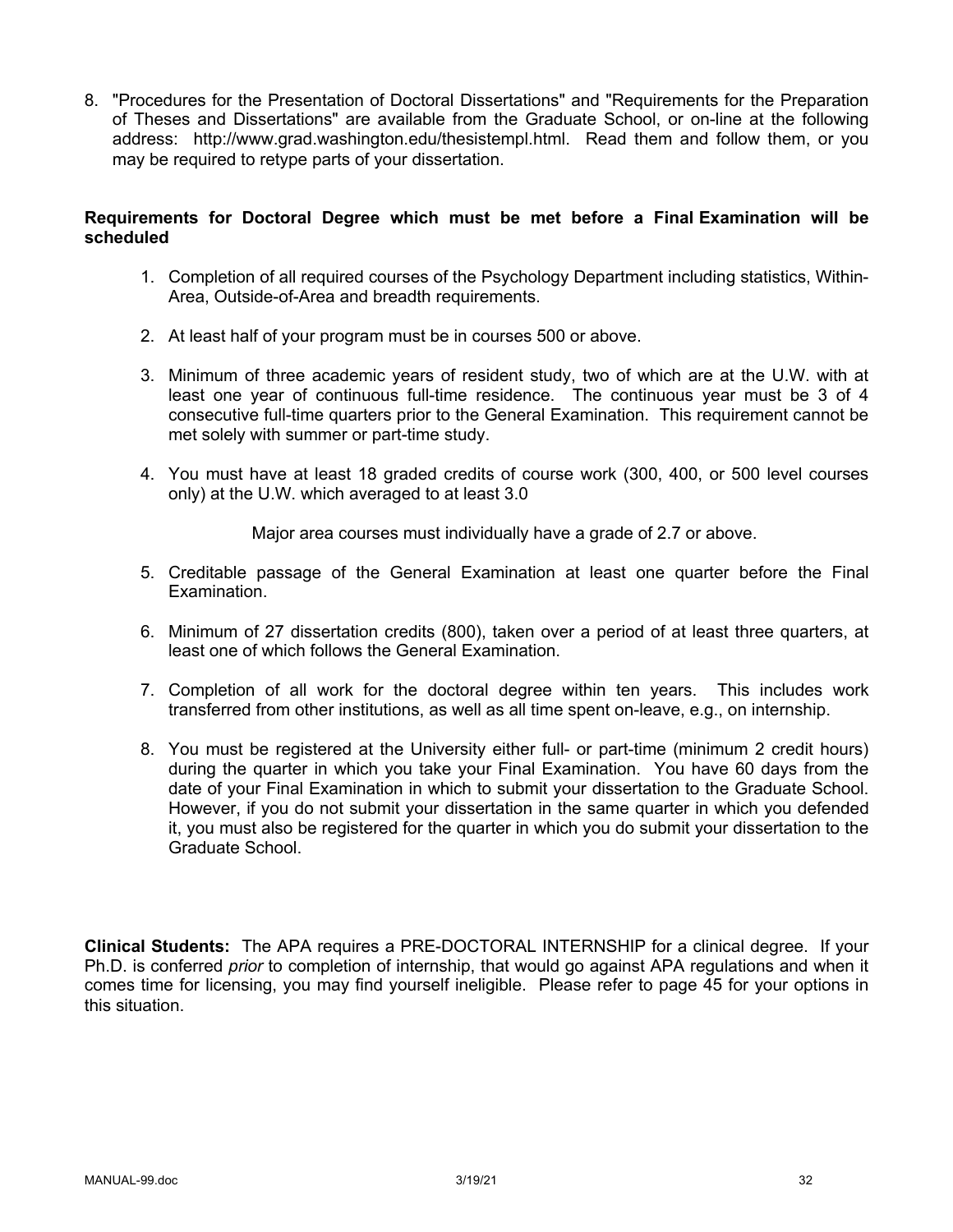#### **XVI. ANNUAL PLAN**

All graduate students and their advisors are expected to participate in an annual planning and evaluation process. Newly entering students would meet with their advisors during orientation week or shortly thereafter to devise a plan for the first year of studies and research.

The recommended procedure for students in other years begins in early May with a planning / evaluation meeting between the student and his/her advisor(s). After the meeting, either the advisor or the student is asked to prepare a written version of the plan for the coming year. In following years, review of the previous year's plan would be a part of the planning/evaluation meeting.

The advisor is also asked to draft an evaluation letter to the student, and to forward both the annual plan and the evaluation letter to the Area. Other Area faculty members would suggest additions or modifications to the letter, and the revised letter would then be sent to the student by mid-summer. Copies of both the plan and the evaluation letter would also be forwarded to the Graduate Training Committee and placed in the student's departmental file.

Templates setting forth the topics that need to be covered for both the student plan and the faculty evaluation letter, are available from the Graduate Program Office, G-127. Topics include items such as goals, accomplishments, progress, development of skills in teaching and/or research, coursework, service, presentations and awards.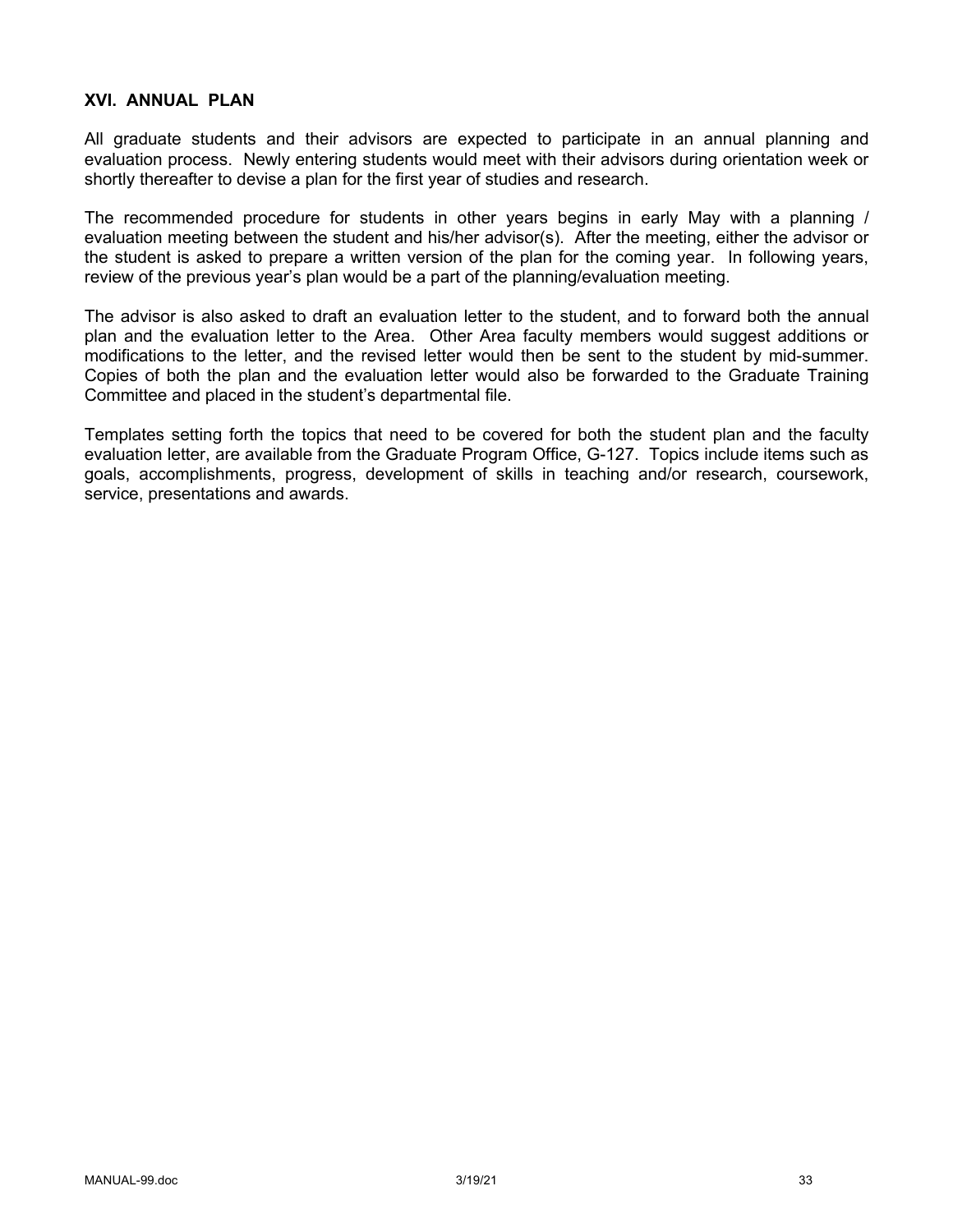## **XVII. COURSE REQUIREMENTS**

The Department of Psychology has course requirements for all graduate students in the following areas:

- 1. Statistics and General Methodology
- 2. Within-Area courses
- 3. Outside-of-Area courses

In general, the number of credits for a major varies anywhere from 20-50 depending upon the area. The number of credits required for outside-of-area requirements is usually a minimum of 12. All required course work in these areas should be taken for a grade, unless the course itself is offered on a credit/no credit (CR/NC) basis.

## **Statistics and General Methodology**

Departmental requirement - 4 courses at the graduate level as follows:

*During the first year* -- You must successfully complete Psych 513 and 514, and the SPSS computer labs, Psych 500 and 501.

"Successful completion" is accomplished by achieving a grade of at least 2.7.

*Within-Area Requirements*: 3 or more courses as determined by the Area and individual advisors. See individual descriptions below.

*Outside-of-Area Requirements*: 3 or more courses either stipulated by the Area or determined by mutual agreement between the student and co-advisors or supervisory committee. Course work for completion of outside-of-area requirements may be chosen from the lists presented below. These requirements should generally be completed during the first two years of graduate work. A minimum of one course must be within the Psychology Department unless exception to this is granted as a result of a petition to the Graduate Training Committee (see section in this manual on petitions).

*Substitutions*: Simple substitutions of courses for outside-of-area requirements may be approved by the **Area Representative** of each area (see list below) without a petition to the Graduate Training Committee. Such substitutions should be approved in writing and placed in the student's file. An email message to this effect will also be acceptable.

#### *Area Representatives - Graduate Training Committee (GTC) members*

The area/program representatives to be consulted for course subsitution approval are shown below (as of September 1999):

|                                   | Area Rep (GTC)     | Area Head          |
|-----------------------------------|--------------------|--------------------|
| <b>Animal Behavior</b>            | Sean O'Donnell     | Mike Beecher       |
| <b>Adult Clinical</b>             | <b>Bob McMahon</b> | <b>Bill Geroge</b> |
| <b>Child Clinical</b>             | <b>Bob McMahon</b> | Geri Dawson        |
| <b>Cognition and Perception</b>   | David Corina       | <b>Beth Kerr</b>   |
| Developmental                     | Stephanie Carlson  | <b>Jim Sackett</b> |
| <b>Behavioral Neuroscience</b>    | Jaime Olavarria    | Jim Diaz           |
| Quantitative                      | John Miyamoto      | John Miyamoto      |
| Social Psychology and Personality | Yuichi Shoda       | Jonathon Brown     |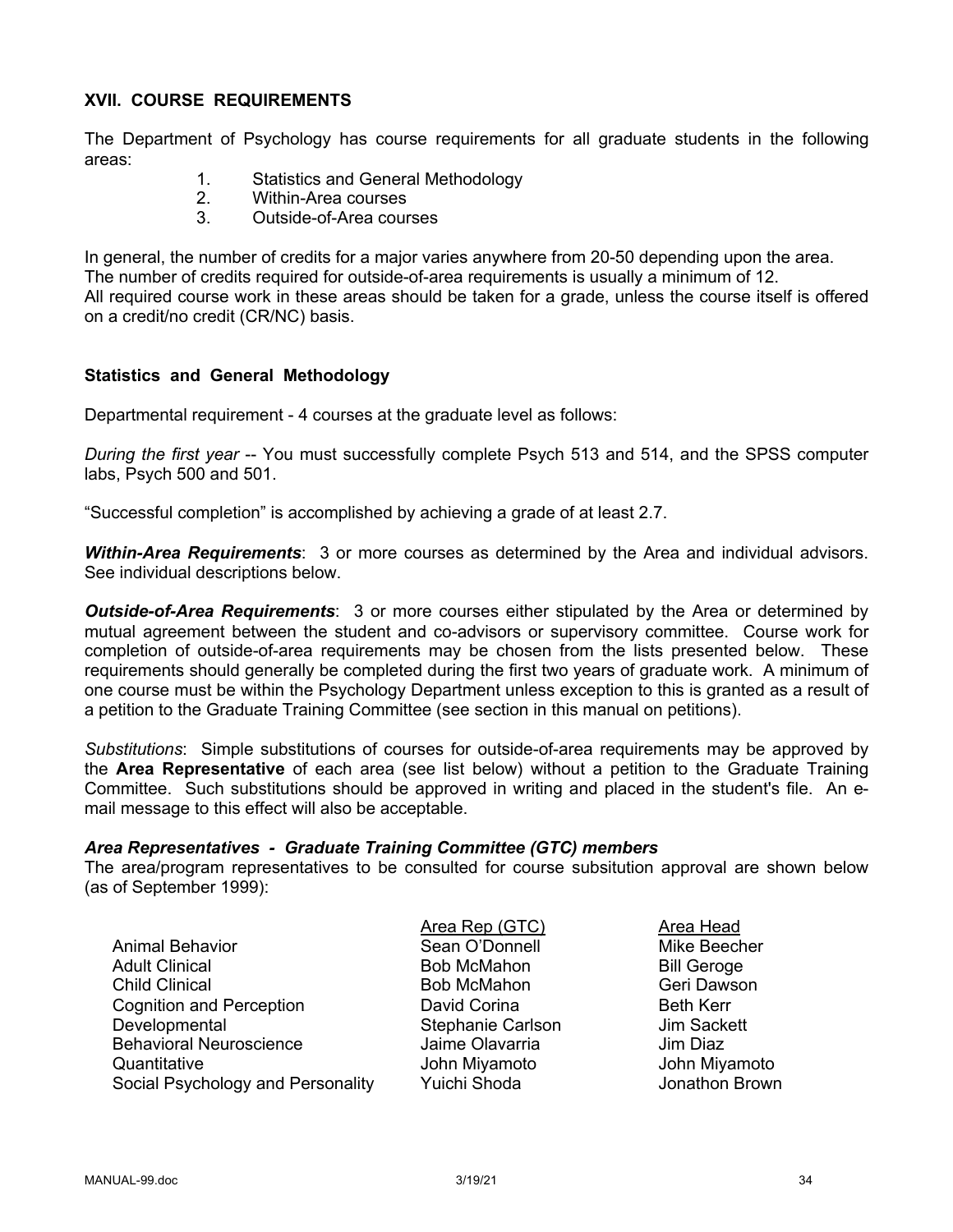## **THE AREAS**

## **Animal Behavior**

*Outside-of-Area* Selection List:

| Psych 400 | Learning                                 | (5)      |
|-----------|------------------------------------------|----------|
| Psych 408 | <b>Mechanisms of Animal Behavior</b>     | (4)      |
| Psych 409 | Sociobiology                             | (5)      |
| Psych 412 | <b>Behavioral Genetics</b>               | (4)      |
| Psych 416 | <b>Animal Communication</b>              | (5)      |
| Psych 417 | Human Behavior as Natural Science        | (5)      |
| Psych 418 | <b>Primate Social Behavior</b>           | (5)      |
| Psych 419 | <b>Behavioral Studies of Zoo Animals</b> | $(5-10)$ |
| Psych 542 | Seminar in Animal Behavior               | (2)      |

For the additional credits, comparable courses in other departments are acceptable by petition; consult with the area representative.

*Within-Area* Requirement: a minimum of four courses chosen in consultation with advisors.

## **Adult Clinical**

*Outside-of-Area* Selection List:

| Psych 489 | <b>Clinical Psychology</b>         | (3) |
|-----------|------------------------------------|-----|
| Psych 538 | Systems of Psychotherapy           | (3) |
| Psych 594 | <b>Advanced Personality Theory</b> | (5) |
| Psych 595 | <b>Behavior Disorders</b>          | (5) |
| Psych 596 | <b>Behavior Change</b>             | (5) |

*Within-Area* Requirement: See Clinical Quick Listing of Required Courses at the back of this manual.

#### **Child Clinical**

*Outside-of-Area* Selection List - for Developmental majors only:

| Psych 525 | Assessment of Intelligence           | (5)      |
|-----------|--------------------------------------|----------|
| Psych 526 | Psychological Assessment of Children | (5)      |
| Psych 570 | <b>Child Clinical Psychology</b>     | (4)      |
| Psych 571 | Child Psychopathology                | (5)      |
| Psych 572 | Approaches to Child Treatment        | (4)      |
| Psych 597 | Fieldwork in Clinical Psychology     | $(1-36)$ |

*Within-Area* Requirement: See Clinical Quick Listing of Required Courses at the back of this manual.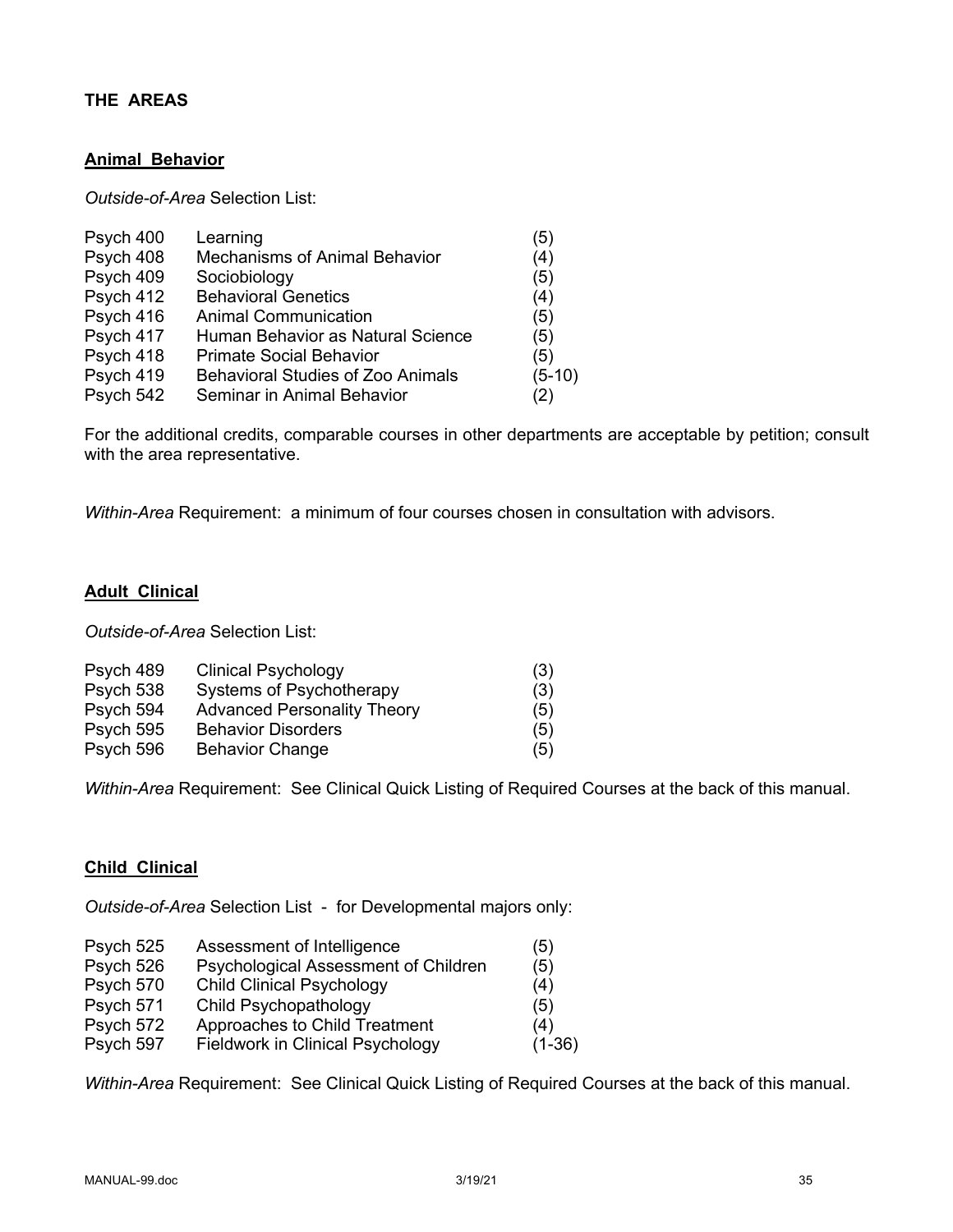## **Cognition and Perception**

*Outside-of-Area* Selection List: Other courses taught by members of the Cognitive Area (e.g., Psychology/Law; Intelligence) may also be acceptable. See area representative.

| Psych 428 | Human Motor Control and Learning     | (5) |
|-----------|--------------------------------------|-----|
| Psych 441 | <b>Perceptual Processes</b>          | (5) |
| Psych 447 | Psychology of Language               | (4) |
| Psych 461 | <b>Cognitive Neuropsychology</b>     | (4) |
| Psych 462 | <b>Human Memory</b>                  | (5) |
| Psych 466 | <b>Judgment and Decisions</b>        | (5) |
| Psych 468 | <b>Information Processing</b>        | (4) |
| Psych 469 | Psychology of Reasoning              | (4) |
| Psych 522 | <b>Cognitive Perception</b>          | (3) |
| Psych 523 | Cognition                            | (5) |
| Psych 524 | Cognitive Approaches to Human Memory | (3) |
| (cont.)   |                                      |     |

*Within-Area* Requirement:

Psych 541 Seminar in Cognitive Processes 3 qtrs. minimum

A minimum of 20 credits from the C, P, or Seminar lists below. You must have at least one course from the C list and one from the P list. And, at least 12 of the 20 credits from either the C or P list.

#### Cognition (C) List Cognition (C) List continued

| Psych 428 | Human Motor Control        | (5) | Psych 466 | Psych of Judgment             | (5) |
|-----------|----------------------------|-----|-----------|-------------------------------|-----|
| Psych 447 | Psychol of Language        | (4) | Psych 467 | <b>Eyewitness Testimony</b>   | (3) |
| Psych 460 | Cog Neuropsych             | (4) | Psych 468 | <b>Information Processing</b> | (4) |
| Psych 462 | Human Memory               | (5) | Psych 469 | Psychol of Reasoning          | (4) |
| Psych 463 | <b>Pathol Human Memory</b> | (5) | Psych 523 | Cognition                     | (5) |
| Psych 465 | Intelligence in Psych      | (3) | Psych 524 | Cog Approach Memory           | (3) |

| Perception (P) List |             |  |
|---------------------|-------------|--|
| Psych 424           | Vision & It |  |

|           |                             | --- 1-1 |
|-----------|-----------------------------|---------|
| Psych 434 | Lab in Vision               | (2)     |
| Psych 435 | Lab in Vision               | (3)     |
| Psych 441 | <b>Perceptual Processes</b> | (5)     |
| Psych 522 | <b>Cognitive Perception</b> | (3)     |
|           |                             |         |

| Psych 466 | Psych of Judgment             | (5) |
|-----------|-------------------------------|-----|
| Psych 467 | <b>Eyewitness Testimony</b>   | (3) |
| Psych 468 | <b>Information Processing</b> | (4) |
| Psych 469 | <b>Psychol of Reasoning</b>   | (4) |
| Psych 523 | Cognition                     | (5) |
| Psych 524 | Cog Approach Memory           | (3) |
|           |                               |     |

| Perception (P) List |                                |     | <b>Seminars</b> |                                |       |
|---------------------|--------------------------------|-----|-----------------|--------------------------------|-------|
| Psych 424           | Vision & Its Physiol Basis (5) |     | Psych 548       | Seminar Perceptual Proc        | (2)   |
| Psych 434           | Lab in Vision                  | (2) | Psych 550       | Seminar Psycholinguistics (2)  |       |
| Psych 435           | Lab in Vision                  | (3) | Psych 551       | Seminar Psychophysics          | (2)   |
| Psych 441           | <b>Perceptual Processes</b>    | (5) | Psych 554       | Seminar Decision Process (2)   |       |
| Psych 522           | <b>Cognitive Perception</b>    | (3) | Psych 559       | <b>Seminar Curr Res Vision</b> | (1)   |
|                     |                                |     | Psych 560       | <b>Diverse Topics</b>          | (var) |

In addition, every cognition/perception major is required to write at least one paper per year on a cognition or perception topic, and give at least one public presentation per year of research ideas and/or results. See Advisor or Area Representative for further details.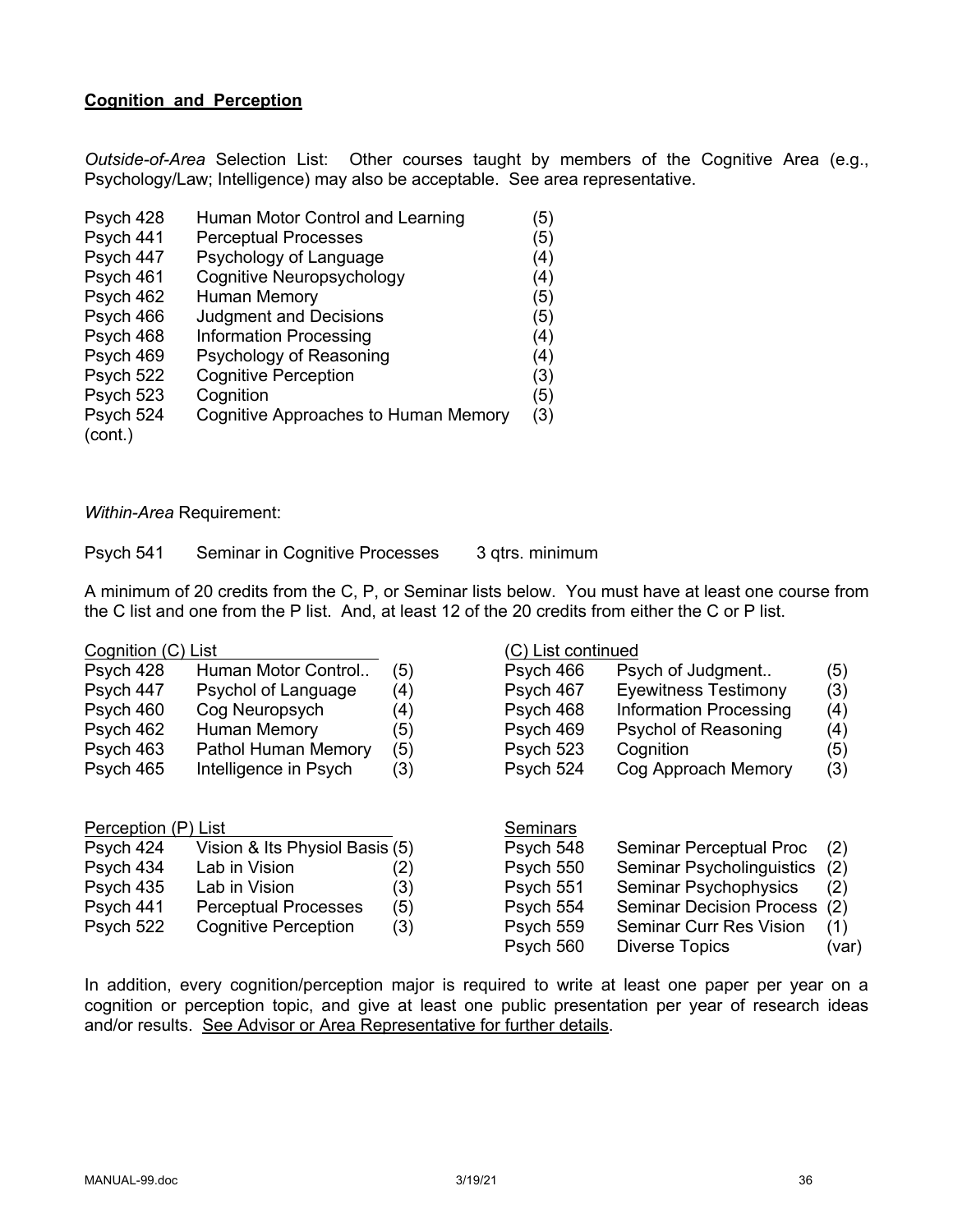## **Developmental**

*Outside-of-Area* Selection List:

| or        | Psych 437/560<br>Psych 436 | Motor Development/Advanced Motor Development (4)<br>Developmental Aspects of Sport Competition | (4) |
|-----------|----------------------------|------------------------------------------------------------------------------------------------|-----|
| Psych 504 | Psych 413                  | <b>Biological Basis of Development</b>                                                         | (4) |
| <b>or</b> |                            | Developmental Psychobiology                                                                    | (3) |
| Psych 505 | Psych 414                  | Early Cognitive and Linguistic Development                                                     | (4) |
| or        |                            | <b>Cognitive Development</b>                                                                   | (5) |
| Psych 506 | Psych 415                  | <b>Personality and Social Development</b>                                                      | (4) |
| or        |                            | Personality Development of the Child                                                           | (5) |

*Within-Area* Requirement:

| Psych 504 | <b>Biological Basis of Development</b>       | (4) |
|-----------|----------------------------------------------|-----|
| Psych 505 | Early Cognitive and Linguistic Development   | (4) |
| Psych 506 | <b>Personality and Social Development</b>    | (4) |
| Psych 519 | Statistical Methods in Longitudinal Research | (3) |

A Methodology exam is required, as well as a minimum of 6 additional graduate seminars or advanced specialty courses in developmental topics.

## **Behavioral Neuroscience**

*Outside-of-Area* Selection List:

| Psych 421 |           | <b>Neural Basis of Behavior</b>              | (5) |     |
|-----------|-----------|----------------------------------------------|-----|-----|
| or        | Psych 422 | <b>Physiological Psychology</b>              | (5) |     |
| Psych 423 |           | <b>Sensory Basis of Behavior</b>             | (5) |     |
| or        | Psych 424 | Vision and Its Behavioral Neuroscience Basis |     | (5) |
| or        | Psych 427 | <b>Behavioral Endocrinology</b>              | (5) |     |

*Within-Area* Requirement:

In addition to general university and department degree requirements, students majoring in Behavioral Neuroscience psychology are required to take 4 of the following 8 basic Behavioral Neuroscience psychology courses:

## **Behavioral Neuroscience (cont.)**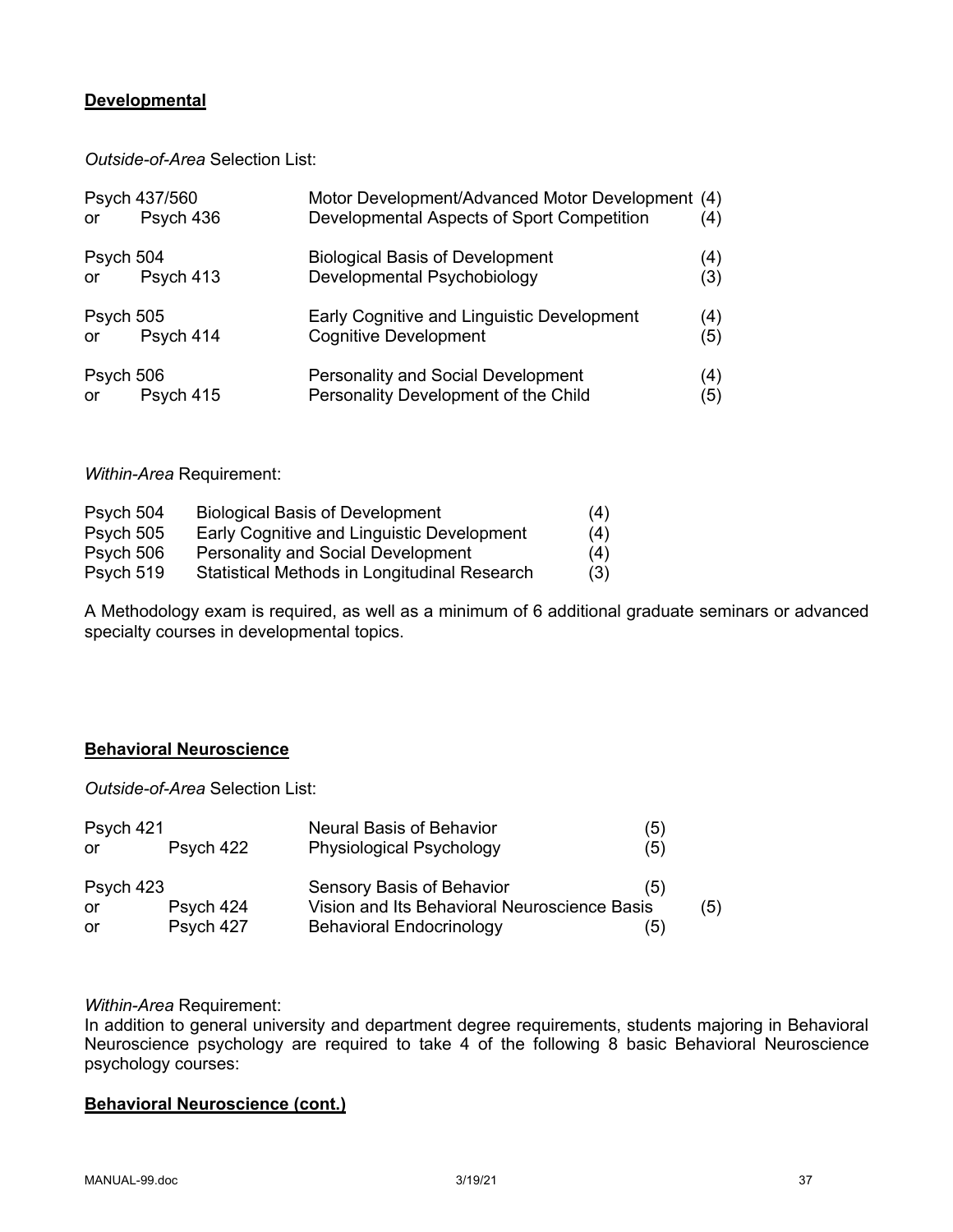| Psych 421 | Neural Basis of Behavior               | (5) |
|-----------|----------------------------------------|-----|
| Psych 422 | Physiological Psychology               | (5) |
| Psych 423 | Sensory Basis of Behavior              | (5) |
| Psych 424 | Vision and its Physiological Basis     | (5) |
| Psych 427 | <b>Behavioral Endocrinology</b>        | (5) |
| Psych 431 | <b>Neural Basis of Behavior</b>        | (5) |
| Psych 433 | <b>Regulatory Behavior</b>             | (5) |
| Psych 504 | <b>Biological Basis of Development</b> | (4) |

The individual's advisor and the area representative to the Graduate Training Committee must approve any substitution for these courses.

Among the classes taken for the individual's within-area, or outside-of-area courses, 3 courses must be taken from related Health Science departments (such as neuroanatomy, physiology, pharmacology, and endocrinology), and 6 quarters of specialized seminars must be chosen in light of the student's career goals in consultation with the individual's advisor.

## **Social Psychology and Personality**

*Outside-of-Area* Selection List:

| Psych 405 | Advanced Personality: Theory and Research  | (5)     |
|-----------|--------------------------------------------|---------|
| Psych 445 | <b>Theories of Social Psychology</b>       | (5)     |
| Psych 446 | <b>Objective Assessment of Personality</b> | (3)     |
| Psych 452 | Psychology of the Self-Concept             | (4)     |
| Psych 503 | <b>Advanced Social Psychology</b>          | (4)     |
| Psych 508 | Research Methods in Social Psychology      | $(4-8)$ |
| Psych 511 | Personality: Motivation and Psychodynamics | (3)     |
| Psych 560 | Proseminar in Social Psychology            | (4)     |

*Within-Area* Requirement:

| Psych 445 | Theories of Social Psychology          | (5) |
|-----------|----------------------------------------|-----|
| Psych 5xx | Advanced Personality Theory & Research | (5) |
| Psych 508 | Research Methods in Social Psychology  | (4) |

In addition, in consultation with their advisors, students will select further courses that contribute to their particular interests and goals. Participation in journal clubs and informal seminars is also expected.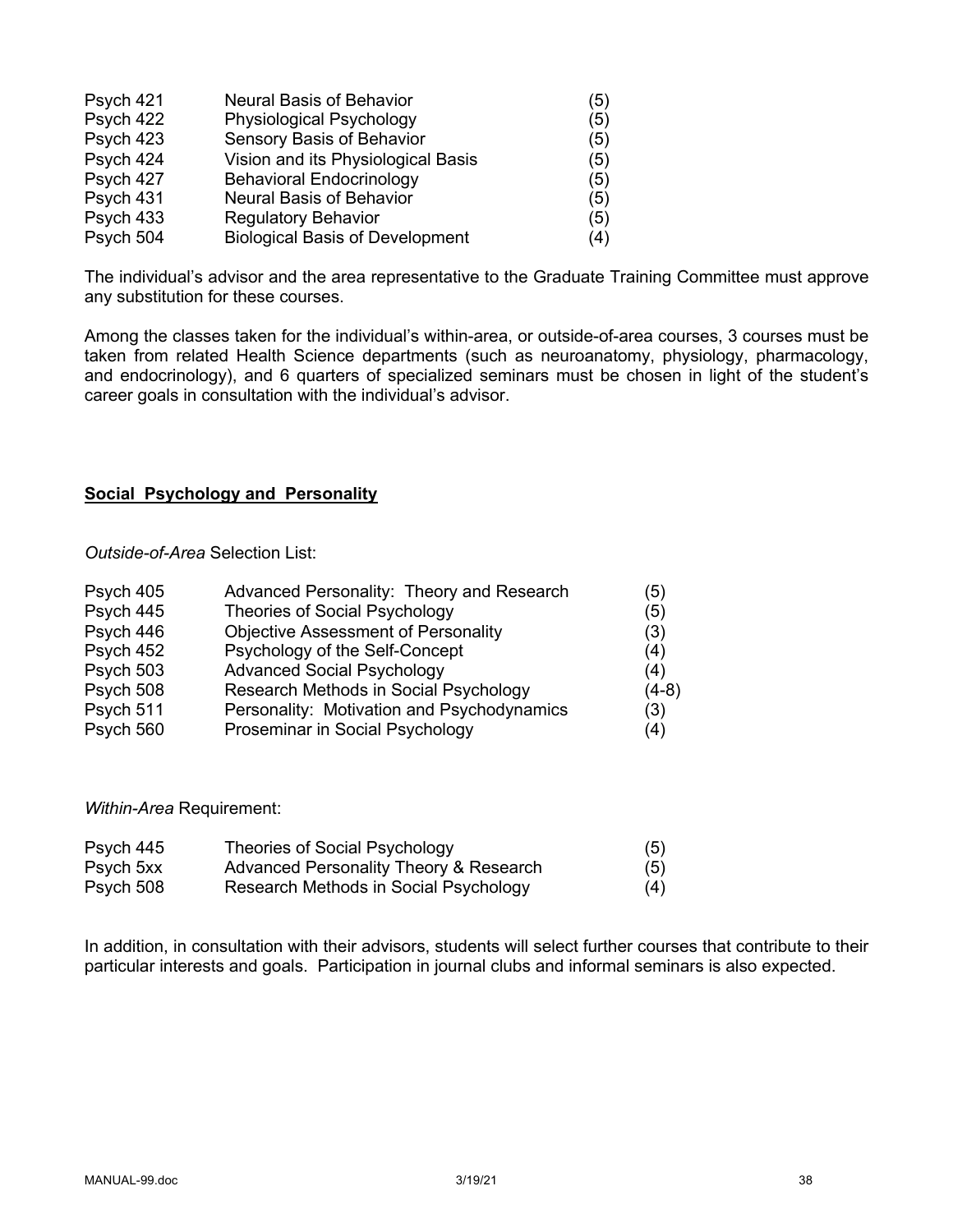## **OTHER AREAS OF STUDY**

#### **Community Psychology**

*Outside-of-Area* Selection List:

- Psych 574 Community Psychology (4) Psych 560 Community Psychology only one of the above may be taken, not both Psych 560 Program Evaluation
- Psych 560 Minority Mental Health

Courses taken in other departments, including American Ethnic Studies, Sociology, Women's Studies, Psychiatry and Behavioral Sciences, PSN, Epidemiology, Health Services, and Social Work have also been approved. For a complete listing of allowable courses see the Graduate Program Assistant (G-127).

*Within-Area* Requirement: There is no major in Community Psychology.

## **Quantitative**

*Outside-of-Area* Selection List:

- 515 Modeling Experimental and Observational Data (4)
- 516 Latent Variables & Measurement Error (4)
- 517 Psychophysics & Fundamental Measurement (3)
- 518 Single Subject Design and Research (3)
- 519 Statistical Methods in Longitudinal Research (3)
- 520 Theory of Educational & Psychological Measurements (3)
- 534 Foundations of Psychological Research (3)
- 552 Seminar in Quantitative Techniques (2)

Courses from other departments may be used to satisfy this requirement with approval of the Quantitative Area Representative and/or the Graduate Program Coordinator. The courses selected must be rigorous and contain substantial mathematical, statistical, or computational content. You are encouraged to examine the course offerings in Psychology and other departments such as Statistics, Educational Psychology, Biostatistics, Computer Science, Mathematics, and Applied Mathematics.

*Within-Area* Requirement: There is no major in Quantitative Psychology.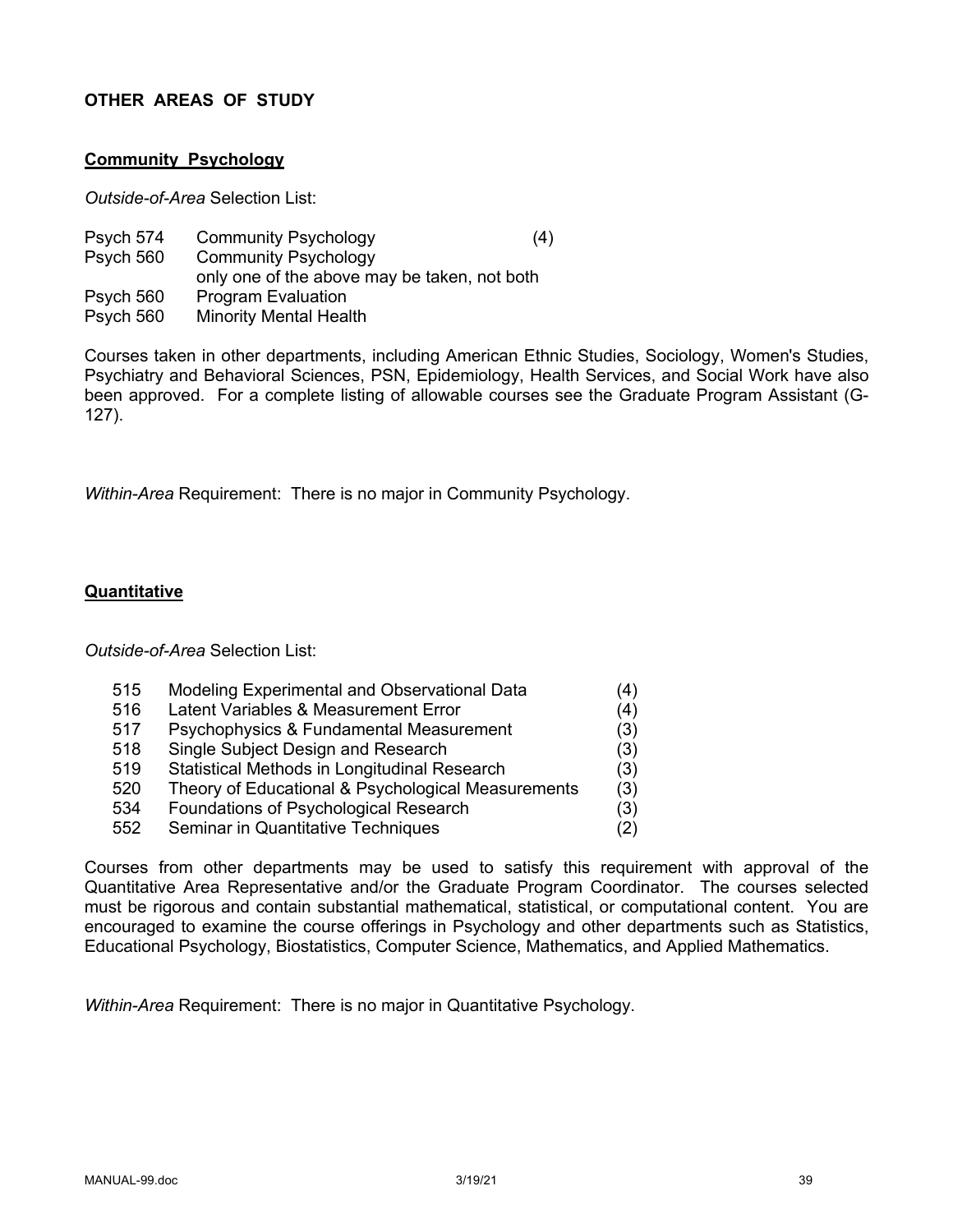# **Sport Psychology**

*Outside-of-Area* Selection List:

| (variable credits) |
|--------------------|
| (variable credits) |
|                    |

*Within-Area* Requirement: There is no major in Sport Psychology.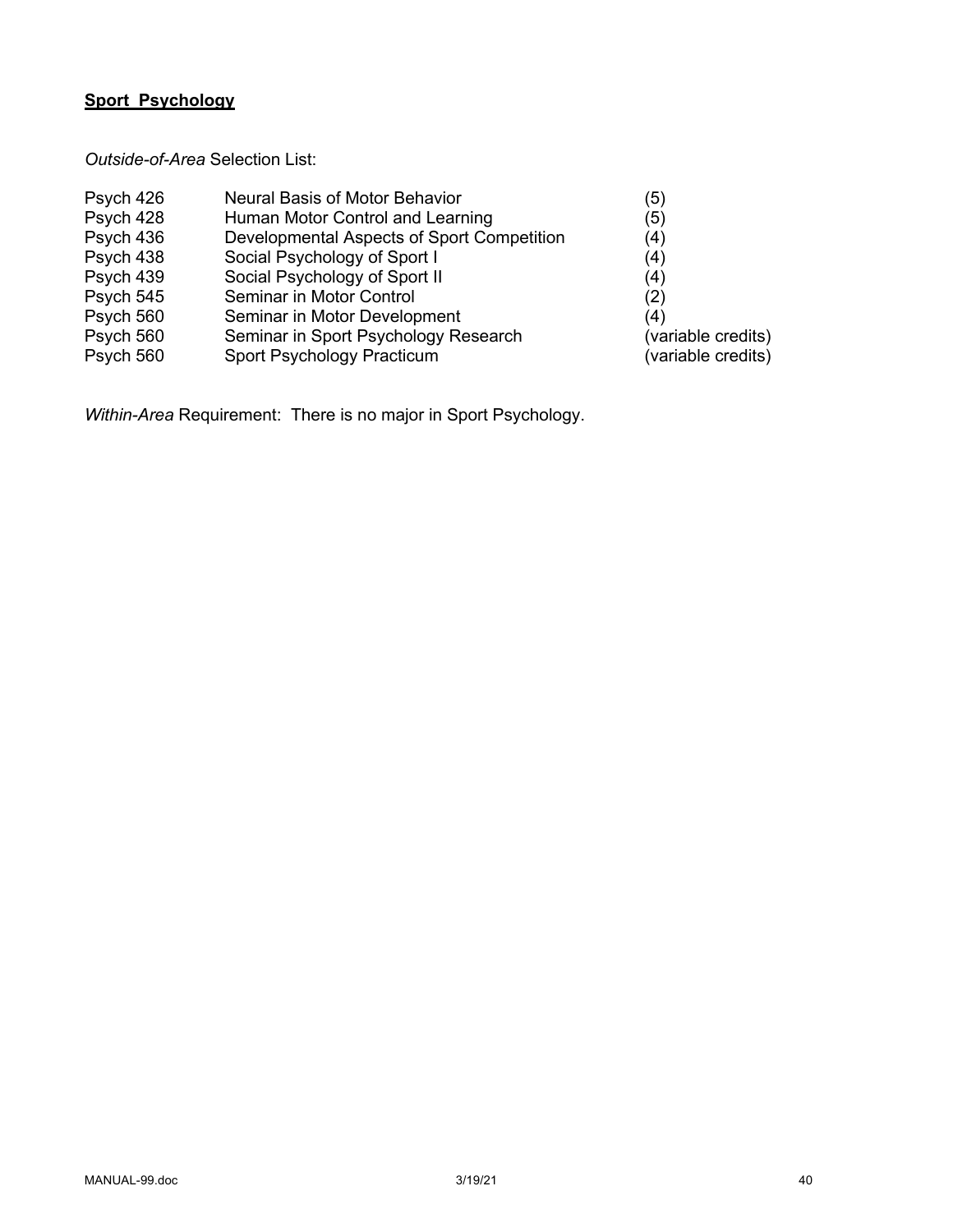## **XVIII. PETITION TO THE GRADUATE TRAINING COMMITTEE**

Petition forms are available from the Graduate Program Office (G-127.) The petition form is to be used to request anything which differs from the standard requirements of the Department of Psychology. (This is not the same as the Petition to the Dean of the Graduate School which requests changes in requirements of the Graduate School.) After discussing your request with your advisor(s) or major area representative, you must present the petition to the Graduate Training Committee (GTC).

The GTC meets during the first or second week of Autumn, Winter, and Spring Quarters. Petitions must be turned in to the Graduate Program Office by the following dates.

| Academic Year deadline: | First class day of the quarter            |
|-------------------------|-------------------------------------------|
| Summer deadline:        | Monday of the last week of Spring Quarter |

In evaluating petitions, the GTC applies the following criteria/guidelines:

- 1. Relevance to the student's educational and career goals.
- 2. Clarity of the request.
- 3. Brevity or succinctness.
- 4. Courses that are used to fulfill requirements must be taught by credentialed academic faculty.
- 6. If a petition is resubmitted, copies of all previous materials relating to the petition must be included; forms, documents, correspondences, etc.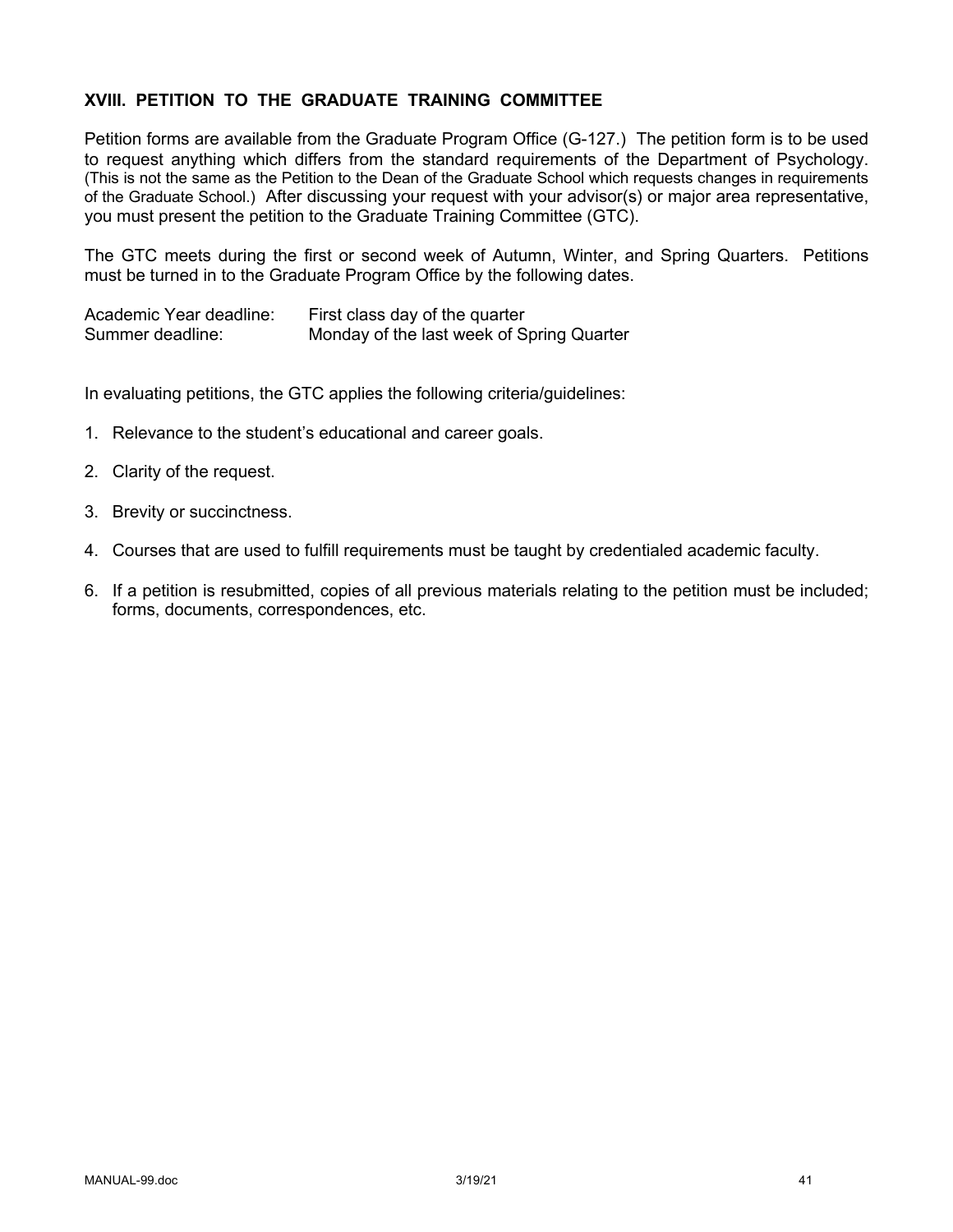#### **XIX. CLINICAL AND CHILD CLINICAL AREAS ONLY**

### **QUICK LISTING OF ALL REQUIRED COURSES**

| Psych 560 O        | Orientation                        | 2 credits  |
|--------------------|------------------------------------|------------|
| <b>Psych 560 I</b> | <b>First Year Seminar</b>          | 2 credits  |
| Psych 591          | <b>Issues in Clinical</b>          | Total of:  |
| Psych 513-514      | <b>Statistics</b>                  | Total of 8 |
| Psych 500-501      | <b>Statistics Lab</b>              | Total of 4 |
| Psych 538          | Systems of Psychotherapy           | 3 credits  |
| Psych 587          | <b>Clinical Methods: Interview</b> | 2 credits  |
| Psych 588          | <b>Clinical Methods: Ethics</b>    | 2 credits  |
| Psych 593          | Clinical Colloquia / Practicum*    | Variable   |
| Psych 574          | <b>Community Psychology</b>        | Total of:  |
| Psych 575<br>or    | <b>Minority Mental Health</b>      | Total of:  |
| Psych 589 A/B      | <b>Advanced Clinical Practicum</b> | Total of 8 |
|                    |                                    |            |

Total of 3 credits Total of 8 credits Total of 4 credits Variable credit (1-6 cr/qtr) Total of 3 credits Total of 3 credits Total of 8 credits

Minimum Total 45 credits

*\*Required for all students seeing clients in the clinic.*

### **Additional Requirements for "Adult" Clinical Students**

| Psych 596    | Psychology of Behavioral Change    | 5 credits |
|--------------|------------------------------------|-----------|
| Psych 594*   | <b>Advanced Personality Theory</b> | 5 credits |
| or Psych 511 | Personality                        | 3 credits |
| Psych 595    | <b>Behavior Disorders</b>          | 5 credits |

One of the following Child-Related Courses: 506, 571, 572 One Course in Assessment (e.g., 535/590, 586, 525) One Course Each in Social, Cognitive, and Behavioral Neuroscience (Physiology) Minimum Total 36 credits

\*Psychology 594 cannot be used to fulfil outside-of-area requirements.

#### **Additional Requirements for Students in Child Clinical Track**

| Psych 571     | Child Psychopathology                            | 5 credits          |
|---------------|--------------------------------------------------|--------------------|
| Psych 572     | Approaches to Child Treatment                    | 4 credits          |
| Psych 525/535 | Assessment of Intelligence                       | 5 credits          |
| Psych 526     | Psychological Assessment of Children             | 5 credits          |
| Psych 560     | <b>Child Clinical Research Seminar</b>           | Total of 6 credits |
| Psych 583     | Research Methods in Clinical & Community Psychol | 4 credits          |
|               |                                                  |                    |

Two Treatment Seminars 2-5 credits each

Minimum total 33 credits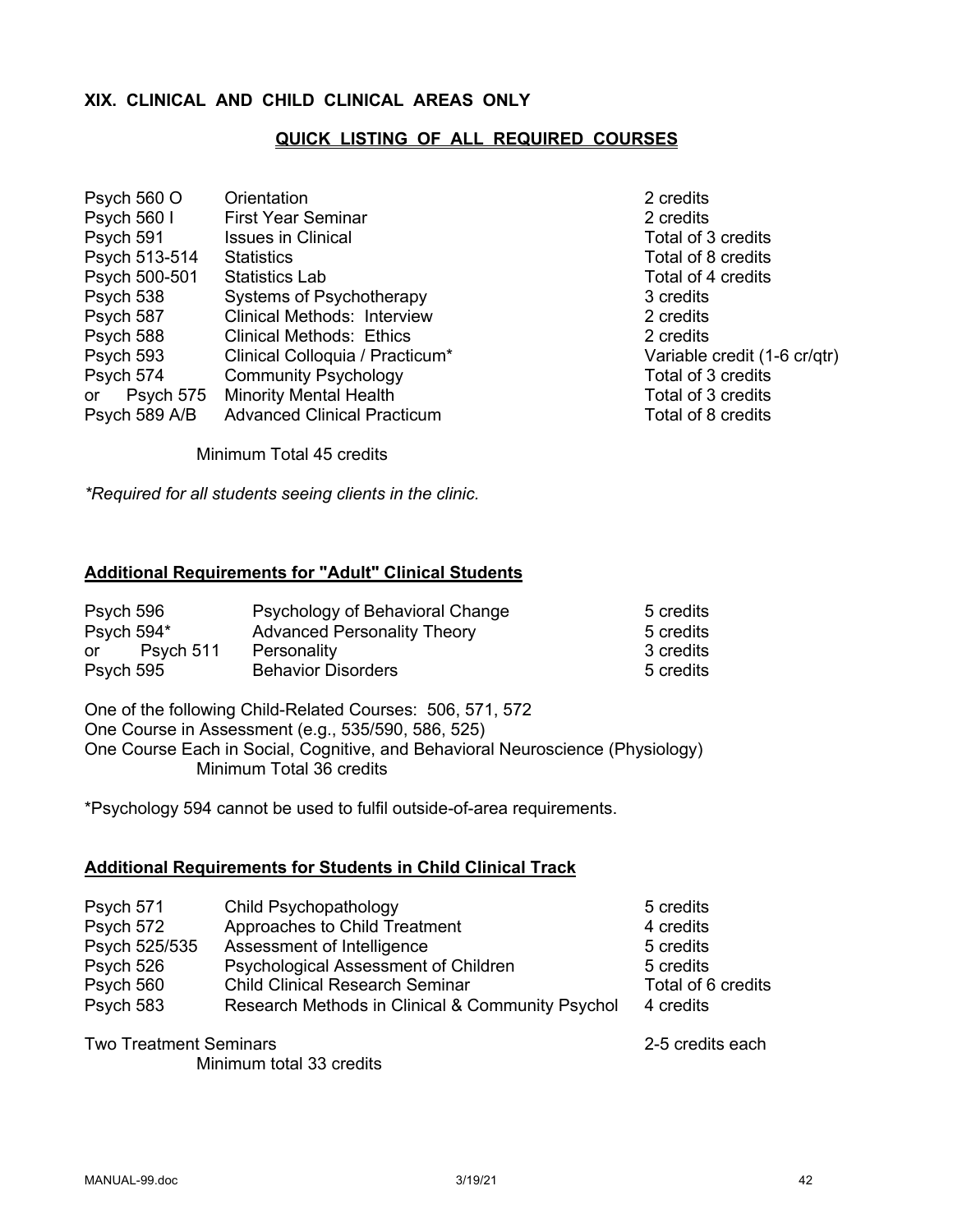## **Outside-of-Area Requirements**

The Director of the Clinical Training Program has no official say over what is required or offered in other areas in the Psychology Department. In general, courses used to fulfill within-area requirements may not also be used to fulfill outside-of-area requirements. Nor may courses used to fulfill outside-of-area requirements also be used to fulfill within-area requirements. In addition, courses taken at previous institutions toward another degree (e.g., a Master's degree) may not be used toward fulfilling course requirements for the Ph.D. at the University of Washington.

**The policy for required coursework outside of the clinical area is still being developed and refined. During this transition,, the following statement will serve as a guide for planning coursework outside of the clinical area.**

**Six or more courses must be taken from curriculum offerings outside of the clinical area. Three of these courses must meet the APA curriculum guidelines for "breadth of scientific psychology;" therefore students must complete one course each covering biological, affectivecognitive, and social aspects of behavior. For child clinical students, the outside-of-area coursework must include the core developmental courses (Psych 504, 505, & 506), which also serve to meet the aforementioned APA guidelines. For all clinical students, the balance of the six-or-more courses is to be determined by mutual agreement between the student and coadvisors or supervisory committee. These courses should be selected with an eye toward developing cohesive themes of subspecialty expertise pertinent to the student's future research and clinical endeavors.**

#### **All Students in the Child Clinical Track must take the following courses in Developmental.**

The developmental courses shown below meet the APA requirement for one course each in social, cognitive, and physiology (Behavioral Neuroscience).

| Psych 504 | <b>Biological Basis of Development</b>     | (4) |
|-----------|--------------------------------------------|-----|
| Psych 505 | Early Cognitive and Linguistic Development | (4) |
| Psych 506 | <b>Personality and Social Development</b>  | (4) |

## **Clinical General Exam Requirements**

In order to successfully pass generals, three things are required:

- 1. A written publication-quality empirical article conducted since beginning graduate school at the University of Washington on which the student has played a key role, both conceptually and analytically. This will usually be the student's second year project. However, in cases where the second year project is not publication worthy, another piece of work can be used to meet this requirement. The requirement is that student's will have to actually send the article out to a peerreviewed journal.
- 2. A comprehensive written review of the literature on a topic relevant to clinical psychology of the student's choosing. This can either be presented as a Psychological Bulletin type paper or in the form of a dissertation proposal.
- 3. An oral defense of the literature review/dissertation proposal. This oral defense will usually include both a presentation by the student and a period of questioning from the committee.